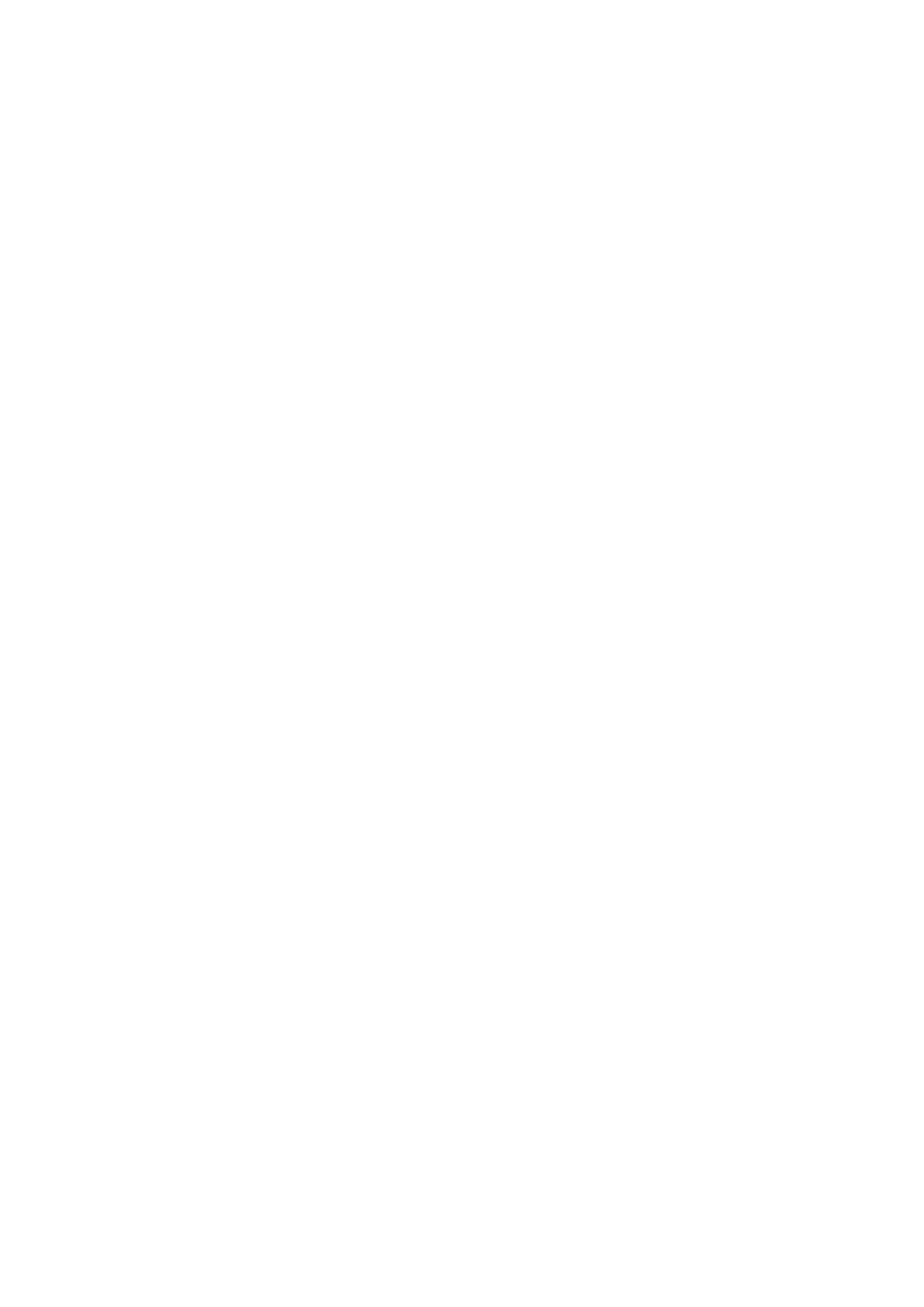# **Table of Contents**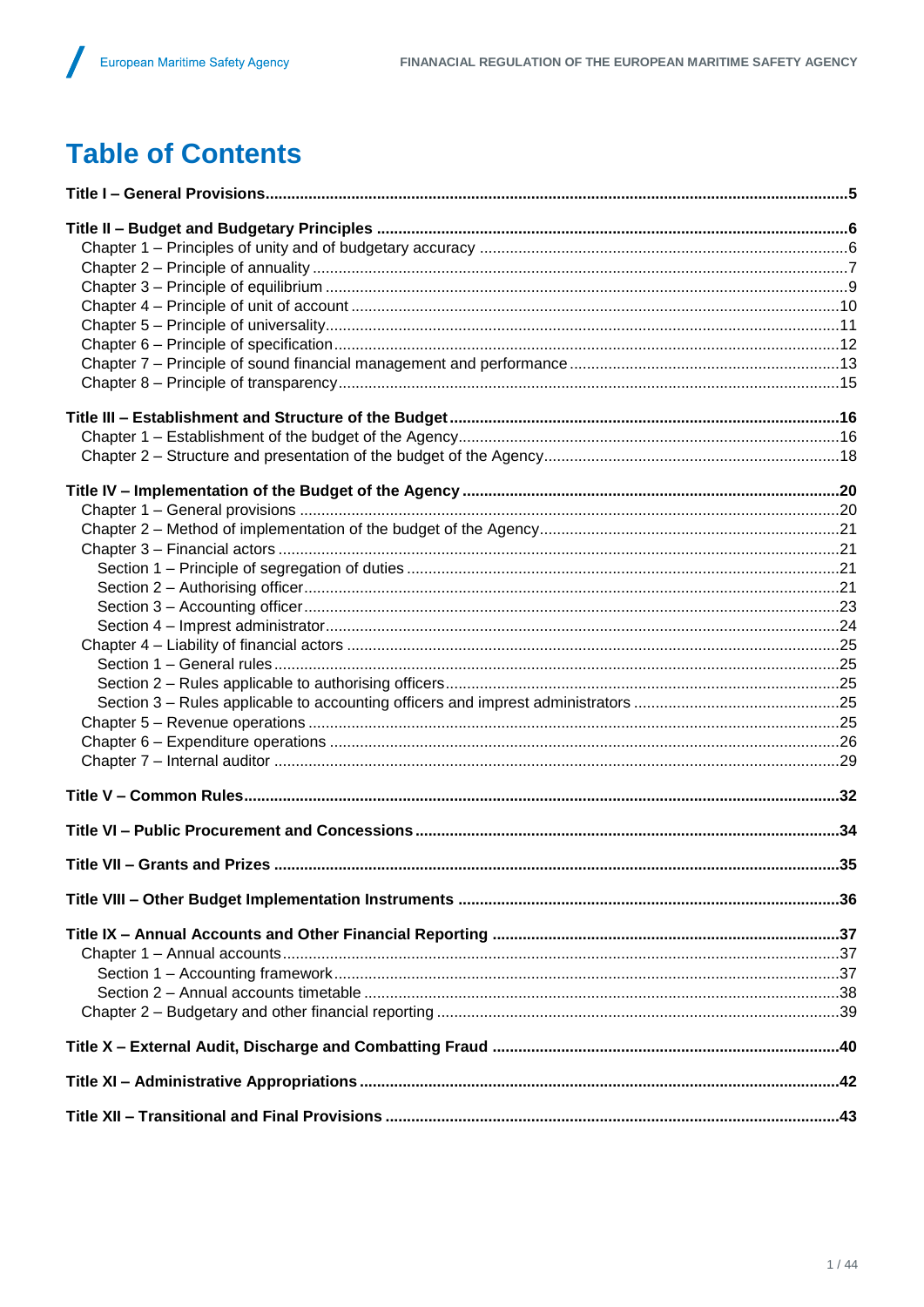

# THE ADMINISTRATIVE BOARD OF THE EUROPEAN MARITIME SAFETY AGENCY,

Having regard to Council Regulation (EC) No 1406/2002 of 27 June 2002 establishing a European Maritime Safety Agency<sup>1</sup>, and in particular Article 21, as amended;

Having regard to Commission Delegated Regulation (EU) No 2019/715 of 18 December 2018 on the framework financial regulation for the bodies referred to in Article 70 of Regulation (EU, Euratom) No 2018/1046 of the European Parliament and of the Council<sup>2</sup>;

Having regard to Regulation (EU, Euratom) 2018/1046 of the European Parliament and of the Council of 18 July 2018 on the financial rules applicable to the general budget of the Union, amending Regulations (EU) No 1296/2013, (EU) No 1301/2013, (EU) No 1303/2013, (EU) No 1304/2013, (EU) No 1309/2013, (EU) No 1316/2013, (EU) No 223/2014, (EU) No 283/2014, and Decision No 541/2014/EU and repealing Regulation (EU, Euratom) No 966/2012<sup>3</sup> , and in particular Article 70 thereof,

Whereas:

- (1) The Agency set up to assume the burden of carrying out certain Union activities has legal personality and hence its own budget governed by specific financial rules.
- (2) Commission Delegated Regulation (EU) No 1271/2013<sup>4</sup> has been replaced by Commission Delegated Regulation (EU) No 2019/715 of 18 December 2018. It is therefore necessary to repeal the Financial Regulation applicable to the budget of the European Maritime Safety Agency as adopted by the Administrative Board on 14 November 2013 and adopt a new Financial Regulation applicable to the budget of the European Maritime Agency which may not depart from the Commission Delegated Regulation (EU) No 2019/715 of 18 December 2018except where their specific needs so require, and with the Commission's prior consent.
- (3) This Regulation should establish the broad principles and basic rules applicable to the Agency that receive contributions charged to the Union budget and without prejudice to the constituent act.
- (4) The Agency should establish and implement its budget in accordance with the principles of unity, accuracy, universality, specification, annuality, equilibrium, unit of account, sound financial management and performance, and transparency.
- (5) The balancing nature of the Union contribution should be emphasised. The part of the Agency's positive budget result that exceeds the amount of the Union contribution paid during the year should be returned to the Union budget.
- (6) Where the constituent act provides that revenue is constituted by fees and charges in addition to the Union contribution and that revenue arising from fees and charges is assigned to particular items of expenditure, the Agency should have the possibility to carry forward the balance in the form of assigned revenue. In order to allow for flexibility, the negative result related to assigned revenue from fees and charges could be offset against the accumulated surplus from previous years.
- (7) It is necessary to ensure that the fees are set at an appropriate level to cover the costs of providing the services and to avoid significant surpluses.The exceptional delegation of tasks and award of grants to the Agencyneeds to be allowed in the constituent act or in a basic act and duly justified by the characteristics of the tasks and the specific expertise of the Agency, while ensuring sound financial management and costefficiency. Those additional tasks should fall within the scope of the |Agency's objectives and should be compatible with the Agency's mandate, as defined in the constituent act.
- (8) In order to increase transparency the Commission should, in principle, conclude partnership agreements with EU bodies covering all funding given in addition to the annual Union contribution, notably when this funding has a significant impact on the Agency's operations.
- (9) The provisions on carryovers and assigned revenues should be amended to take into account the provisions of Regulation (EU, Euratom) 2018/1046. With regard to internal assigned revenue, the financing of new building projects with the revenue from lettings and the sale of buildings should be allowed as provided for in Regulation (EU, Euratom) 2018/1046. To that end, such revenue should be considered as internal assigned revenue that can be carried over until it is fully used.

l  $1$  OJ L 208, 5.08.2002 p.1

<sup>&</sup>lt;sup>2</sup> OJ L 122, 10.05.2919, p.1

<sup>3</sup> OJ L 193, 30.7.2018, p.1

<sup>4</sup> Commission Delegated Regulation (EU) No 1271/2013 of 30 September 2013 on the framework financial regulation for the bodies referred to in Article 208 of Regulation (EU, Euratom) No 966/2012 of the European Parliament and of the Council (OJ L 328, 7.12.2013, p. 42).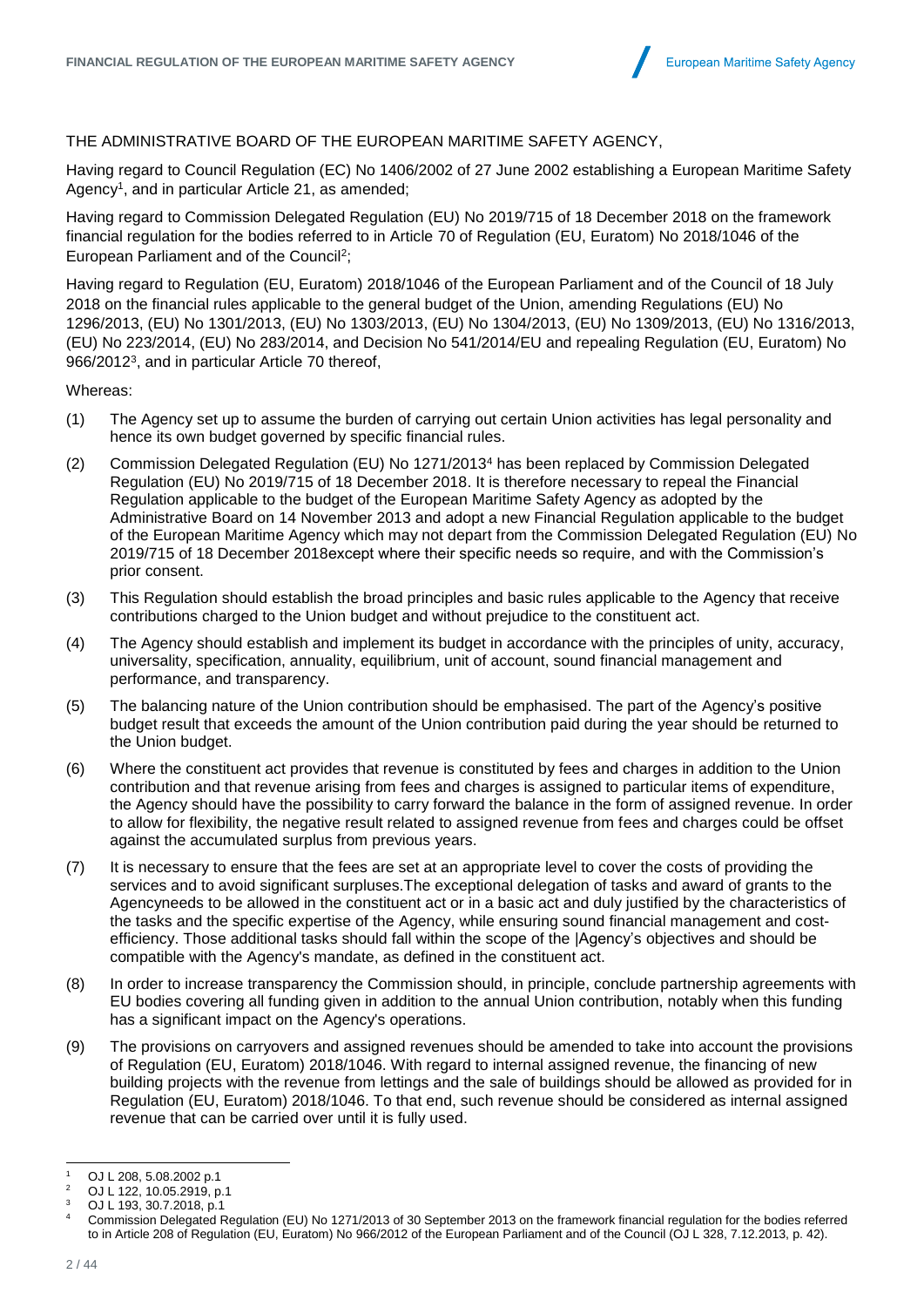- (10) In order to allow for additional flexibility, the Agency should be able to carry out transactions in currencies other than euro for the needs of administrative management.
- (11) In line with Regulation (EU, Euratom) 2018/1046, the breaking down of commitments extending over several years into annual instalments should be allowed only where the constituent act or basic act provides so or where the commitments relate to administrative expenditure.
- (12) Taking into account the specificities of the Agency, the acceptance of donations should be made subject to enhanced scrutiny. Moreover, the Agency should not be able to use corporate sponsoring.
- (13) The concept of performance should be clarified. Performance should be linked to the principle of sound financial management. The principle of sound financial management should be clarified. A link should be established between objectives set and performance indicators, results and economy, efficiency and effectiveness in the use of appropriations.
- (14) Pursuant to Article 53 of Regulation (EU, Euratom) 2018/1046, the Agency has to take part in a benchmarking exercise with other Union bodies and with Union institutions.
- (15) It is necessary to establish rules on the action plan to follow up on the conclusions of overall periodic evaluations in order to ensure their efficient implementation.
- (16) For the purpose of ensuring consistent programming, the Agency should draw up a single programming document containing annual and multiannual programming, an estimate of its revenue and expenditure, resources programming, information on its building policy, a strategy for cooperation with third countries and/or international organisations, a strategy for achieving efficiency gains and synergies. The Agency should also draw up a strategy for operational management and internal control systems, including an antifraud strategy. The single programming document should take into account Commission guidelines.
- (17) The programming document should include the strategy for preventing recurrence of cases of conflict of interest, irregularities and fraud, in particular where weaknesses have led to critical recommendations.
- (18) The timetable for the single programming document should be aligned with the budgetary procedure to ensure its efficiency and consistency of all programming documents.
- (19) The Agency should adjust its internal control systems where it runs offices away from the main seat.
- (20) Agency may conclude service-level agreements in accordance with Article 59 of Regulation (EU, Euratom) 2018/1046, in particular with each other and with Union institutions, in order to facilitate the implementation of their appropriations, when this is in line with sound financial management. Appropriate reporting on those service-level agreements should be ensured.
- (21) The internal audit function within the Agency should be performed by the Commission's internal auditor who should carry out audits when justified by the risks involved. It is necessary to provide rules on the establishment and functioning of internal audit capabilities.
- (22) Reporting obligations should be streamlined. The Agency should provide a consolidated annual activity report that includes comprehensive information on the achievement of objectives and results, the implementation of its work programme, budget, staff policy, and its operational management and internal control systems.
- (23) In order to improve the cost-efficiency of Union bodies, it is necessary to provide for the possibility of sharing services or transferring them to another Union body or to the Commission. It is therefore necessary to allow the accounting officer of the Commission to be entrusted with all or part of the tasks of the accounting officer of the Agency.
- (24) In order to align the rules on assigned revenue with those of Regulation (EU, Euratom) 2018/1046, it is necessary to provide for rules on a differentiation of internal and external assigned revenue and on their carry over.
- (25) In order to align the rules on treatment of interest generated by the Union contribution to the Agency with those of Regulation (EU, Euratom) 2018/1046, it is necessary to provide that interest is not due to the budget.
- (26) Regulation (EU, Euratom) 2018/1046 provides for the possibility to enter a legal commitment before a budgetary commitment in specific cases. The Agency should also have that possibility.
- (27) In order to ensure consistency, specific provisions on procurement and grants should not be allowed. The application of a single set of rules ensures simplification of the Agency's work and enables the use of the guidelines and models prepared by the Commission.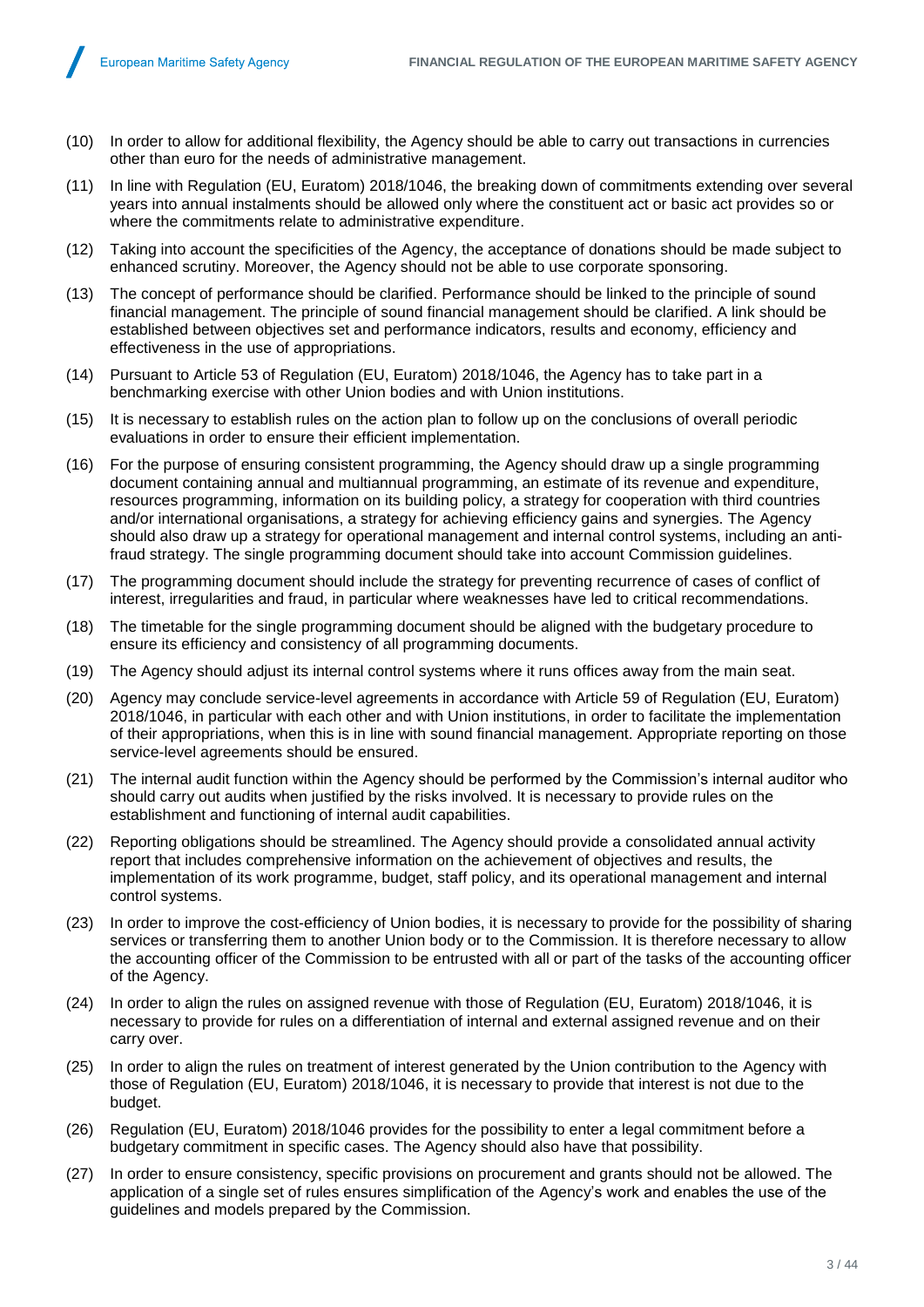

- (28) The Agency should have the possibility to award grants and prizes in accordance with the constituent act or by delegation of the Commission pursuant to Article 62(1)(c)(iv) of Regulation 2018/1046.
- (29) In addition to the forms of Union contribution already well established (reimbursement of the eligible costs actually incurred, unit cost, lump sums and flat-rate financing), it is appropriate to allow the Agency to provide financing not linked to costs of the relevant operations. This additional form of financing should be based on the fulfilment of certain conditions ex ante or on the achievement of results measured by reference to previously set milestones or through performance indicators.
- (30) In order to protect the financial interests of the Union, the rules on a single early-detection and exclusion system set up by Regulation (EU, Euratom) 2018/1046 should apply to the Agency.
- (31) Pursuant to Article 8(1) of Regulation (EU, Euratom) No 883/2013, the Agency shall transmit to the European Anti-Fraud Office without delay any information relating to possible cases of fraud, corruption or any other illegal activity affecting the financial interests of the Union. Pursuant to Article 24(1) of Council Regulation (EU) 2017/1939, the Agency shall without undue delay report to the European Public Prosecutor's Office any criminal conduct in respect of which it could exercise its competence in accordance with that regulation. In order to strengthen the governance of the Agency, it should also report cases of fraud, financial irregularities, as well as investigations, to the Commission without delay. The Commission and the Agency should put procedures in place that duly protect personal data and ensure the respect of the need-to-know principle in any transmission of information related to presumed fraud and other irregularities and on-going or completed investigations.
- (32) To identify and correctly manage the risk of actual or perceived conflict of interests, the Agency should be required to adopt rules on the prevention and management of conflict of interests. Such rules should take into account guidance developed by the Commission.
- (33) Comprehensive access rights for the Commission, the European Anti-Fraud Office and the Court of Auditors should be spelled out in this Regulation.
- (34) The provisions regarding building policy, including the possibility and conditions for the Agency to finance building acquisition projects through loans, should be aligned with Regulation (EU, Euratom) 2018/1046 to ensure a consistent application of the rules by all Union bodies and institutions.
- (35) Given that Delegated Regulation (EU) No 1268/2012<sup>5</sup> has been repealed, the requirement for the Agency to adopt its own implementing rules with Commission's prior consent should also be deleted.
- (36) It is necessary to provide for transitional provisions for programming and for the consolidated annual activity reporting given that the Commission needs time to develop the appropriate guidelines in cooperation with the Agency and the Agency need time to adapt to the new programming and reporting.
- (37) This Regulation should enter into force on the day of the adoption by the Amdinistrative Board with the Commission's prior consent the not later than 1 July 2019 and so that Agnecy benefits from the simplification and alignment with Regulation (EU, Euratom) 2018/1046.

HAS ADOPTED THIS REGULATION:

l

<sup>5</sup> Commission Delegated Regulation (EU) No 1268/2012 of 29 October 2012 on the rules of application of Regulation (EU, Euratom) No 966/2012 of the European Parliament and of the Council on the financial rules applicable to the general budget of the Union (OJ L 362, 31.12.2012, p. 1).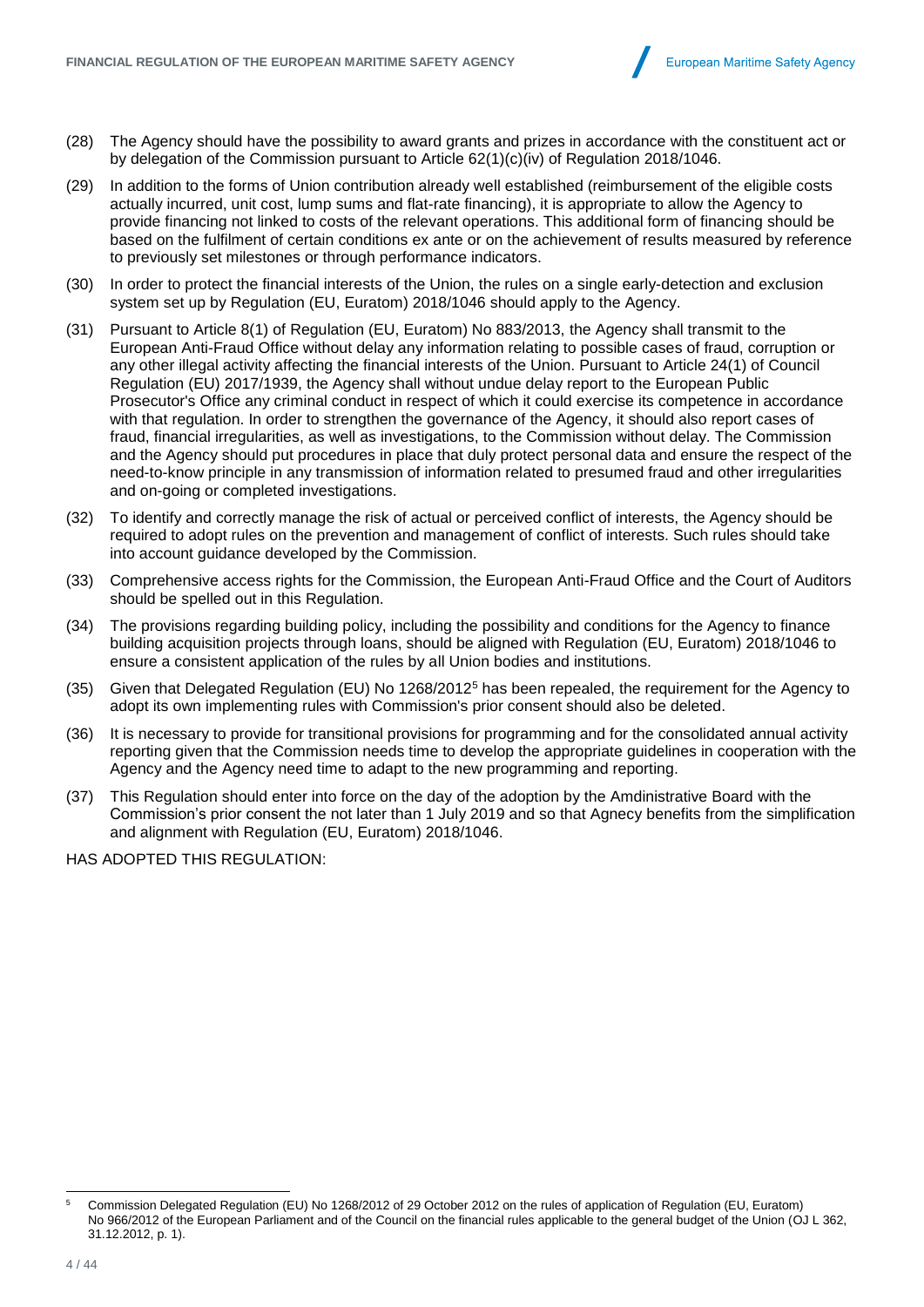# <span id="page-6-0"></span>**Title I – General Provisions**

# Article 1 – Subject matter

This Financial Regulation lays down the essential financial rules for the European Maritime Safety Agency. It is based on the Commission Delegated Regulation (EU) No 2019/715 of 18 December 2018 on the framework financial regulation for the bodies referred to in Article 70 of Regulation (EU, Euratom) No 2018/1046 of the European Parliament and of the Council. The Agency's financial rules shall not depart it except where its specific needs so require and with the Commission's prior consent.

# Article 2 – Definitions

For the purposes of this Regulation, the following definitions shall apply:

- − 'European Maritime Safety Agency' (hereinafter 'the Agency') means the Union body as referred to in Article 70 of Regulation (EU, Euratom) No 2018/1046,
- − 'constituent act' means the instrument of Union law governing the main aspects of the setting up and operation of the Agency,
- − 'Union body' means any other body referred to in Article 70 of Regulation (EU, Euratom) No 2018/1046;
- − 'Administrative Board' means the main internal body of the Agency that is responsible for taking decisions on financial and budgetary matters;
- − 'Executive Director' means the person responsible for implementing the decisions of the Administrative Board and the budget of the Agency as authorising officer;

Article 2 of Regulation (EU, Euratom) 2018/1046 shall apply *mutatis mutandis*.

## Article 3 – Periods, dates and time limits

Unless otherwise provided, Council Regulation (EEC, Euratom) No 1182/71<sup>6</sup> shall apply to the deadlines set out in this Regulation.

# Article 4 – Protection of personal data

This Regulation is without prejudice to the requirements of Regulations (EU) 2018/1725<sup>7</sup> and (EU) 2016/679<sup>8</sup> .

l <sup>6</sup> Council Regulation (EEC, Euratom) No 1182/71 of 3 June 1971 determining the rules applicable to periods, dates and time limits [\(OJ L](https://eur-lex.europa.eu/legal-content/EN/AUTO/?uri=OJ:L:1971:124:TOC) 124, [8.6.1971, p.](https://eur-lex.europa.eu/legal-content/EN/AUTO/?uri=OJ:L:1971:124:TOC) 1).

<sup>7</sup> Regulation (EU) 2018/1725 of the European Parliament and of the Council of 23 October 2018 on the protection of natural persons with regard to the processing of personal data by the Union institutions, bodies, offices and agencies and on the free movement of such data, and repealing Regulation (EC) No 45/2001 and Decision No 1247/2002/EC Text with EEA relevance (OJ L 295, 21.11.2018, p. 39).

<sup>8</sup> Regulation (EU) 2016/679 of the European Parliament and of the Council of 27 April 2016 on the protection of natural persons with regard to the processing of personal data and on the free movement of such data, and repealing Directive 95/46/EC (General Data Protection Regulation) (Text with EEA relevance) (OJ L 119, 4.5.2016, p. 1).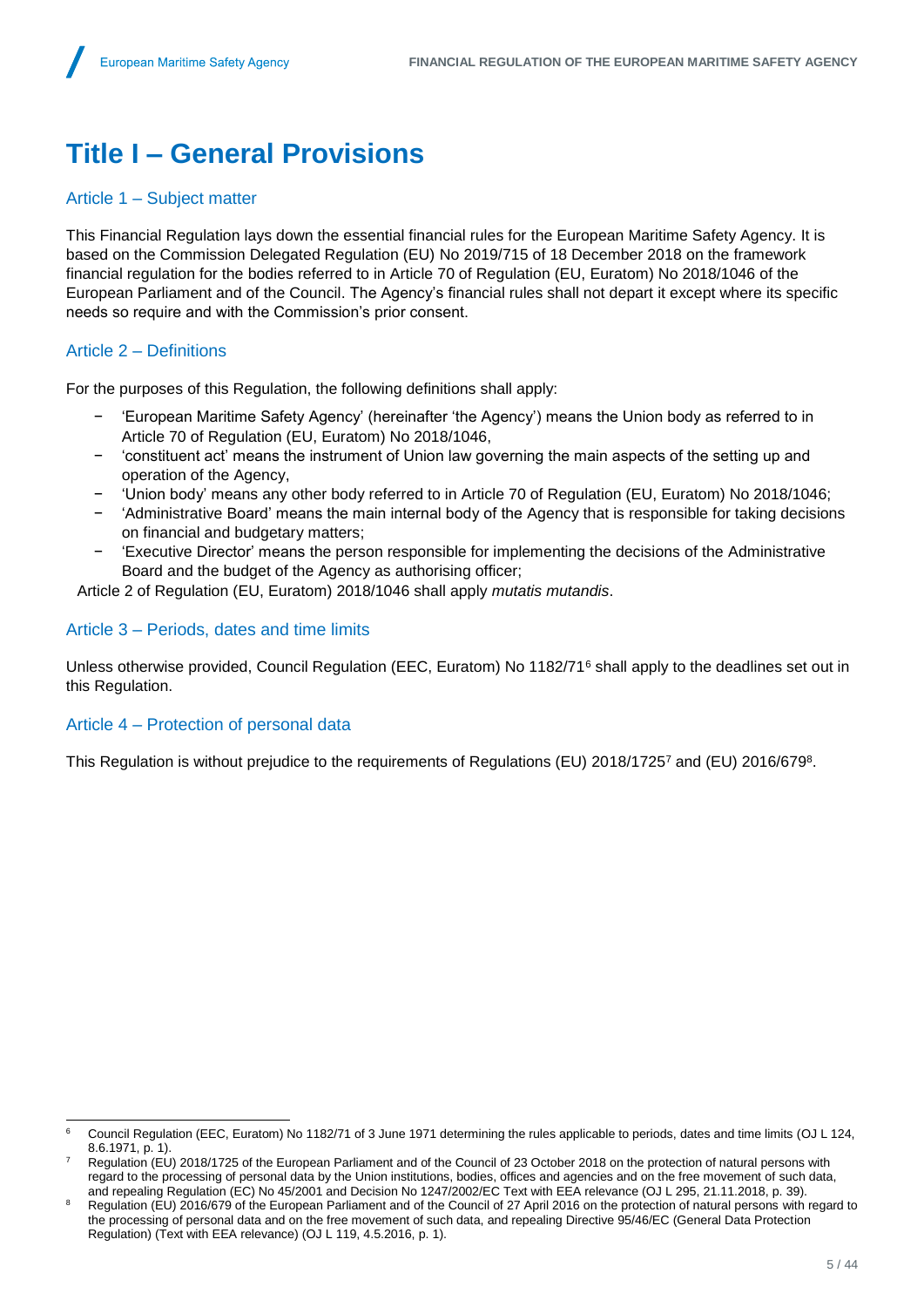# <span id="page-7-0"></span>**Title II – Budget and Budgetary Principles**

## Article 5 – Respect for budgetary principles

The budget of the Agency shall be established and implemented in accordance with the principles of unity, budgetary accuracy, annuality, equilibrium, unit of account, universality, specification, sound financial management and transparency as set out in this Financial Regulation.

# <span id="page-7-1"></span>**Chapter 1 – Principles of unity and of budgetary accuracy**

## Article 6 – Scope of the budget of the Agency

- 1. For each financial year, the budget of the Agency shall forecast and authorise all revenue and expenditure considered necessary for the Agency. It shall comprise the revenue and expenditure of the Agency, including administrative expenditure.
- 2. The budget of the Agency shall contain the following:
	- non-differentiated appropriations;
	- where justified by operational needs, differentiated appropriations, which consist of commitment appropriations and payment appropriations.
- 3. The appropriations authorised for the financial year shall consist of:
	- (a) appropriations consisting of the annual contribution granted by the Union;
	- appropriations arising from own revenue consisting of all fees and charges which the Agency is authorised to collect by virtue of the tasks entrusted to it, and any other revenue;
	- appropriations consisting of any financial contributions from the host Member States;
	- appropriations provided following the receipt of revenue assigned during the financial year to specific items of expenditure in accordance with Article 20(1);
	- appropriations carried over from the preceding financial years.
- 4. Revenue consisting of fees and charges shall only be assigned in exceptional and duly justified cases provided for in the constituent act.
- 5. Commitment appropriations shall cover the total cost of the legal commitments entered into during the financial year, subject to Article 75(2).
- 6. Payment appropriations shall cover payments made to honour the legal commitments entered into in the financial year or preceding financial years.
- 7. Paragraphs 3 and 5 of this Article shall not prevent appropriations being committed globally or budgetary commitments being made in annual instalments as respectively provided for in point (b) of Article 74(1) and in Article 74(2).

#### Article 7 – Contribution agreements, grant agreements and financial framework partnerships

- 1. Contribution agreements and grant agreements may be exceptionally concluded between the Commission and the Agency provided that the following conditions are met:
	- $(a)$  the constituent act of the Agency or a basic act expressly provides for such possibility;
	- (b) the conclusion of such an agreement is duly justified by the special nature of the action and specific expertise of the Agency;
	- $(c)$  the tasks to be implemented by the Agency under the agreement satisfy the following criteria:
		- (i) fall within the scope of the Agency's objectives and the tasks are compatible with the Agency's mandate as set out in the constituent act;
		- (ii) the tasks do not form part of the tasks assigned to the Agency in the constituent act and financed by the annual contribution granted to it by the Union.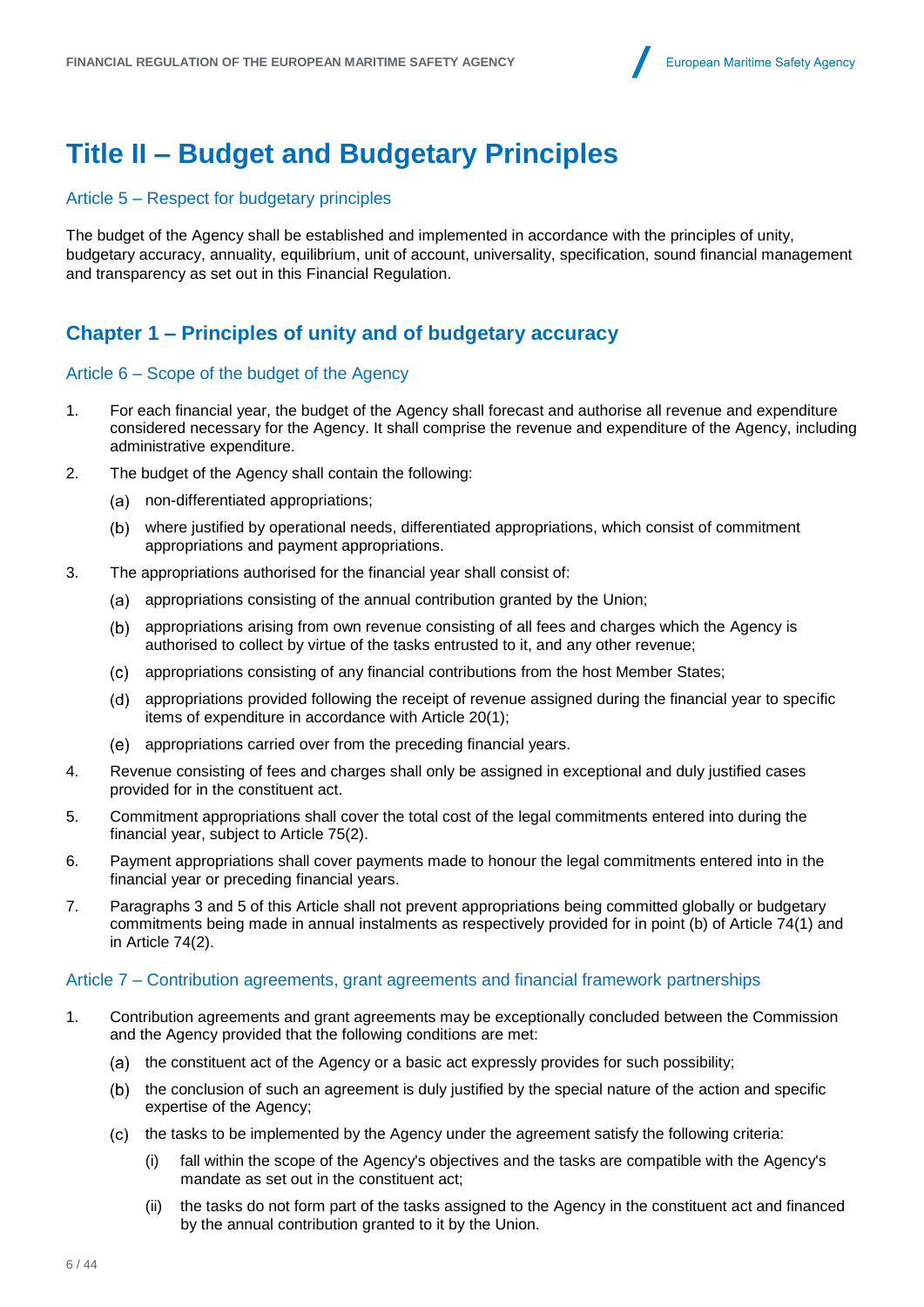- 2. Where contribution agreements and grant agreements referred in paragraph 1 and service-level agreements are concluded for services offered by the Agency to the Commission, the Commission may establish a financial framework partnership agreement with the Agency in line with Article 130 of Regulation (EU, Euratom) 2018/1046.
- 3. The choice by the Commission of the Agency shall take due account of the cost efficiency of entrusting those tasks.
- 4. Where the Commission exceptionally signs a contribution agreement with the Agency, the rules applicable to indirect management laid down in Titles V and VI of Regulation (EU, Euratom) 2018/1046 shall apply to the Agency in respect of funds allocated to that agreement and Articles 105 and 106 of this Regulation shall not apply.
- 5. The tasks referred to under paragraph 1 should be included in the Single Programming Document of the Agency, referred to in Article 32, for information purposes only. Information on the agreements referred to under paragraph 2 shall be included in the consolidated annual activity report referred to in Article 48.
- 6. The authorising officer shall inform the Administrative Board before signing any agreement referred to in paragraph 2.

## Article 8 – Specific rules on the principles of unity and budgetary accuracy

- 1. All revenue and expenditure shall be booked to a budget line in the budget of the Agency.
- 2. No expenditure may be committed or authorised in excess of the appropriations authorised by the budget of the Agency.
- 3. An appropriation may be entered in the budget of the Agency only if it is for an item of expenditure considered necessary.
- 4. Interest generated by pre-financing payments made from the budget of the Agency shall not be due to the Agency except as otherwise provided in the contribution agreements referred to in Article 7.

# <span id="page-8-0"></span>**Chapter 2 – Principle of annuality**

## Article 9 – Definition

The appropriations entered in the budget of the Agency shall be authorised for a financial year that shall run from 1 January to 31 December.

## Article 10 – Budgetary accounting for revenue and appropriations

- 1. The Agency's revenue of a financial year, as referred to in Article 6, shall be entered in the accounts for that financial year on the basis of the amounts collected during that financial year.
- 2. The revenue of the Agency shall give rise to an equivalent amount of payment appropriations.
- 3. Commitments shall be entered in the accounts for a financial year on the basis of the legal commitments entered into up to 31 December of that year. However, the global budgetary commitments referred to in point (b) of Article 74(1) shall be entered in the accounts for a financial year on the basis of the budgetary commitments up to 31 December of that year.
- 4. Payments shall be entered in the accounts for a financial year on the basis of the payments made by the accounting officer by 31 December of that year.
- 5. Where a constituent act provides that clearly defined tasks are financed separately or where the Agency implements agreements concluded in accordance with Article 7, the Agency shall have specific budget lines on the revenue and expenditure operations. The Agency shall clearly identify each group of tasks in its resource programming included in the single programming document drawn up pursuant to Article 32.

## Article 11 – Commitment of appropriations

1. The appropriations entered in the budget of the Agency may be committed with effect from 1 January, once the budget of the Agency has been definitively adopted.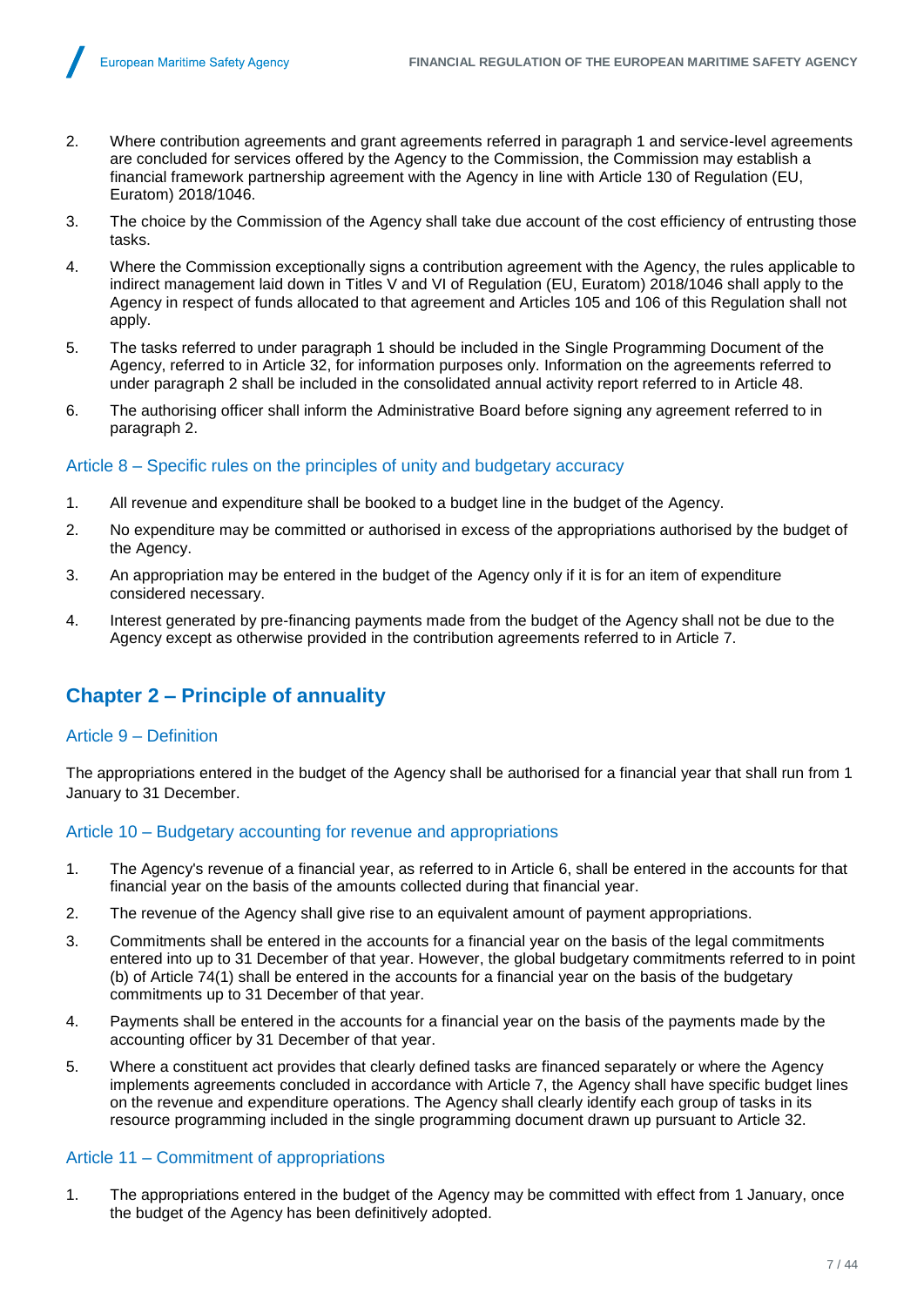

2. As of 15 October of the financial year, routine administrative expenditure may be committed in advance against the appropriations provided for the following financial year, provided that the expenditure has been approved in the last budget of the Agency duly adopted, and only up to a maximum of one quarter of the appropriations decided upon by the Administrative Board on the corresponding budget line for the current financial year.

## Article 12 – Cancellation and carry-over of appropriations

- 1. Appropriations which have not been used by the end of the financial year for which they were entered shall be cancelled, unless they are carried over in accordance with paragraphs 2 and 4.
- 2. The following appropriations may be carried over by a decision taken pursuant to paragraph 3, but only to the following financial year:
	- commitment appropriations and non-differentiated appropriations, for which most of the preparatory stages of the commitment procedure have been completed by 31 December of the financial year. Such appropriations may be committed up to 31 March of the following financial year, with the exception of non-differentiated appropriations related to building projects which may be committed up to 31 December of the following financial year;
	- (b) payment appropriations which are needed to cover existing commitments or commitments linked to commitment appropriations carried over, where the payment appropriations provided for in the relevant budget lines for the following financial year are insufficient.

With regard to point (b) of the first subparagraph, the Agency shall first use the appropriations authorised for the current financial year and shall not use the appropriations carried over until the former are exhausted.

- 3. The Administrative Board shall take its decision on carry-overs as referred to in paragraph 2 by 15 February of the following financial year.
- 4. Appropriations shall be automatically carried over in respect of:
	- appropriations corresponding to internal assigned revenue. Such appropriations may be carried over  $(a)$ only to the following financial year and may be committed up to 31 December of that year, with the exception of the internal assigned revenue from lettings and the sale of buildings and land referred to in point (e) of Article 20(3) which may be carried over until it is fully used;
	- (b) appropriations corresponding to external assigned revenue. Such appropriations shall be fully used by the time all the operations relating to the programme or action to which they are assigned have been carried out or they may be carried over and used for the succeeding programme or action.
- 5. Appropriations for staff expenditure shall not be carried over. For the purposes of this Article, staff expenditure comprises remuneration and allowances for the staff of the Agency who are subject to the Staff Regulations.
- 6. Non-differentiated appropriations legally committed by the end of the financial year shall be paid until the end of the following financial year.

## Article 13 – Detailed provisions on cancellation and carryover of appropriations

- 1. The commitment appropriations and the non-differentiated appropriations referred to in point (a) of the first subparagraph of Article 12(2) may be carried over only if the commitments could not be made before 31 December of the financial year for reasons not attributable to the authorising officer and if the preparatory stages are sufficiently advanced to make it reasonable to expect that the commitment will be made by no later than 31 March of the following financial year, or, in relation to building projects, by 31 December of the following financial year.
- 2. Appropriations carried over in accordance with point (a) of Article 12(2) which have not been committed by 31 March of the following financial year or up to 31 December of the following year for amounts relating to building projects shall be automatically cancelled.
- 3. Appropriations carried over which have been cancelled shall be identified in the accounts.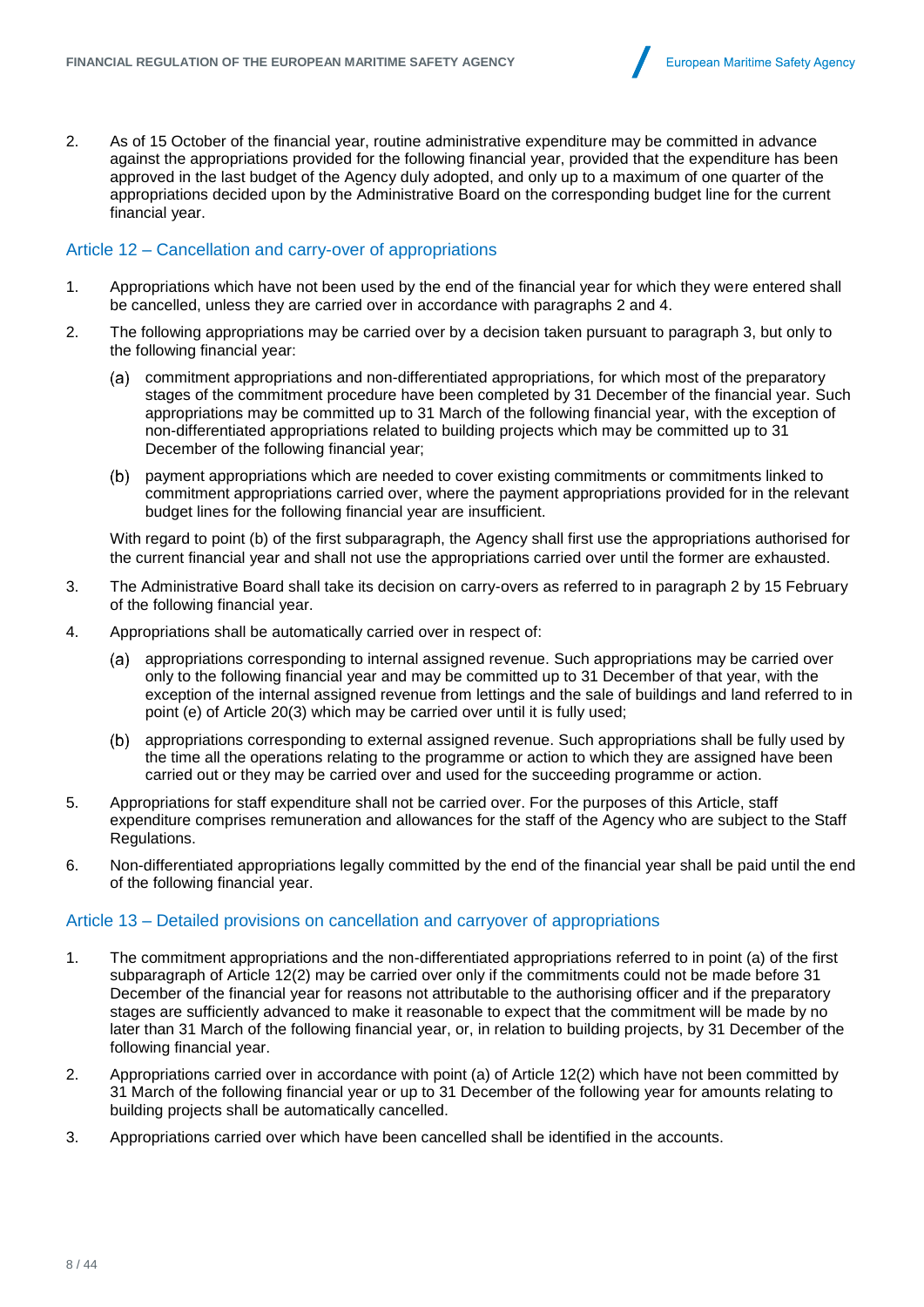# Article 14 – Decommitment of appropriations

- 1. Where budgetary commitments are decommitted in any financial year after the year in which they were made as a result of total or partial non-implementation of the actions for which they were earmarked, the appropriations corresponding to such decommitments shall be cancelled.
- 2. This Article shall not apply to external assigned revenue referred to in Article 20(2).

## Article 15 – Rules applicable in the event of late adoption of the budget of the Agency

- 1. If the budget of the Agency has not been definitively adopted at the beginning of the financial year, the rules set out in paragraphs 2 to 6 shall apply.
- 2. Commitments may be made per chapter up to a maximum of one quarter of the total appropriations authorised in the relevant chapter of the budget of the Agency for the preceding financial year plus onetwelfth for each month that has elapsed.

The limit of the appropriations provided for in the statement of estimates of revenue and expenditure shall not be exceeded.

Payments may be made monthly per chapter up to a maximum of one twelfth of the appropriations authorised in the relevant chapter of the budget of the Agency for the preceding financial year. However, that sum shall not exceed one twelfth of the appropriations provided for in the same chapter of the statement of estimates of revenue and expenditure.

- 3. The appropriations authorised in the relevant chapter of the budget of the Agency for the preceding financial year, as referred to in paragraph 2 , shall be understood as referring to the appropriations voted in the budget of the Agency, including by amending budgets, and after adjustment for the transfers made during that financial year.
- 4. If the continuity of Agency action and management needs so require, the Administrative Board may, at the request of the Executive Director, authorise expenditure in excess of one provisional twelfth but not exceeding a total of four provisional twelfths, except in duly justified cases, both for commitments and for payments over and above those automatically made available in accordance with paragraph 2.

The additional twelfths shall be authorised in full and shall not be divisible.

5. If, for a given chapter, the authorisation of four provisional twelfths granted in accordance with paragraph 4 is not sufficient to cover the expenditure necessary to avoid a break in continuity of action by the Agency in the area covered by the chapter in question, authorisation may exceptionally be given by the Administrative Board, at the request of the Executive Director, to exceed the amount of the appropriations entered in the corresponding chapter of the budget of the Agency for the preceding financial year. However, the overall total of the appropriations available in the budget of the Agency of the preceding financial year or in the statement of estimates of revenue and expenditure, as proposed, shall in no circumstances be exceeded.

# <span id="page-10-0"></span>**Chapter 3 – Principle of equilibrium**

## Article 16 – Definition and scope

- 1. Revenue and payment appropriations shall be in balance.
- 2. Commitment appropriations may not exceed the amount of the Union contribution, plus own revenue and any other revenue referred to in Article 6.
- 3. If the revenue is constituted by fees and charges in addition to the Union contribution, fees should be set at a level such as to avoid a significant accumulation of surplus. Where a significant positive or negative budget result, within the meaning of Article 99, becomes recurrent, the level of the fees and charges shall be revised.
- 4. The Agency shall not raise loans within the framework of the budget of the Agency.
- 5. The Union contribution to the Agency shall constitute for the budget of the Agency a balancing contribution and may be divided into a number of payments.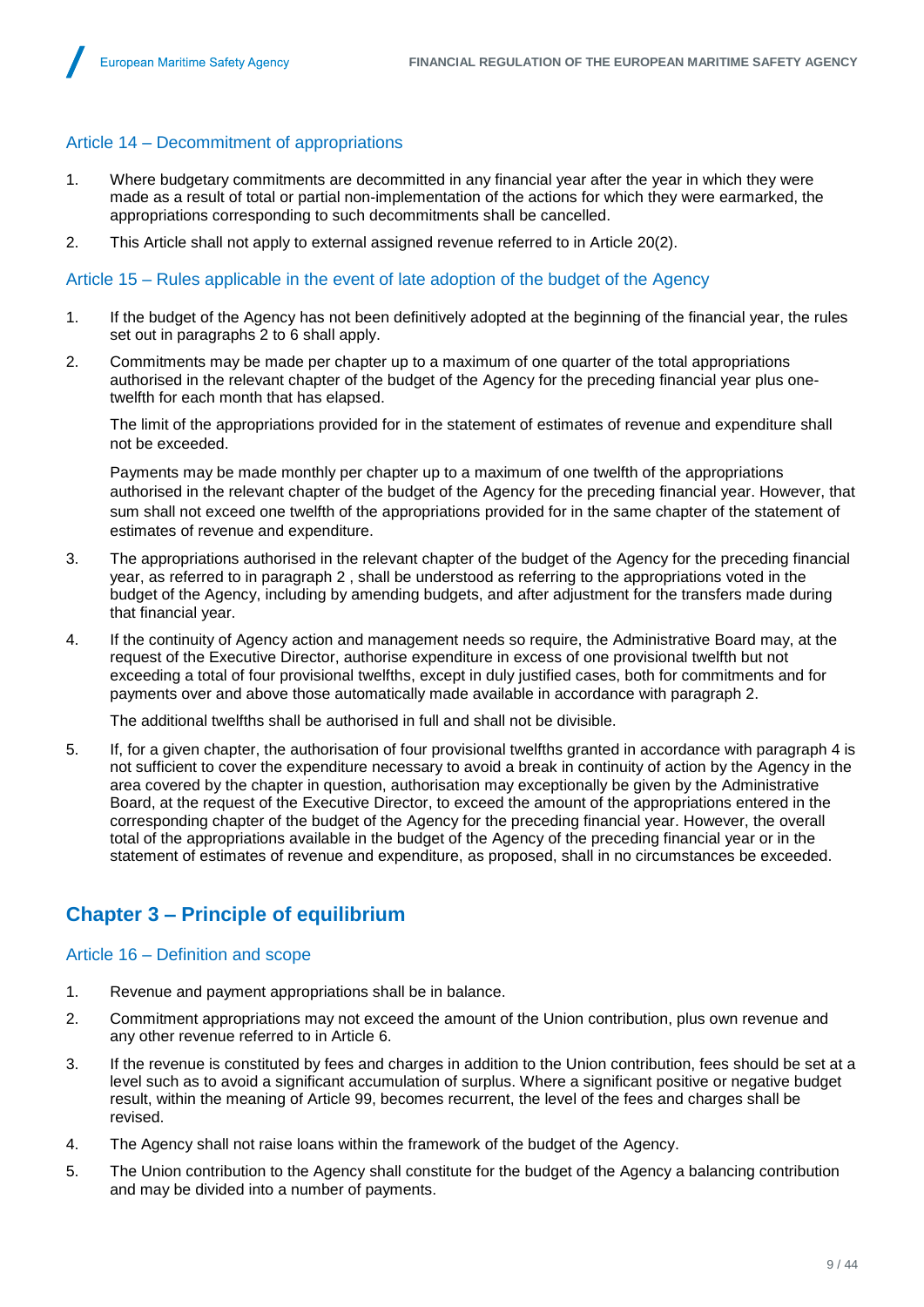

6. The Agency shall implement rigorous cash management, taking due account of assigned revenue, in order to ensure that its cash balances are limited to duly justified requirements. With its payment requests it shall submit detailed and updated forecasts on its real cash requirements throughout the year, including information on assigned revenue.

#### Article 17 – Balance from financial year

1. If the budget result within the meaning of Article 99 is positive, it shall be repaid to the Commission up to the amount of the contribution paid during the year. The part of the budget result exceeding the amount of the Union contribution paid during the year shall be entered in the budget of the Agency for the following financial year as revenue.

The first subparagraph shall also apply when the revenue of the Agency is constituted by fees and charges in addition to the Union contribution.

The difference between the contribution entered in the budget and that actually paid to the Agency shall be cancelled.

- 2. In exceptional cases, where the constituent act provides that the revenues arising from fees and charges are assigned to particular items of expenditure, the Agency may carry-over the balance of fees and charges as assigned revenue for the activities related to the provision of the services for which the fees are due.
- 3. If the budget result within the meaning of Article 99 is negative, it shall be entered in the budget of the Agency for the following financial year as payment appropriations or, where appropriate, offset against positive budget result of the Agency in the following financial years.

Where the fees and charges are assigned revenue the negative result related to this assigned revenue can be offset against the accumulated surplus from previous years, if available.

4. The revenue or payment appropriations shall be entered in the budget of the Agency during the budgetary procedure using the letter of amendment procedure set out in Article 42 of Regulation (EU, Euratom) 2018/1046 or, while implementation of the budget of the Agency is under way, by means of an amending budget.

An estimate of the budget result from year N-1 will be provided by the Agency no later than 31 January of the year N. This information shall be duly taken into account by the Commission when assessing the financial needs of the Agency for the year N+1.

# <span id="page-11-0"></span>**Chapter 4 – Principle of unit of account**

#### Article 18 – Use of euro

- 1. The budget shall be drawn up and implemented in euro and the accounts shall be presented in euro. However, for the cash-flow purposes referred to in Article 49, the accounting officer and, in the case of imprest accounts, the imprest administrators, and, for the needs of the administrative management of the Agency, the authorising officer responsible, shall be authorised to carry out operations in other currencies.
- 2. Without prejudice to specific provisions laid down in sector-specific rules, or in specific contracts, grant agreements, contribution agreements and financing agreements, conversion by the authorising officer responsible shall be made using the daily euro exchange rate published in the C series of the Official Journal of the European Union of the day on which the payment order or recovery order is drawn up by the authorising department.

If no such daily rate is published, the authorising officer responsible shall use the one referred to in paragraph 3.

- 3. For the purposes of the accounts provided for in Articles 82, 83 and 84 of Regulation (EU, Euratom) 2018/1046 conversion between the euro and another currency shall be made using the monthly accounting exchange rate of the euro. That accounting exchange rate shall be established by the accounting officer of the Commission by means of any source of information regarded as reliable, based on the exchange rate on the penultimate working day of the month preceding that for which the rate is established.
- 4. Currency conversion operations shall be carried out in such a way as to avoid having a significant impact on the level of the Union co-financing or a detrimental impact on the budget. Where appropriate, the rate of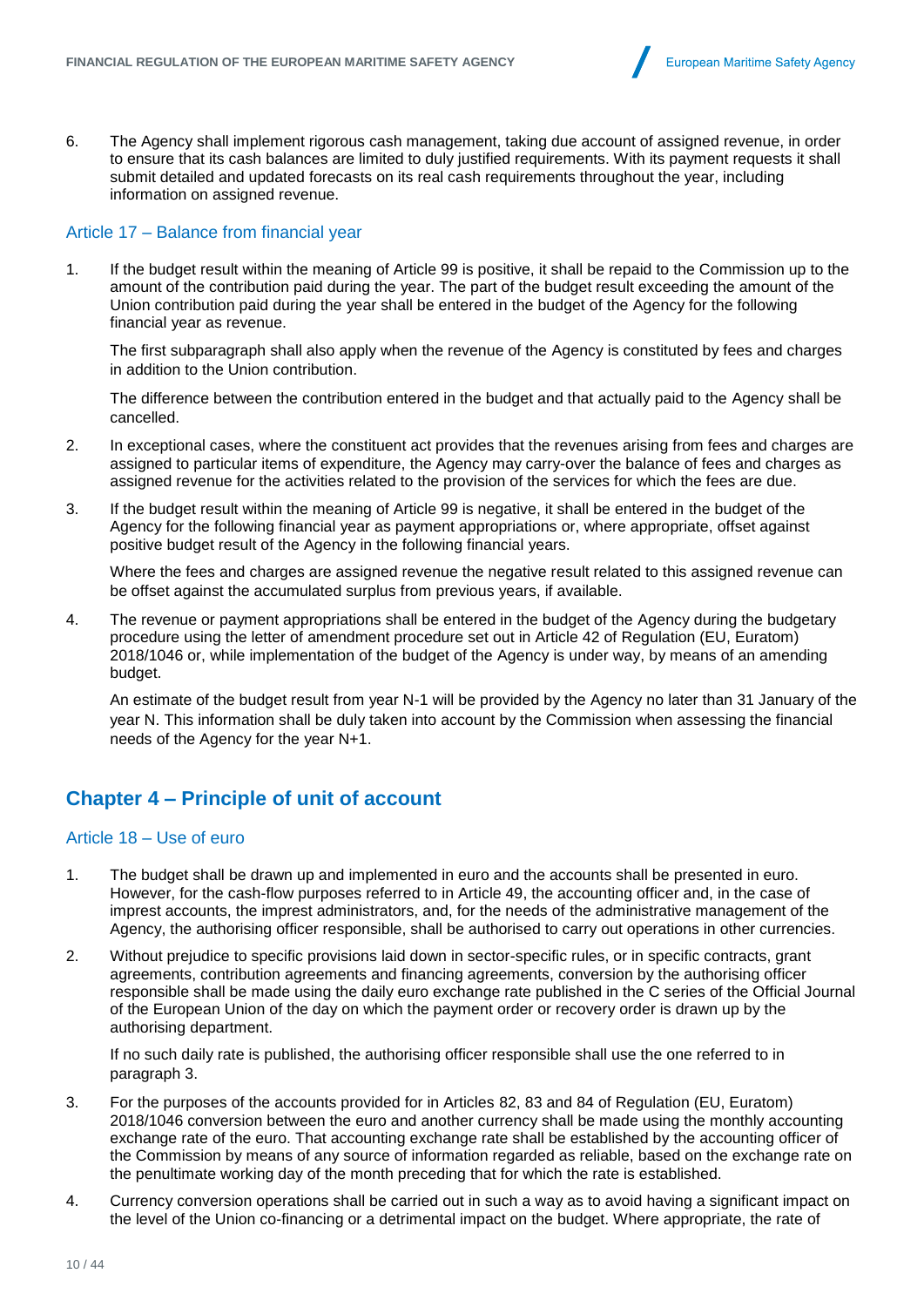conversion between the euro and other currencies may be calculated using the average of the daily exchange rate in a given period.

# <span id="page-12-0"></span>**Chapter 5 – Principle of universality**

# Article 19 – Scope

Without prejudice to Article 20, total revenue shall cover total payment appropriations. Without prejudice to Article 24, all revenue and expenditure shall be entered in full without any adjustment against each other.

## Article 20 – Assigned revenue

- 1. External assigned revenue and internal assigned revenue shall be used to finance specific items of expenditure.
- 2. The following shall constitute external assigned revenue:
	- financial contributions from Member States and third countries, including in both cases their public agencies, entities or natural persons, to certain activities of the Agency insofar as this is provided for in the agreement concluded between the Agency and the Member States, third countries or the public agencies, entities or natural persons in question;
	- (b) financial contributions from international organisations;
	- revenue earmarked for a specific purpose, such as income from foundations, subsidies, gifts and bequests;
	- financial contributions, not covered by point (a), to the Agency's activities from third countries or non-Union bodies;
	- (e) revenue from agreements referred to in Article 7;
	- internal assigned revenue referred to in paragraph 3, to the extent that it is ancillary to the other revenue referred to in points (a) to (c) of this paragraph;
	- $(q)$  revenue from fees and charges referred to in Article 6(3).
- 3. The following shall constitute internal assigned revenue:
	- (a) revenue from third parties in respect of goods, services or work supplied at their request, with the exception of fees and charges referred to in point (b) of Article 6(3);
	- revenue arising from the repayment, in accordance with Article 62, of amounts wrongly paid;
	- proceeds from the supply of goods, services and works for Union institutions or other Union bodies;
	- (d) insurance payments received;
	- (e) revenue from lettings and from the sale of buildings and land;
	- revenue arising from subsequent reimbursement of taxes pursuant to point (b) of Article 27(3) of  $(f)$ Regulation (EU, Euratom) 2018/1046.
- 4. Assigned revenue shall be carried over and transferred in accordance with the provisions of points (a) and (b) of Article 12(4) and Article 27.
- 5. Without prejudice to point (f) of the second paragraph, the relevant constituent act may also assign the revenue for which it provides to specific items of expenditure. Unless specified otherwise in the relevant constituent act, such revenue shall constitute internal assigned revenue.
- 6. All items of revenue within the meaning of points (a) to (c) of paragraph 2 and points (a) and (c) of paragraph 3 shall cover all direct or indirect expenditure incurred by the activity or purpose in question.
- 7. The budget of the Agency shall include lines to accommodate external assigned revenue and internal assigned revenue and wherever possible shall indicate the amount.

Assigned revenue may be included in the estimate of revenue and expenditure only for the amounts that are certain at the date of the establishment of the estimate.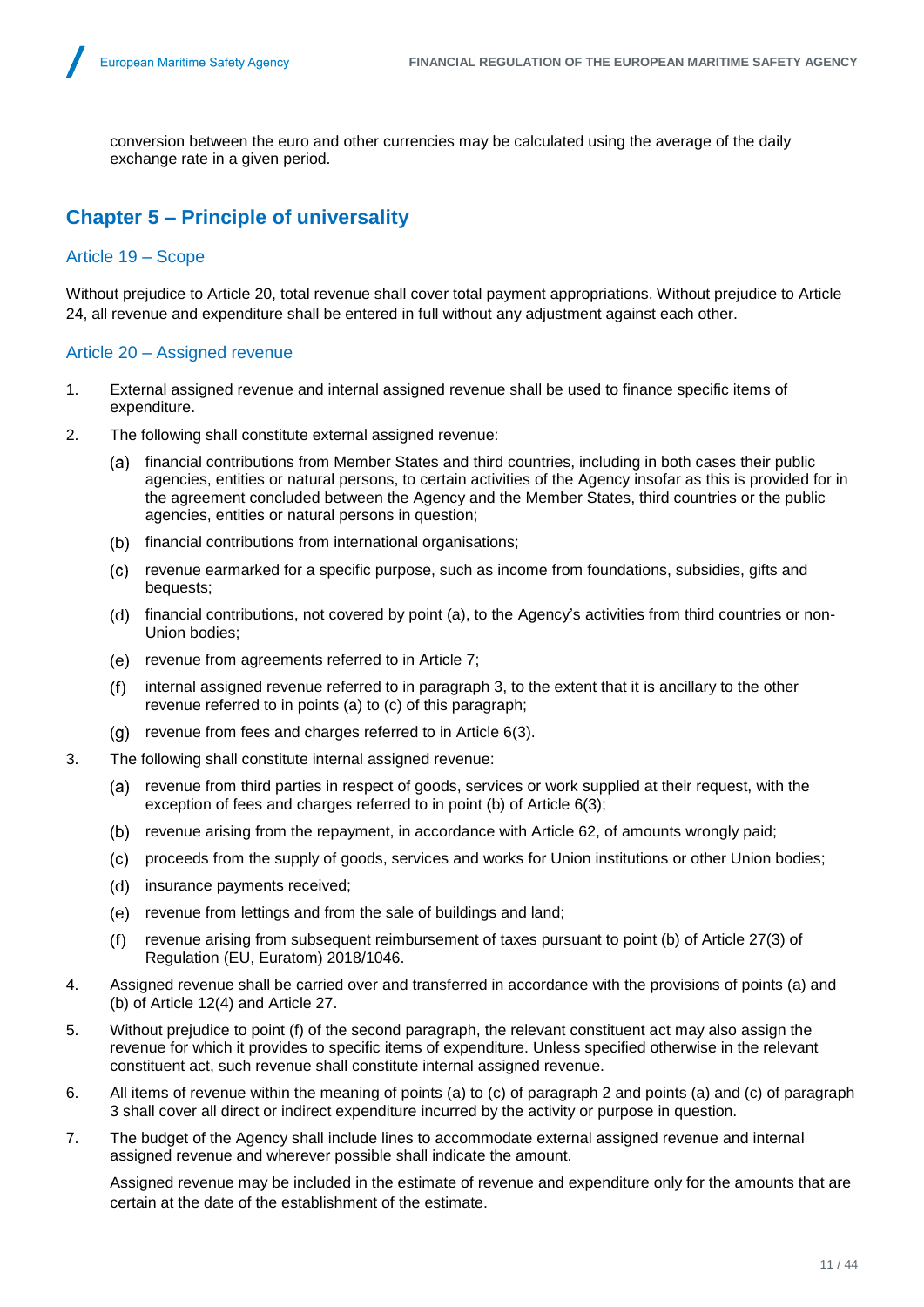## Article 21 – Structure to accommodate assigned revenue and provision of corresponding appropriations

- 1. The structure to accommodate assigned revenue in the budget of the Agency shall comprise:
	- $(a)$  in the statement of revenue, a budget line to receive the revenue;
	- (b) in the statement of expenditure, the budget remarks, including general remarks, showing which budget lines may receive the appropriations corresponding to the assigned revenue which are made available.

In the case referred to in point (a) of the first subparagraph, a token entry 'pro memoria' shall be made and the estimated revenue shall be shown for information in the remarks.

- 2. The appropriations corresponding to assigned revenue shall be made available automatically, both as commitment appropriations and as payment appropriations, when the revenue has been received by the Agency.
- 3. By way of exception from paragraph 2, where assigned revenue stems from the implementation of a contribution agreement concluded pursuant to Article 7, the total amount of commitment appropriations may be made available upon entry into effect of the agreement concerned provided that the basic act with regard to the funds being delegated to the Agency provides for the possibility to make use of annual instalments.

## Article 22 – Donations

- 1. The Executive Director may accept any donation made to the Agency, such as foundations, subsidies, gifts and bequests.
- 2. Acceptance of a donation of a value of EUR 50 000 or more which involves a financial charge or any type of obligation, including follow-up costs, exceeding 10% of the value of the donation made, shall be subject to the prior authorisation of the Administrative Board. The Administrative Board shall take a decision within two months of the date on which the request for authorisation is submitted to it. If the Administrative Board fails to take a decision within that period, the donation shall be deemed accepted.
- 3. The Executive Director shall, at the request of the Administrative Board analyse, estimate and duly explain the financial charges, including follow-up costs, and any other obligations as referred to in paragraph 1 that the acceptance of the donation entails.

## Article 23 – Corporate Sponsorship

Article 26 of Regulation (EU, Euratom) 2018/1046 shall not apply to the Agency.

#### Article 24 – Rules on deductions and exchange rates adjustments

<span id="page-13-0"></span>Article 27 of Regulation (EU, Euratom) 2018/1046 shall apply mutatis mutandis.

# **Chapter 6 – Principle of specification**

#### Article 25 – General provisions

- 1. Appropriations shall be earmarked for specific purposes by title and chapter. The chapters shall be further subdivided into articles and lines.
- 2. In the budget of the Agency, appropriations may only be transferred to lines for which the budget of the Agency has authorised appropriations or which carry a token entry 'pro memoria'.
- 3. The limits referred to in Article 26 shall be calculated at the time the request for transfer is made and with reference to the appropriations provided in the budget of the Agency, including amending budgets.
- 4. The amount to be taken into consideration for the purposes of calculating the limits referred to in Article 26 shall be the sum of the transfers to be made on the line from which transfers are being made, after adiustment for earlier transfers made.

#### Article 26 – Transfers

1. The Executive Director may transfer appropriations: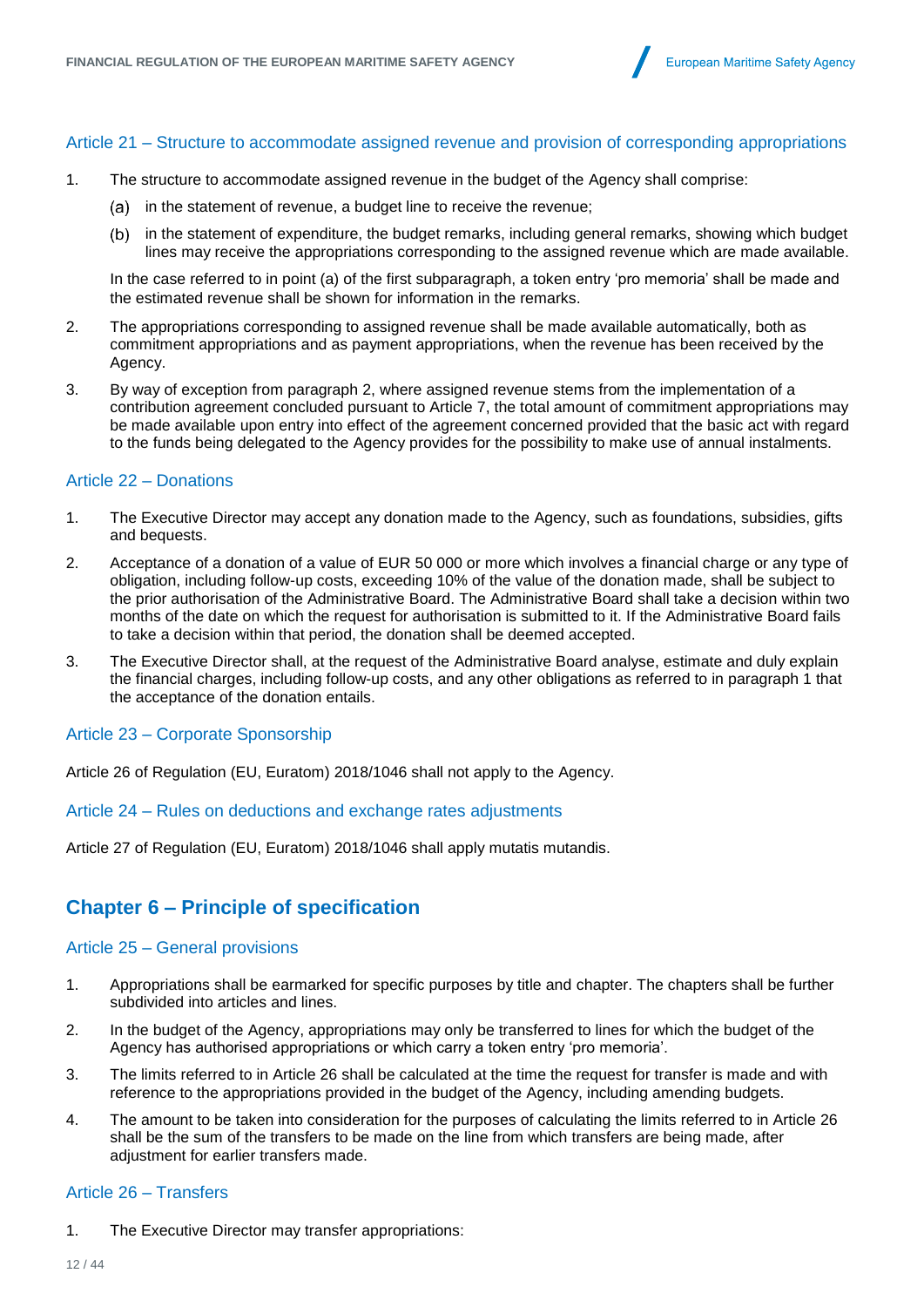- (a) from one title to another up to a maximum of 10 % of the appropriations for the financial year shown on the line from which the transfer is made;
- (b) from one chapter to another and within each chapter without limit.
- 2. Beyond the limit referred in paragraph 1, the Executive Director may propose transfers of appropriations from one title to another to the Administrative Board. The Administrative Board shall have two weeks to oppose the proposed transfers. After that time limit, the proposed transfers shall be deemed to be adopted.
- 3. Proposals for transfers and transfers carried out under paragraphs 1 and 2 shall be accompanied by appropriate and detailed supporting documents showing the implementation of appropriations and estimates of requirements up to the end of the financial year, both for the headings to be credited and for those from which the appropriations are drawn.
- 4. The authorising officer shall inform the Administrative Board as soon as possible of all transfers made. The authoring officer shall inform the European Parliament and the Council of all transfers carried out under paragraph 2.

## Article 27 – Specific rules on transfers

Appropriations corresponding to assigned revenue may be transferred only if such revenue is used for the purpose for which it is assigned.

# <span id="page-14-0"></span>**Chapter 7 – Principle of sound financial management and performance**

## Article 28 – Performance and principles of economy, efficiency and effectiveness

- 1. Appropriations shall be used in accordance with the principle of sound financial management, and thus be implemented respecting the following principles:
	- (a) the principle of economy which requires that the resources used by the Agency in the pursuit of its activities shall be made available in due time, in appropriate quantity and quality and at the best price;
	- (b) the principle of efficiency which concerns the best relationship between the resources employed, the activities undertaken and the achievement of objectives;
	- (c) the principle of effectiveness which concerns the extent to which the objectives pursued are achieved through the activities undertaken.
- 2. In line with the principle of sound financial management, the use of appropriations shall focus on performance and for that purpose:
	- (a) objectives for programmes and activities shall be established ex ante;
	- (b) progress in the achievement of objectives shall be monitored with performance indicators;
	- progress in, and problems with, the achievement of those objectives shall be reported to the European Parliament and the Council in accordance with point (d) of the first subparagraph of Article 32(5) and with point (b) of the first subparagraph of Article 48(1).
- 3. Specific, measurable, attainable, relevant and time-bound objectives as referred to in paragraphs 1 and 2 and relevant, accepted, credible, easy and robust indicators shall be defined where relevant. The indicators used to monitor the achievement of the objectives shall cover all sectors. The Executive Director shall provide the relevant information to the Administrative Board annually. It shall be included in the Single Programming Document referred to in Article 32.
- 4. The Agency shall carry out a benchmarking exercise referred to in Article 38 of this Regulation.

The benchmarking exercise shall include:

- (a) a review of the efficiency of the Agency's horizontal services,
- a cost-benefit analysis of sharing services or transferring them entirely to another Union body or the Commission.

When carrying out the benchmarking exercise referred to in the first and the second subparagraph the Agency shall make necessary arrangements to avoid any conflict of interests.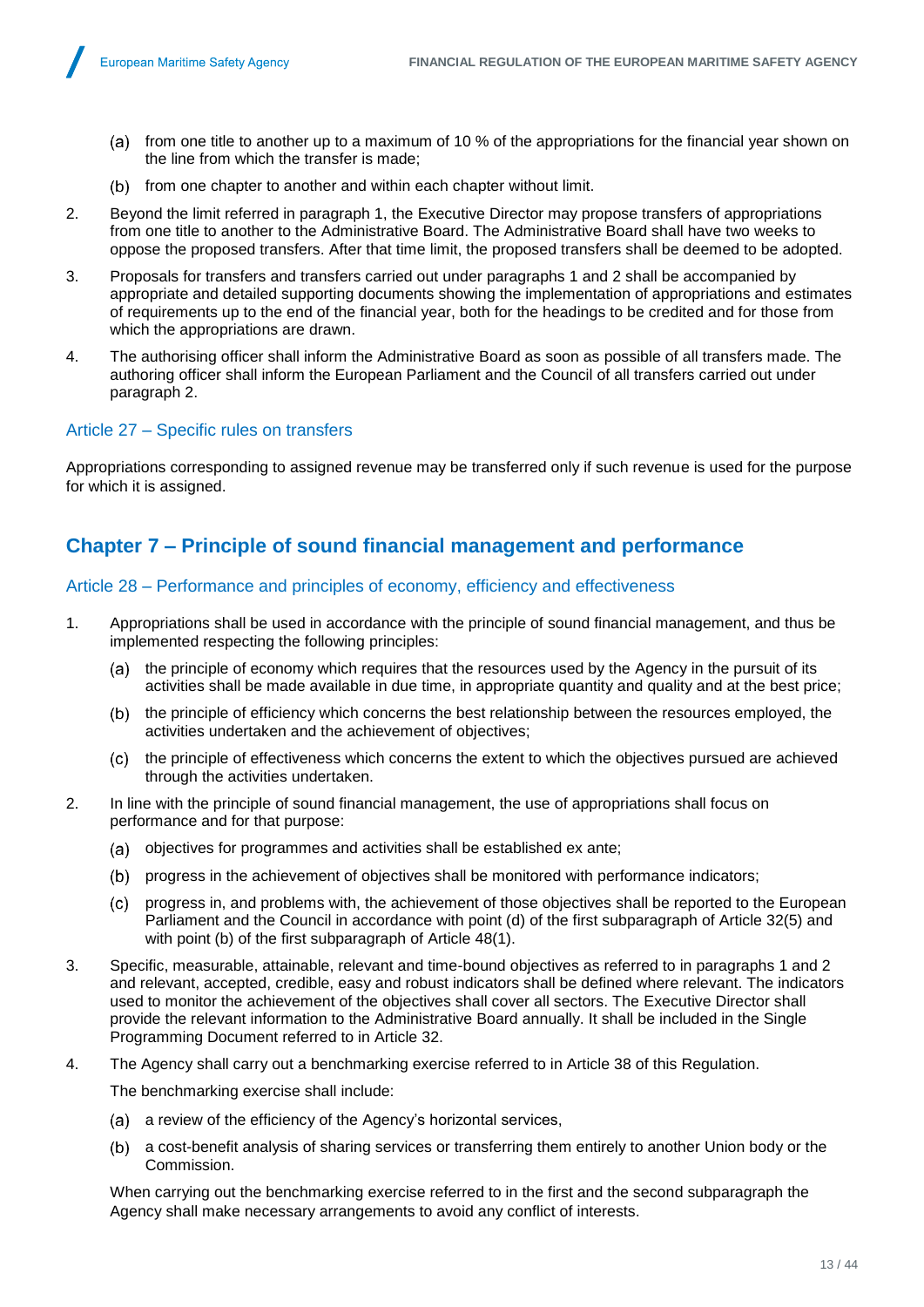## Article 29 – Evaluations

- 1. Programmes and activities that entail significant spending shall be subject to ex-ante and retrospective evaluations ("evaluation"), which shall be proportionate to the objectives and expenditure.
- 2. Ex-ante evaluations supporting the preparation of programmes and activities shall be based on evidence, if available, on the performance of related programmes or activities and shall identify and analyse the issues to be addressed, the added value of Union involvement, objectives, expected effects of different options and monitoring and evaluation arrangements.
- 3. Retrospective evaluations shall assess the performance of the programme or activity, including aspects such as effectiveness, efficiency, coherence, relevance and EU added value. Retrospective evaluations shall be based on the information generated by the monitoring arrangements and indicators established for the action concerned. They shall be undertaken periodically and in sufficient time for the findings to be taken into account in ex-ante evaluations or impact assessments that support the preparation of related programmes and activities.
- 4. The Executive Director shall prepare an action plan to follow-up on the conclusions of the evaluations referred to in paragraph 3 and report on its progress to the Commission in the consolidated annual activity report referred to in Article 48 and regularly to the Administrative Board.
- 5. The Administrative Board shall scrutinise the implementation of the action plan referred to in paragraph 4.

## Article 30 – Internal control of budget implementation

- 1. Pursuant to the principle of sound financial management, the budget of the Agency shall be implemented in compliance with effective and efficient internal control.
- 2. For the purposes of the implementation of the budget of the Agency, internal control shall be applied at all levels of management and shall be designed to provide reasonable assurance of achieving the following objectives:
	- (a) effectiveness, efficiency and economy of operations;
	- (b) reliability of reporting:
	- safeguarding of assets and information;
	- (d) prevention, detection, correction and follow-up of fraud and irregularities;
	- adequate management of the risks relating to the legality and regularity of the underlying transactions, taking into account the multiannual character of programmes as well as the nature of the payments concerned.
- 3. Effective internal control shall be based on best international practices and on the Internal Control Framework laid down by the Commission for its own departments and shall include, in particular, the following elements:
	- (a) segregation of tasks;
	- (b) an appropriate risk management and control strategy that includes control at recipient level;
	- avoidance of conflicts of interests;
	- (d) adequate audit trails and data integrity in data systems;
	- (e) procedures for monitoring effectiveness and efficiency;
	- procedures for follow-up of identified internal control weaknesses and exceptions;
	- periodic assessment of the sound functioning of the internal control system.
- 4. Efficient internal control shall be based on the following elements:
	- (a) the implementation of an appropriate risk management and control strategy coordinated among appropriate actors involved in the control chain;
	- (b) the accessibility for all appropriate actors in the control chain of the results of controls carried out;
	- reliance, where appropriate, on independent audit opinions, provided that the quality of the underlying work is adequate and acceptable and that it was performed in accordance with agreed standards;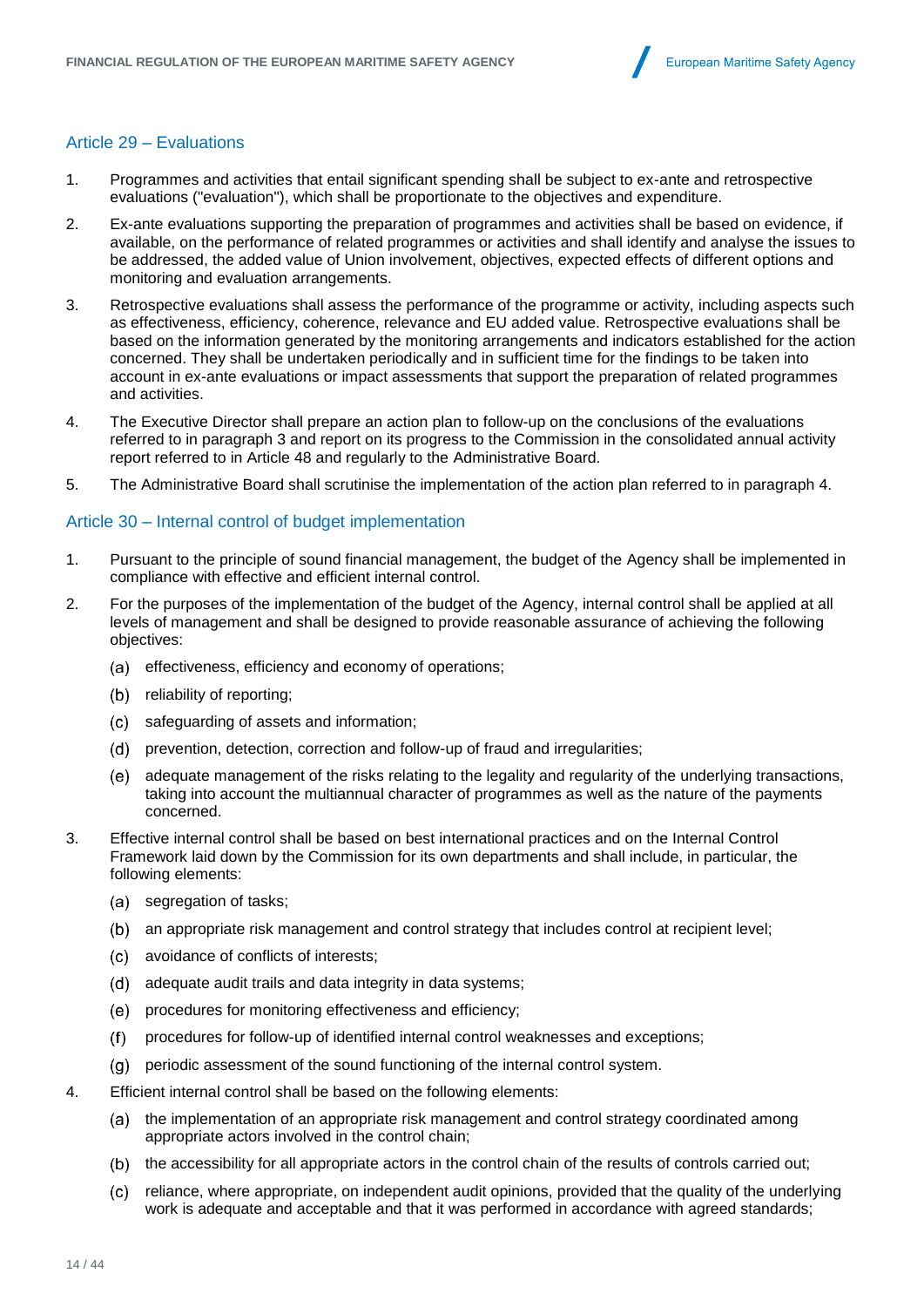l

- (d) the timely application of corrective measures including, where appropriate, dissuasive penalties;
- $(e)$  the elimination of multiple controls:
- $(f)$ the improvement of the cost-benefit ratio of controls.
- 5. Where the Agency runs also offices away from the main seat, the internal control system shall be designed in order to mitigate the specific risks of the activities of those offices.

# <span id="page-16-0"></span>**Chapter 8 – Principle of transparency**

## Article 31 – Publication of accounts and budgets

- 1. The budget of the Agency shall be established and implemented and the accounts presented in accordance with the principle of transparency.
- 2. A summary of the budget of the Agency and any amending budget of the Agency, as definitively adopted, shall be published in the Official Journal of the European Union within three months of their adoption.

The summary shall show the aggregated figures for each Title of the budget of the Agency, the establishment plan and an estimate of the number of contract staff expressed in full-time equivalents for which appropriations are budgeted, and seconded national experts. It shall also indicate the equivalent information for the previous financial year.

- 3. The budget of the Agency including the establishment plan and any amending budgets of the Agency, as definitively adopted, as well as an indication of the number of contract staff expressed in full-time equivalents for which appropriations are budgeted, and of the number of seconded national experts, shall be transmitted for information to the European Parliament and the Council, the Court of Auditors and the Commission, and shall be published on the website of the Agency within four weeks of their adoption.
- 4. The Agency shall make available on its website, no later than 30 June of the year following the financial year in which the funds were legally committed, information on the recipients of funds financed from the budget of the Agency, including experts contracted pursuant to Article 93 of this Regulation, in accordance with Article 38 of Regulation (EU, Euratom) 2018/1046 and following a standard presentation. The published information shall be easily accessible, transparent and comprehensive. The information shall be made available with due observance of the requirements of confidentiality and security, in particular the protection of personal data laid down in Regulation (EU) 2018/1725<sup>9</sup>.

<sup>9</sup> Regulation (EU) 2018/1725 of the European Parliament and of the Council of 23 October 2018 on the protection of natural persons with regard to the processing of personal data by the Union institutions, bodies, offices and agencies and on the free movement of such data, and repealing Regulation (EC) No 45/2001 and Decision No 1247/2002/EC Text with EEA relevance (OJ L 295, 21.11.2018, p. 39).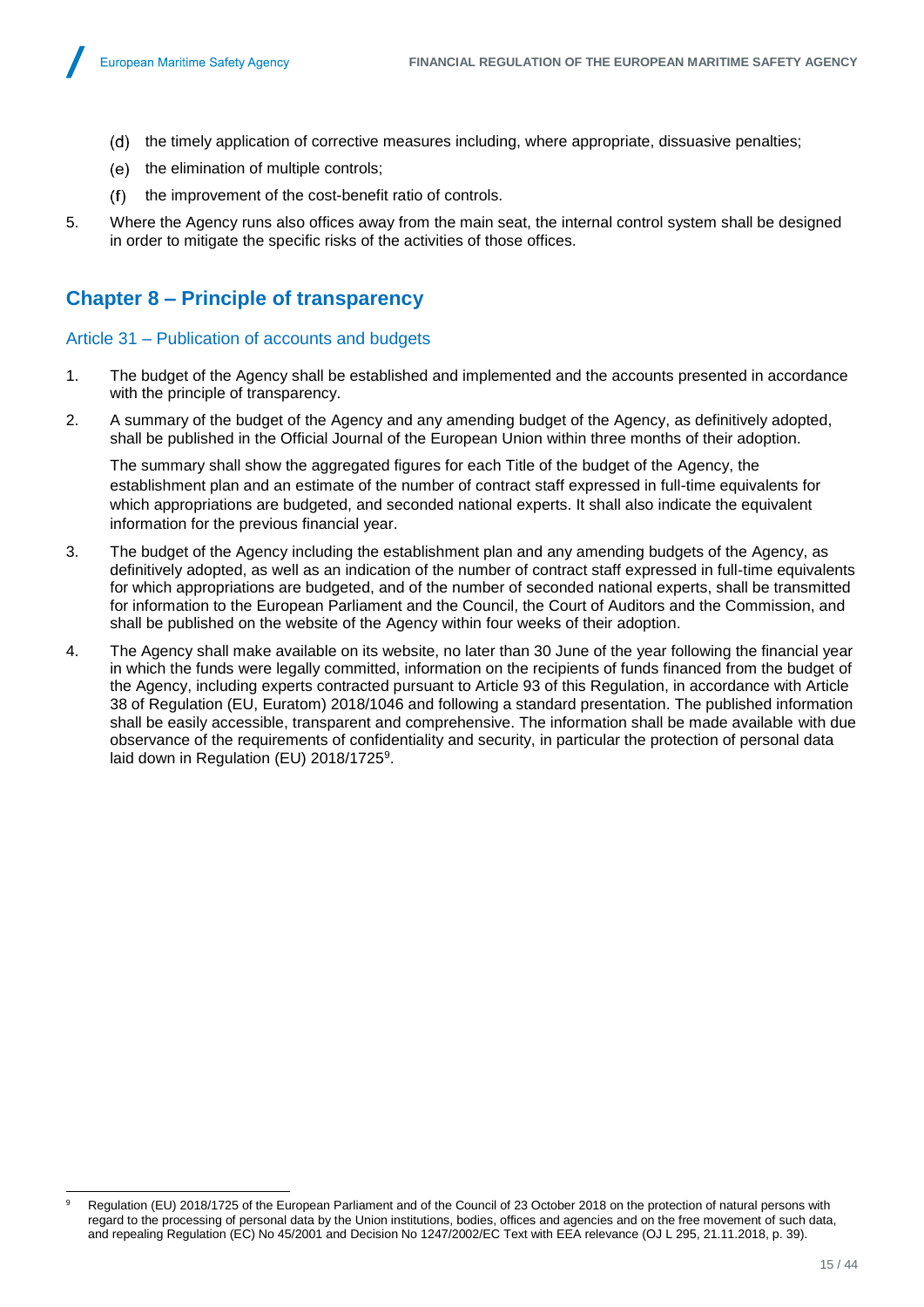# <span id="page-17-1"></span><span id="page-17-0"></span>**Title III – Establishment and Structure of the Budget**

# **Chapter 1 – Establishment of the budget of the Agency**

#### Article 32 – Single programming document

- 1. In accordance with Article 40 of Regulation (EU, Euratom) 2018/1046 the Agency shall send by 31 January each year to the Commission, the European Parliament and the Council its draft single programming document, as endorsed by its Administrative Board, containing:
	- (a) a multiannual work programme;
	- (b) an annual work programme;
	- an estimate of its revenue and expenditure;
	- a resources programming document;
	- (e) information on its building policy;
	- strategy for cooperation with third countries and/or international organisations;
	- (g) strategy for achieving efficiency gains and synergies;
	- (h) strategy for the organisational management and internal control systems including their anti-fraud strategy as last updated and an indication of measures to prevent recurrence of cases of conflict of interest, irregularities and fraud, in particular where weaknesses, reported under Article 48 or paragraph 6 of Article 78, have led to critical recommendations.

The strategies referred to in the first subparagraph shall be assessed annually and updated as necessary.

The single programming document shall be drawn up taking into account guidelines set by the Commission.

2. The multiannual work programme shall set out the overall strategic programming for the years N+1 to N+3, including the objectives, expected results and performance indicators to monitor the achievement of the objectives and the results.

This overall strategic programming shall also show, per activity, the indicative financial and human resources considered necessary to attain the objectives set and shall also demonstrate the contribution of the Agency to the achievement of the EU political priorities.

This strategic programming will be updated where appropriate, and in particular, to address the outcome of the overall evaluations referred to in the constituent act.

- 3. The annual work programme shall set out for the year N+1:
	- (a) the expected outputs that will contribute to the achievement of the objectives set in the overall strategic programming;
	- a description of the activities to be financed together with an indication of the amount of financial and human resources, showing the number of officials, temporary and contract staff as defined in the Staff Regulations, as well as Seconded National Experts.

It shall clearly indicate which tasks of the Agency have been added, changed or deleted in comparison with the adopted annual work programme of the previous financial year. Evaluation results shall be taken into account as evidence of the likely merits of an increase or decrease of the proposed budget of the Agency in comparison with its budget of the previous financial year.

The annual work programme shall be coherent with the multiannual programme referred to in paragraph 2.

Any substantial amendment to the annual work programme shall be adopted by the same procedure as the initial work programme, in accordance with the provisions of the constituent act.

The Administrative Board may delegate the power to make non-substantial amendments to the annual work programme to the authorising officer of the Agency.

4. The estimate of revenue and expenditure of the Agency, supported by the general guidelines underlying that estimate, shall include: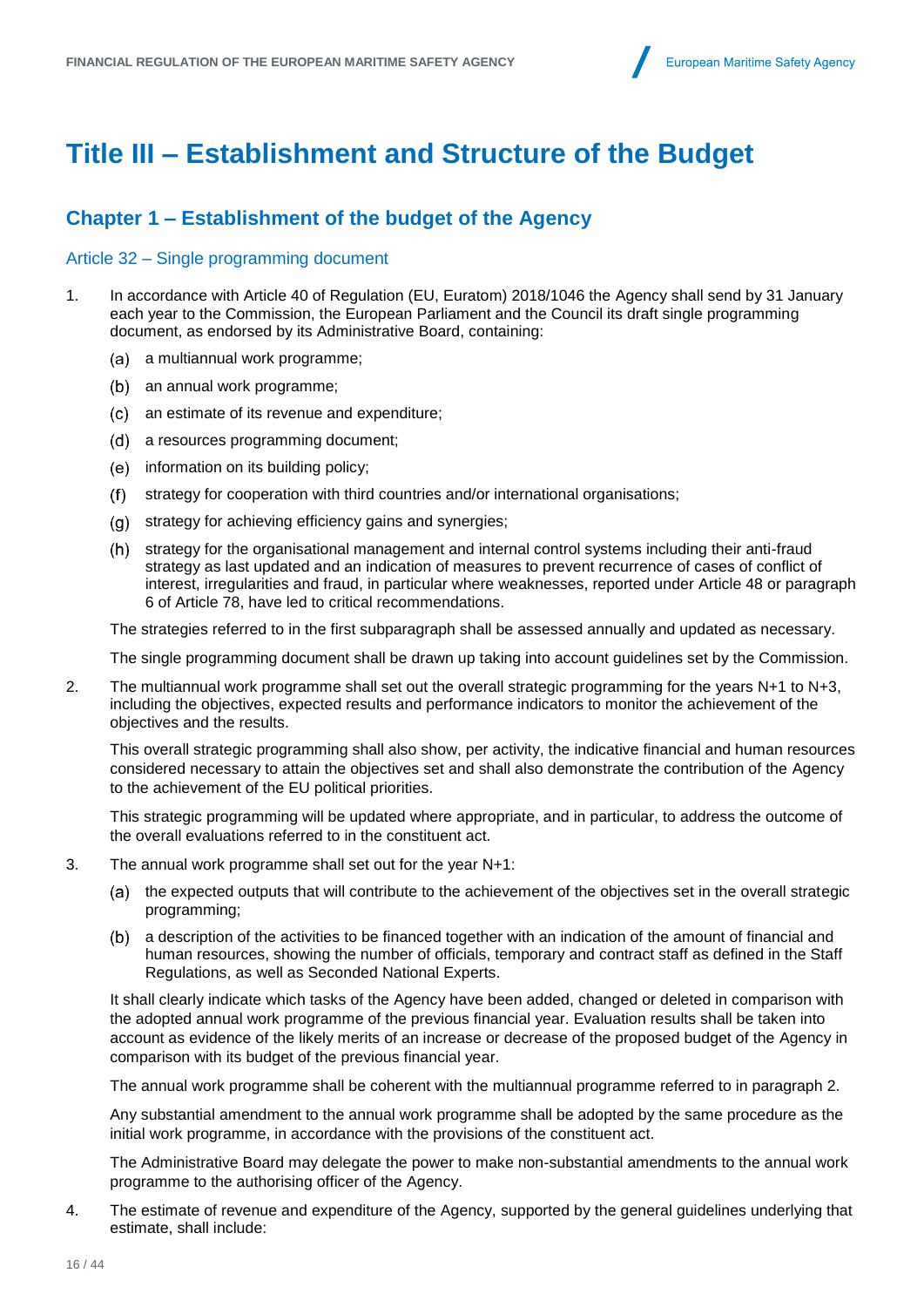- (a) an estimate of revenue broken down by Title; indicating fees and charges separately, where appropriate;
- $(b)$ an estimate of expenditure (commitment and payment appropriations), broken down by expenditure Title and Chapter;
- (c) quarterly estimate of cash payments and receipts:
- (d) an establishment plan setting the number of permanent and temporary posts by grade and by function group authorised within the limits of the budget appropriations requested for year N+1. Where there is a change in the number of establishment plan posts requested for year N+1, a statement justifying the request for new posts shall be provided;

The same information shall be provided on the number of contract staff and seconded national experts and shall be expressed in full-time equivalents.

- 5. The resources programming shall include qualitative and quantitative information on the human resource and budgetary matters for the reporting purposes, in particular:
	- an estimate of the budget result from the year N-1 as referred to in Article 17;
	- (b) information on contribution in kind granted by the host Member State to the Agency for year N-1;
	- information on the number of officials, temporary and contract staff as defined in the Staff Regulations as well as seconded experts for year N-1 and for year N.
	- (d) information on the achievement of all previously set objectives for the various activities for year N-1, showing the actual use of the human and financial resources by the end of year split between activities.

The resource programming document shall be updated annually.

- 6. Information on the building policy of the Agency shall include:
	- for each building, including of offices away from the main seat, the expenditure and surface area covered by the appropriations of the corresponding lines in the budget of the Agency;
	- (b) the expected evolution of the global programming of surface area and premises for the coming years with a description of the building projects in planning phase which are already identified;
	- (c) the final terms and costs, as well as relevant information regarding project implementation of new building projects previously submitted to the European Parliament and the Council under the procedure established in Article 266 of Regulation (EU, Euratom) 2018/1046 and not included in the preceding year's working documents.
- 7. The Commission shall send its opinion on the draft Single Programming Document to the Agency in a timely manner in any case not later than 1st July of the year N.

If the Agency does not fully take into account the Commission's opinion, it shall provide the Commission with adequate explanations.

- 8. The final single programming document shall be adopted by the Administrative Board.
- 9. The Agency shall send any later updated version of the single programming document, notably to reflect the Commission's opinion and the outcome of the annual budgetary procedure, to the Commission, the European Parliament and the Council.

# Article 33 – Establishment of the budget

- 1. The budget of the Agency shall be established in accordance with the provisions of the constituent act.
- 2. As part of the procedure for adoption of the budget, the Commission shall send the Agency's statement of estimates to the European Parliament and the Council and propose the amount of the contribution for the Agency and the number of staff it considers the Agency needs.

The Commission shall provide the draft establishment plan of the Agency and an estimate of the number of contract staff and of seconded national experts expressed in full-time equivalents for which appropriations are proposed as soon as the Commission has established the draft budget.

3. The European Parliament and the Council shall adopt the establishment plan of the Agency and any subsequent amendments thereto, in accordance with Article 34.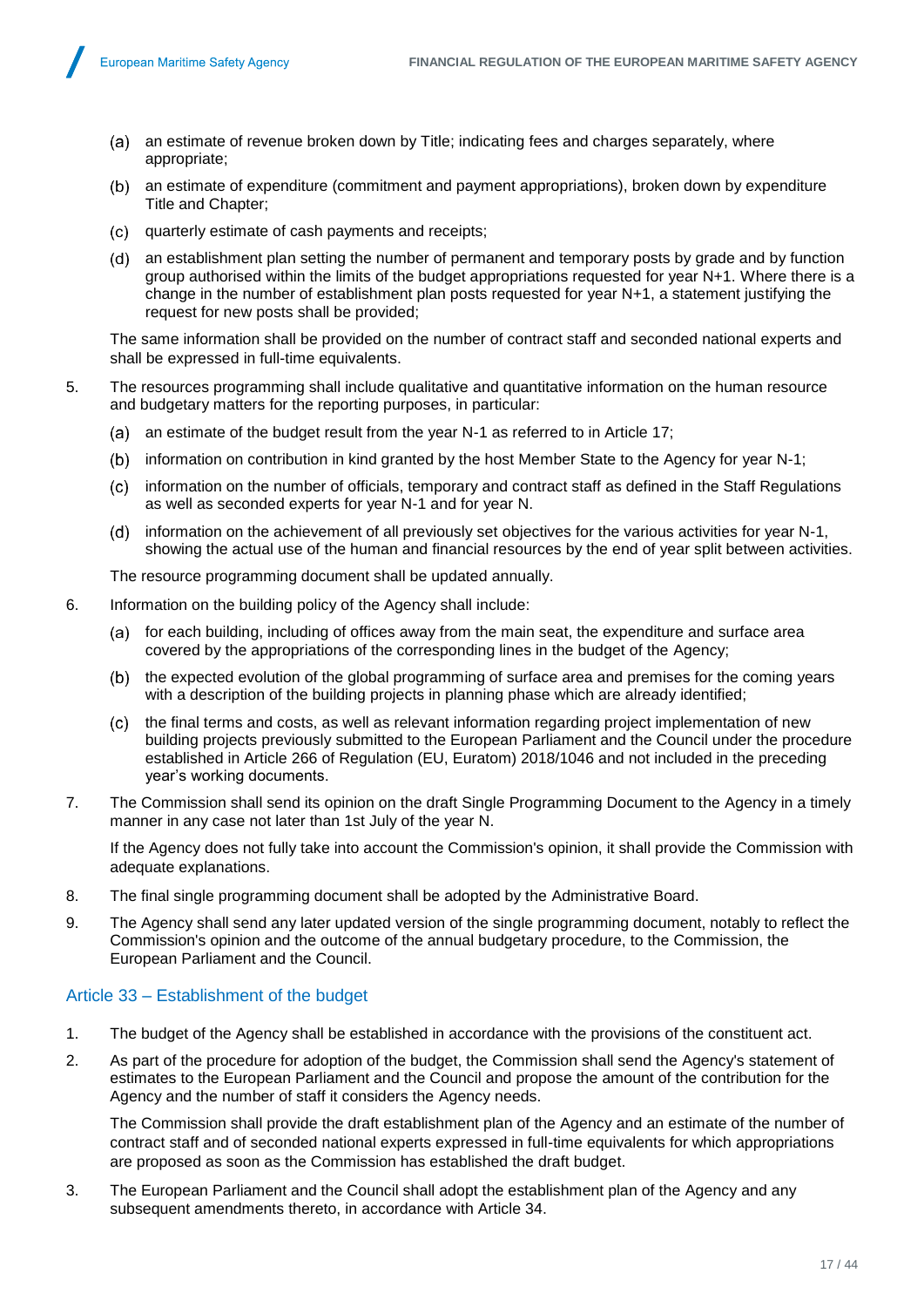

- 4. After adoption of the draft budget by the Commission, the single programming document shall be adopted by the Administrative Board. It shall become definitive after final adoption of the Union budget setting the amount of the contribution and the establishment plan. If necessary the budget of the Agency and its establishment plan shall be adjusted accordingly.
- 5. When proposing to entrust new tasks to the Agency, the Commission shall, without prejudice to the legislative procedures for the modification of the constituent act, submit to the European Parliament and to the Council the necessary information to assess the impact of the new tasks on the resources of the Agency so as to review, where necessary, its financing and its staffing level.

## Article 34 – Amending budgets

Any amendment to the budget of the Agency, including to the establishment plan, beyond the modifications authorized under Articles 26(1) and 38(1) of this Regulation, shall be the subject of an amending budget adopted by the same procedure as the initial budget of the Agency, in accordance with the provisions of the constituent act and Article 32 of this Regulation.

Amending budgets shall be accompanied by statements of reasons and the information on the implementation of the budget for the preceding and current financial years available at the time of their establishment.

# <span id="page-19-0"></span>**Chapter 2 – Structure and presentation of the budget of the Agency**

## Article 35 – Structure of the budget of the Agency

The budget of the Agency shall consist of a statement of revenue and a statement of expenditure.

## Article 36 – Budget nomenclature

As far as it is justified by the nature of the Agency's activities, the statement of expenditure must be set out on the basis of a nomenclature with a classification by purpose. That nomenclature shall be determined by the Agency and shall make a clear distinction between administrative appropriations and operational appropriations.

The budget nomenclature shall comply with the principles of specification, sound financial management and transparency. It shall provide the clarity and transparency necessary for the budgetary process, facilitating the identification of the main objectives as reflected in the relevant legal bases, making choices on political priorities possible and enabling efficient and effective implementation.

## Article 37 – Presentation of the budget of the Agency

The budget of the Agency shall show:

- $(a)$  in the statement of revenue:
	- (i) the estimated revenue of the Agency for the financial year concerned ('year N');
	- (ii) the estimated revenue for the preceding financial year and the revenue for year N-2;
	- (iii) appropriate remarks on each revenue line.
- (b) in the statement of expenditure:
	- (i) the commitment and payment appropriations for year N;
	- (ii) the commitment and payment appropriations for the preceding financial year, and the expenditure committed and the expenditure paid in year N-2 — the latter also expressed as a percentage of the budget of the Agency of year N;
	- (iii) a summary statement of the schedule of payments due in subsequent financial years to meet budget commitments entered into in earlier financial years;
	- (iv) appropriate remarks on each subdivision.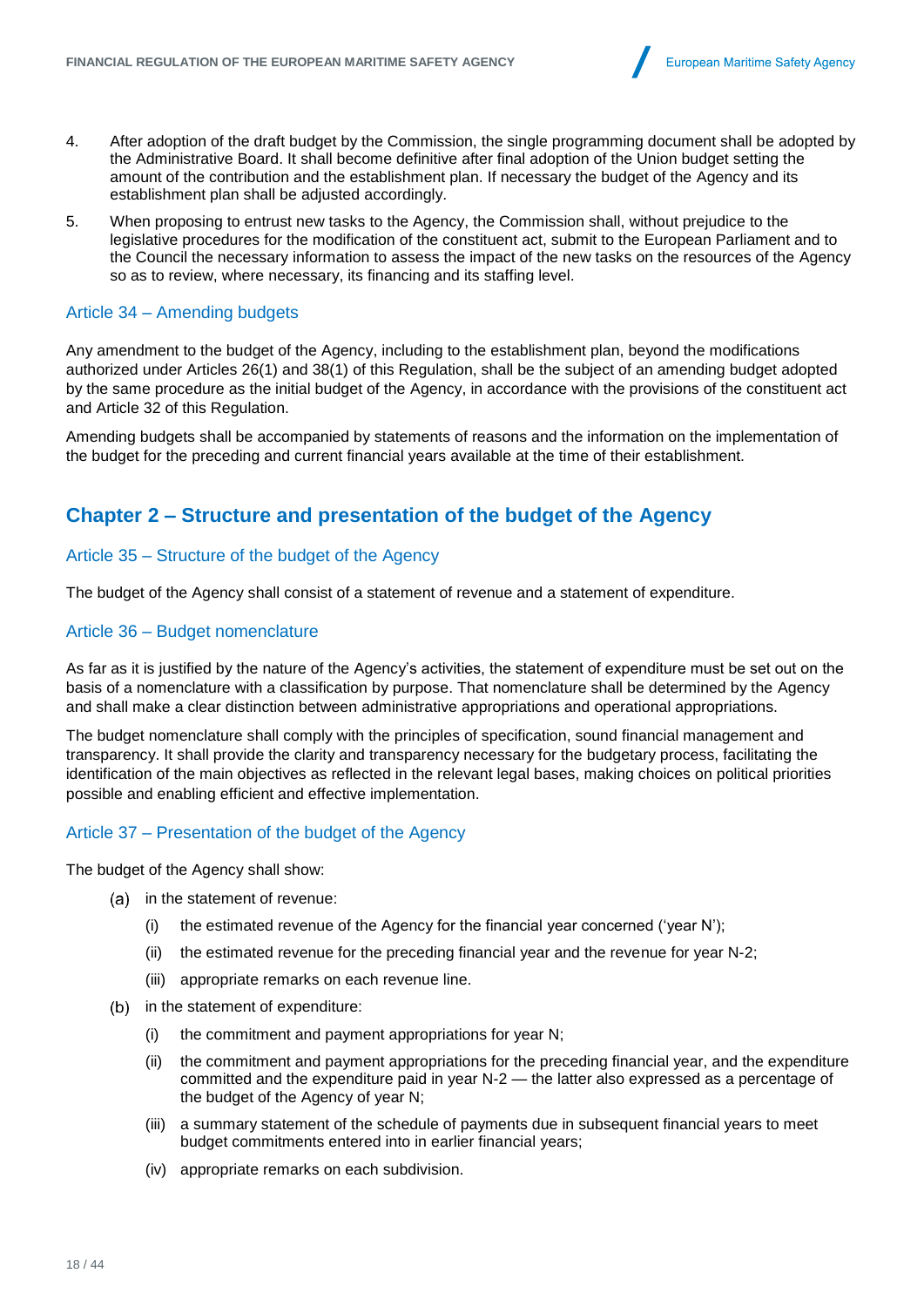## Article 38 – Rules on the establishment plans for staff

1. The establishment plan referred to in Article 32(4) shall show next to the number of posts authorised for the financial year, the number authorised for the preceding year and the number of posts actually filled. It shall constitute an absolute limit for the Agency. No appointment may be made in excess of the limit set.

However, save in the case of grades AD 16, AD 15, AD 14 and AD 13, the Administrative Board may modify the establishment plan by up to 10 % of posts authorised, subject to the following conditions:

- (a) the volume of staff appropriations corresponding to a full financial year is not affected;
- (b) the limit of the total number of posts authorised by the establishment plan is not exceeded;
- (c) the Agency has taken part in a benchmarking exercise with other Union bodies as initiated by the Commission's staff screening exercise.
- 2. By derogation from the second subparagraph of paragraph 1, the effects of part-time work authorised by the appointing authority in accordance with the Staff Regulations may be offset by other appointments. Where a staff member requests the withdrawal of the authorisation before expiry of the granted period, the Agency shall take appropriate measures to respect the limit referred to in point (b) of the second subparagraph of paragraph 1 as soon as possible.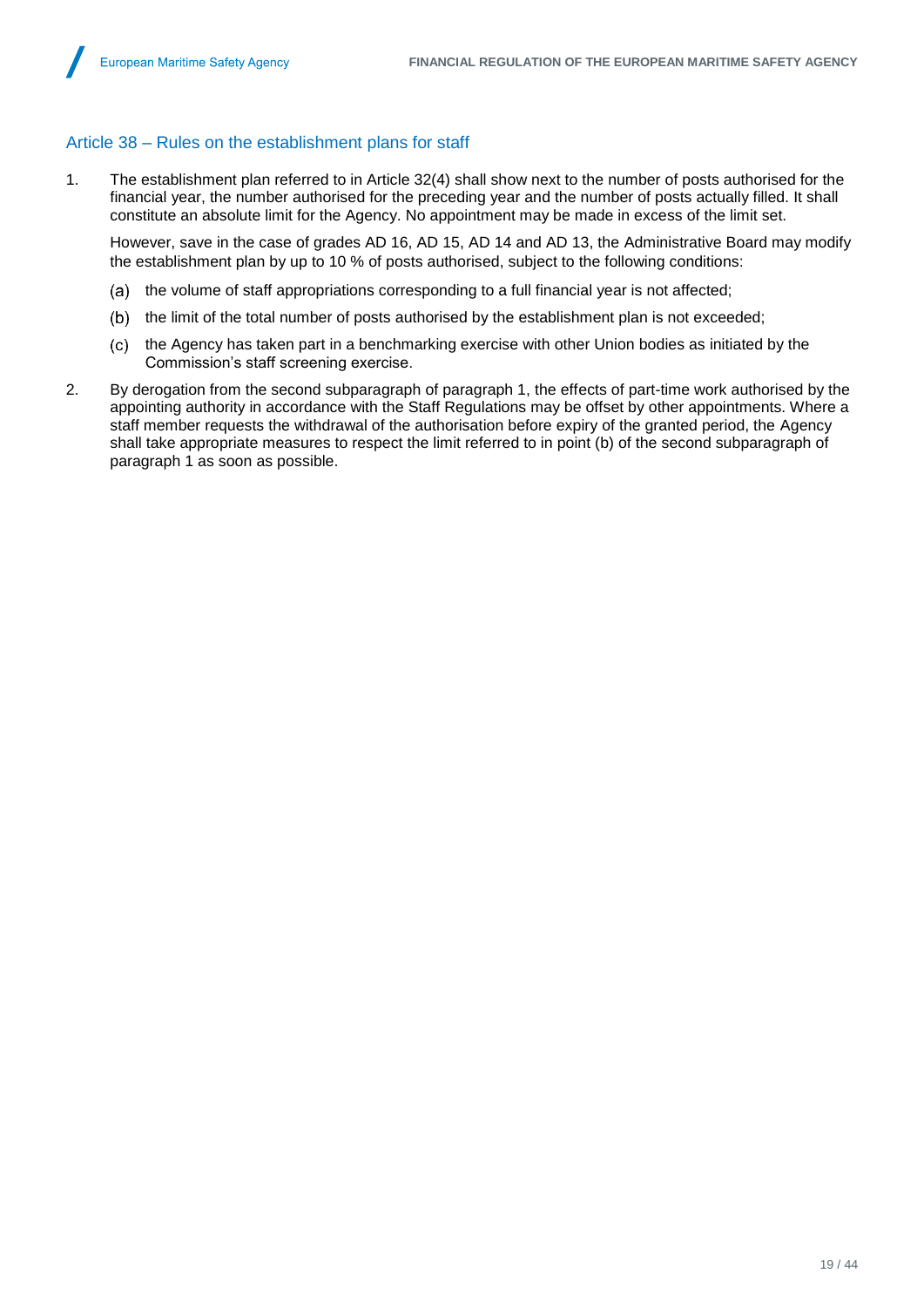# <span id="page-21-1"></span><span id="page-21-0"></span>**Title IV – Implementation of the Budget of the Agency**

# **Chapter 1 – General provisions**

#### Article 39 – Budget implementation in accordance with the principle of sound financial management

- 1. The Executive Director shall perform the duties of authorising officer. He or she shall implement the revenue and expenditure of the budget in accordance with the financial rules of the Agency and the principle of sound financial management under his or her own responsibility and within the limits of the appropriations authorised.
- 2. Without prejudice to the responsibilities of the authorising officer as regards prevention and detection of fraud and irregularities, the Agency shall participate in fraud prevention activities of the European Anti-fraud Office.

## Article 40 – Information on transfers of personal data for audit purposes

In any call made in the context of grants, procurement or prizes implemented in direct implementation, potential beneficiaries, candidates, tenderers and participants shall, in accordance with Regulation (EU) 2018/1725<sup>10</sup> be informed that, for the purposes of safeguarding the financial interests of the Union, their personal data may be transferred to internal audit services, to the European Court of Auditors, or to the European Anti-Fraud Office and between authorising officers of the Union bodies, the Commission and the executive agencies.

## Article 41 – Delegation of budget implementation powers

- 1. The Executive Director may delegate the powers of budget implementation to staff of the Agency covered by the Staff Regulations, in accordance with the conditions laid down in the financial rules of the Agency adopted by the Administrative Board. Those so empowered may act only within the limits of the powers expressly conferred upon them.
- 2. The delegatee may subdelegate the powers received with the explicit agreement of the Executive Director.

## Article 42 – Conflict of interests

1. Financial actors within the meaning of Chapter 3 of this Title and other persons, including the members of the Administrative Board, involved in budget implementation and management, including acts preparatory thereto, audit or control shall not take any action that may bring their own interests into conflict with those of the Agency. They shall also take appropriate measures to prevent a conflict of interest from arising in the functions under their responsibility and to address situations which may objectively be perceived as a conflict of interest.

Where there is a risk of a conflict of interest, the person in question shall refer the matter to the competent authority. The competent authority shall confirm in writing, whether a conflict of interest is found to exist. In that case, the competent authority shall ensure that the person concerned ceases all activities in the matter. The competent authority shall take any further appropriate action.

- 2. For the purposes of paragraph 1, a conflict of interest exists where the impartial and objective exercise of the functions of a financial actor or other person, as referred to in paragraph 1, is compromised for reasons involving family, emotional life, political or national affinity, economic interest or any other direct or indirect personal interest.
- 3. The competent authority referred to in paragraph 1 shall be the Executive Director. If the member of staff concerned is the Executive Director, the competent authority shall be the Administrative Board. In case of a conflict of interest involving a member of the Administrative Board, the competent authority shall be the Administrative Board, exclusive of the member concerned.

l

<sup>&</sup>lt;sup>10</sup> Regulation (EU) 2018/1725 of the European Parliament and of the Council of 23 October 2018 on the protection of natural persons with regard to the processing of personal data by the Union institutions, bodies, offices and agencies and on the free movement of such data, and repealing Regulation (EC) No 45/2001 and Decision No 1247/2002/EC Text with EEA relevance (OJ L 295, 21.11.2018, p. 39).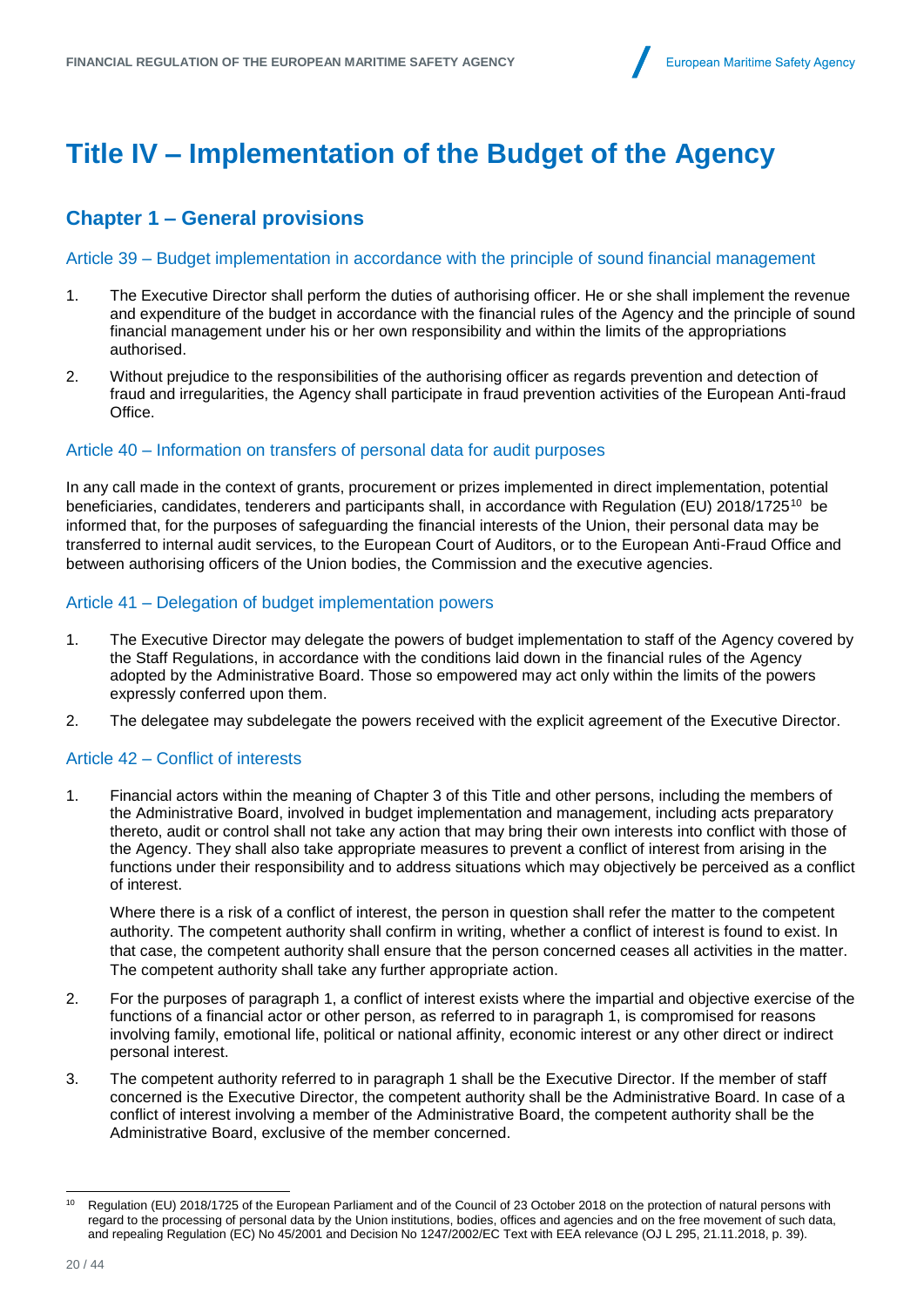4. The Agency shall adopt rules on the prevention and management of conflict of interests and shall publish annually on its website the declaration of interests of the Administrative Board members.

# <span id="page-22-0"></span>**Chapter 2 – Method of implementation of the budget of the Agency**

## Article 43 – Method of implementation of the budget of the Agency

- 1. The budget of the Agency shall be implemented by the Executive Director in the departments placed under his or her authority.
- 2. In order to facilitate the implementation of its appropriations, Union bodies may conclude service-level agreements as referred to in Article 59 of Regulation (EU, Euratom) 2018/1046.
- 3. Technical expertise tasks and administrative, preparatory or ancillary tasks not involving the exercise of public authority or the use of discretionary powers of judgement may be entrusted by contract to external private-sector entities, where this proves to be indispensable.

# <span id="page-22-1"></span>**Chapter 3 – Financial actors**

# <span id="page-22-2"></span>**Section 1 – Principle of segregation of duties**

## Article 44 – Segregation of duties

The duties of authorising officer and accounting officer shall be segregated and mutually exclusive.

The Agency shall provide each financial actor with the resources required to perform his or her duties and a charter describing in detail his or her tasks, rights and obligations.

# <span id="page-22-3"></span>**Section 2 – Authorising officer**

## Article 45 – Powers and duties of authorising officer

- 1. The authorising officer shall be responsible for implementing revenue and expenditure in accordance with the principle of sound financial management, including through ensuring reporting on performance and for ensuring compliance with the requirements of legality and regularity and equal treatment of recipients of Union funds.
- 2. The authorising officer shall put in place the organisational structure and the internal control systems suited to the performance of the duties of authorising officer, in accordance with the minimum standards or principles adopted by the Administrative Board on the basis of the Internal Control Framework laid down by the Commission for its own departments and having due regard to the risks associated with the management environment, including where applicable specific risks associated to decentralized offices, and the nature of the actions financed.

The establishment of such structure and systems shall be supported by a comprehensive risk analysis, which takes into account their cost-effectiveness and performance considerations.

The authorising officer may establish within his or her departments an expertise and advice function to help him or her control the risks involved in his or her activities.

- 3. To implement expenditure, the authorising officer shall make budgetary and legal commitments, shall validate expenditure and authorise payments and shall undertake the preliminary steps for the implementation of appropriations.
- 4. To implement revenue, the authorising officer shall draw up estimates of amounts receivable, establish entitlements to be recovered and issue recovery orders. Where appropriate, the authorising officer shall waive established entitlements.
- 5. In order to prevent errors and irregularities before the authorization of operations and to mitigate risks of nonachievement of objectives, each operation shall be subject at least to an ex ante control relating to the operational and financial aspects of the operation, on the basis of a control strategy which takes risk and cost-effectiveness into account.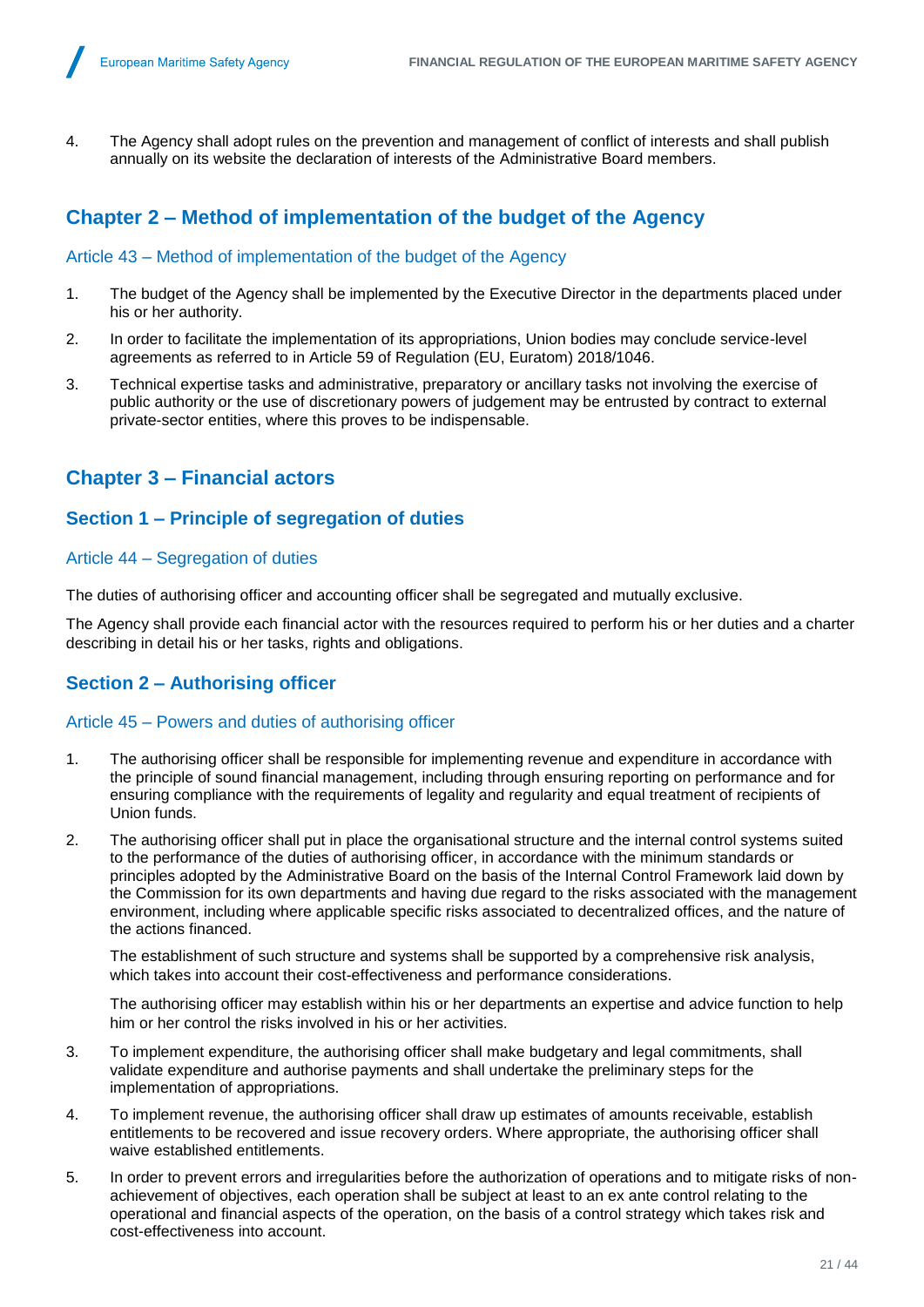

The extent in terms of frequency and intensity of the ex ante controls shall be determined by the authorising officer taking into account the results of prior controls as well as risk-based and cost-effectiveness considerations, on the basis of his or her own risk analysis. In case of doubt, the authorising officer responsible for validating the relevant operations shall, as part of the ex ante control, request complementary information or perform an on-the-spot control in order to obtain reasonable assurance.

- 6. For the purpose of controls, a series of similar individual transactions relating to routine expenditure on salaries, pensions, reimbursement of mission expenses and medical expenses may be considered by the authorising officer to constitute a single operation.
- 7. For a given operation, the verification shall be carried out by staff other than those who initiated the operation. The staff who carry out the verification shall not be subordinate to the members of staff who initiated the operation.
- 8. The authorising officer may put in place ex post controls to detect and correct errors and irregularities of operations after they have been authorized. Such controls may be organised on a sample basis according to risk and shall take account of the results of prior controls as well as cost-effectiveness and performance considerations.
- 9. The ex post controls shall be carried out by staff other than those responsible for the ex ante controls. The staff responsible for the ex post controls shall not be subordinate to the members of staff responsible for the ex ante controls.

The ex post controls may take the form of financial audits at the premises of the beneficiaries.

The rules and modalities, including timeframes, for carrying out audits of the beneficiaries shall be clear, consistent and transparent, and shall be made available when signing the grant agreement.

- 10. Authorising officers and staff responsible for budget implementation shall have the necessary professional skills. They shall respect a specific code of professional standards adopted by the Agency and based on standards laid down by the Commission for its own departments.
- 11. If a member of staff, involved in the financial management and control of transactions, considers that a decision he or she is required by his or her superior to apply or to agree to is irregular or contrary to the principles of sound financial management or the professional rules which that member of staff is required to observe, he or she shall inform the Executive Director who shall, if the information is given in writing, reply in writing. If the Executive Director fails to take action within a reasonable time given the circumstances of the case and in any event within a month or confirms the initial decision or instruction and the member of staff believes that such confirmation does not constitute a reasonable response to his or her concern, the member of staff shall inform the relevant panel referred to in Article 143 of Regulation (EU, Euratom) 2018/1046 and the Administrative Board in writing.
- 12. In the event of any illegal activity, fraud or corruption which may harm the interests of the Union, a member of staff or other servant, including national experts seconded to the Agency, shall inform their immediate superior, the Executive Director or the Administrative Board of the Agency or the European Anti-Fraud Office or the European Public Prosecutor's Office directly. Contracts with external auditors carrying out audits of the financial management of the Agency shall provide for an obligation of the external auditor to inform the Executive Director or, if the latter may be involved, the Administrative Board of any suspected illegal activity, fraud or corruption that may harm the interests of the Union.

## Article 46 – Delegation of budget implementation

Where powers of budget implementation are delegated or subdelegated in accordance with Article 41, the relevant provisions of Article 45 shall apply mutatis mutandis to the authorising officers by delegation or subdelegation.

## Article 47 – Keeping of supporting documents by authorizing officers

- 1. The authorising officer shall set up paper-based or electronic systems for the keeping of original supporting documents relating to budget implementation. Such documents shall be kept for at least five years from the date on which the European Parliament grants discharge for the financial year to which the documents relate.
- 2. Documents relating to operations not definitively closed shall be kept for longer than provided for in paragraph 1, namely until the end of the year following that in which the operations are closed.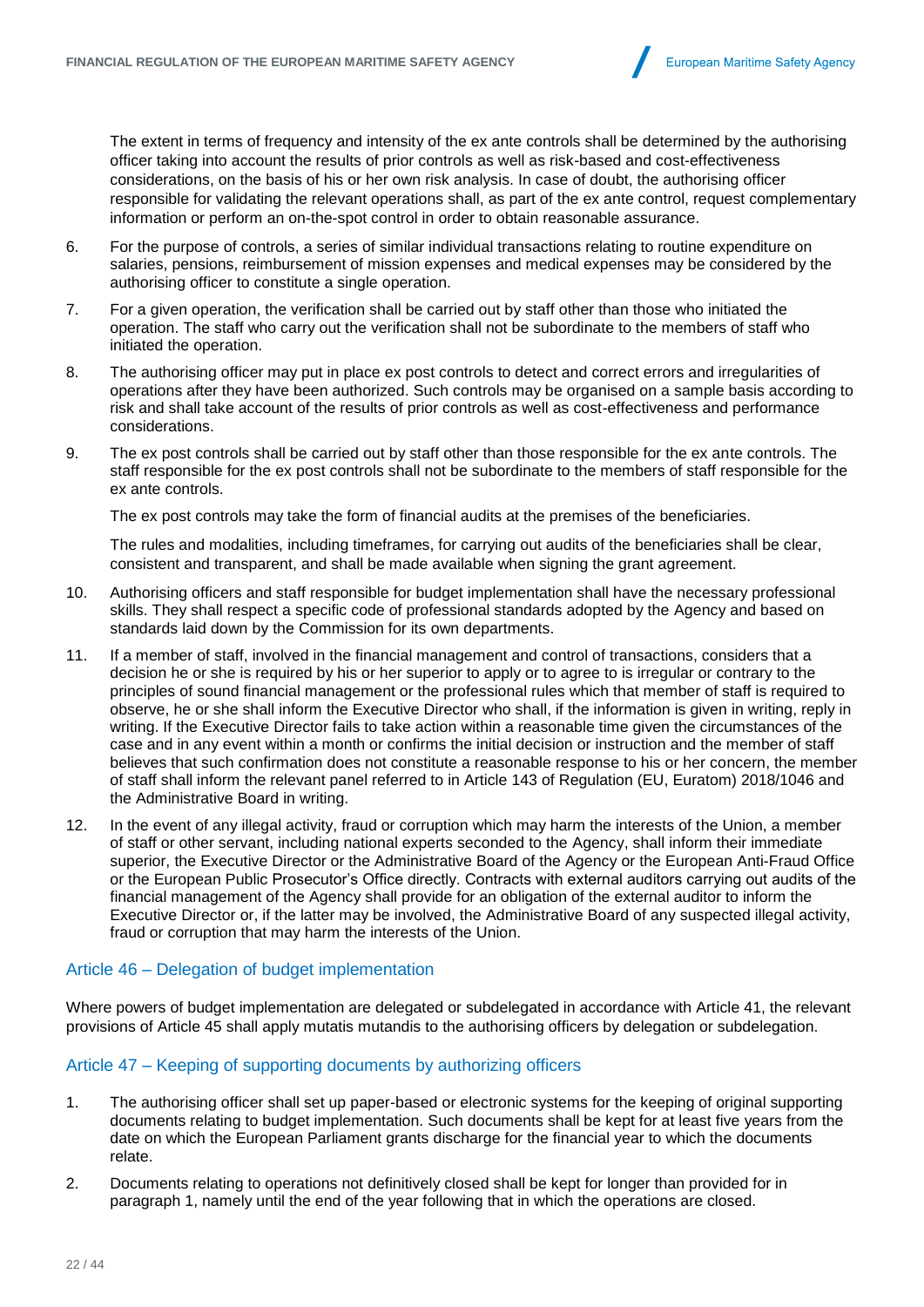3. Personal data contained in supporting documents shall, where possible, be deleted when those data are not necessary for budgetary discharge, control and audit purposes. Article 88 of Regulation (EU) 2018/1725<sup>11</sup> shall apply to the conservation of data.

# Article 48 – Consolidated Annual Activity Report

- 1. The authorising officer shall report to the Administrative Board on the performance of his or her duties in a form of a consolidated annual activity report containing:
	- (a) information on:
		- (i) the achievement of the objectives and results set in the Single Programming Document referred to in Article 32 through the reporting on the set of Performance Indicators;
		- (ii) the action plan to follow-up on the conclusions of the evaluations referred to in paragraph 3 of Article 29 and the report on its progress in accordance with Article 29(4);
		- (iii) the implementation of the Agency's annual work programme, budget and staff resources referred to in Article 32(5)(c);
		- (iv) the contribution of the Agency to the achievement of the Union political priorities;
		- (v) organisational management and on the efficiency and effectiveness of the internal control systems including the implementation of the Agency's anti-fraud strategy, the summary of number and type of internal audits carried out by the internal auditor, the internal audit capabilities, the recommendations made and the action taken on these recommendations and on the recommendations of previous years, as referred to in Articles 82 and 83;
		- (vi) any observations of the Court of Auditors and the actions taken on these observations;
		- (vii) the agreements referred to in Article 7;
		- (viii) the service-level agreements referred to in Article 43;
		- (ix) the acts of delegation and subdelegation referred to in Article 41.
	- a declaration of the authorising officer stating whether he or she has a reasonable assurance that unless otherwise specified in any reservations related to defined areas of revenue and expenditure:
		- (i) the information contained in the report presents a true and fair view;
		- (ii) the resources assigned to the activities described in the report have been used for their intended purpose and in accordance with the principle of sound financial management;
		- (iii) the control procedures put in place give the necessary guarantees concerning the legality and regularity of the underlying transactions.

The consolidated annual activity report shall indicate the results of the operations by reference to the objectives set and performance considerations, the risks associated with the operations, the use made of the resources provided and the efficiency and effectiveness of the internal control systems, including an overall assessment of the costs and benefits of controls.

The consolidated annual report shall be submitted to the Administrative Board for the assessment.

- 2. No later than 1 July each year the consolidated annual activity report together with its assessment shall be sent by the Administrative Board to the Court of Auditors, to the Commission, to the European Parliament and the Council.
- 3. Additional reporting requirements may be provided in the constituent act in duly justified cases, in particular when it is required by the nature of the field in which the Agency operates.

# <span id="page-24-0"></span>**Section 3 – Accounting officer**

l

<sup>11</sup> Regulation (EU) 2018/1725 of the European Parliament and of the Council of 23 October 2018 on the protection of natural persons with regard to the processing of personal data by the Union institutions, bodies, offices and agencies and on the free movement of such data, and repealing Regulation (EC) No 45/2001 and Decision No 1247/2002/EC Text with EEA relevance (OJ L 295, 21.11.2018, p. 39).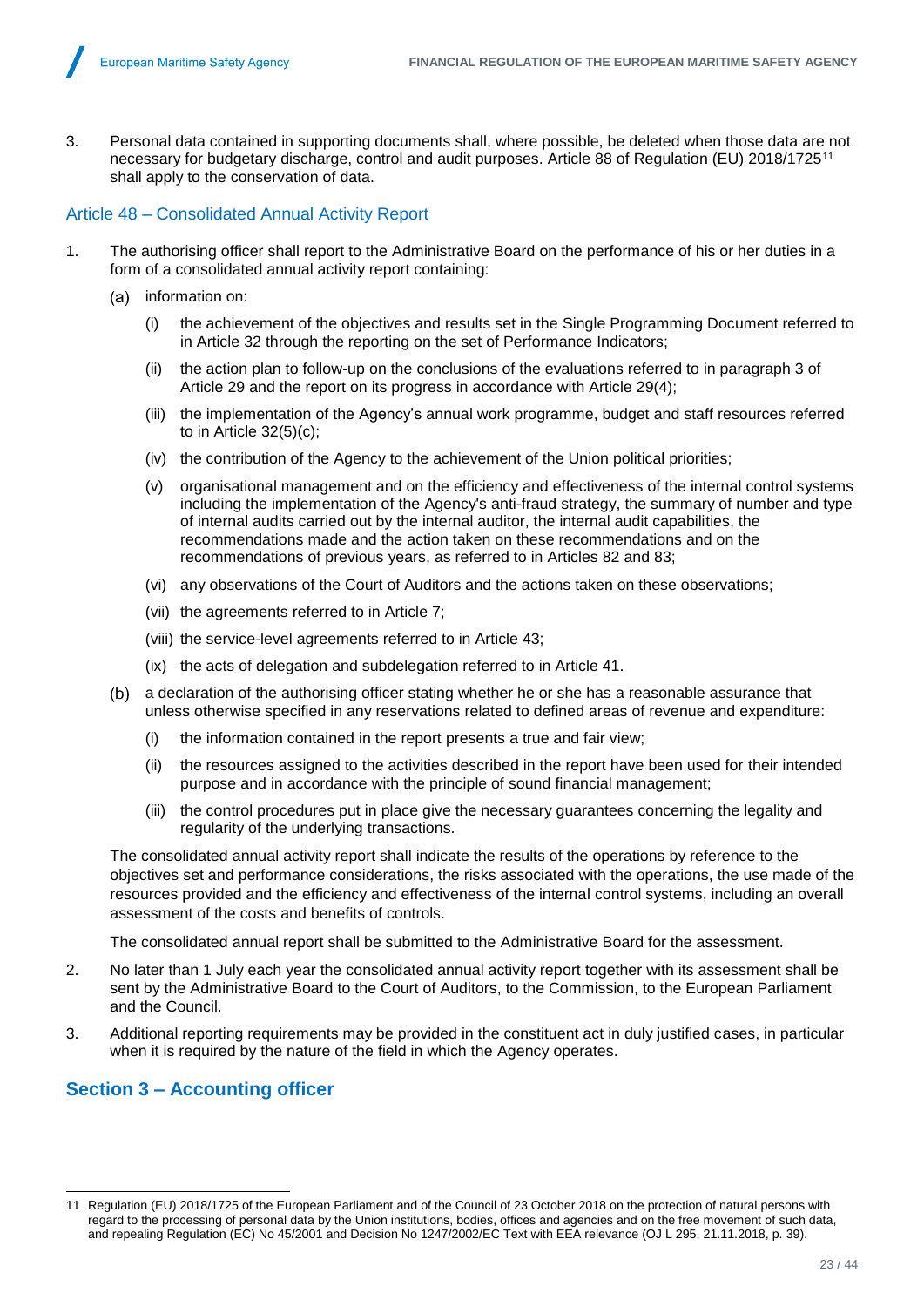# Article 49 – Powers and duties of the accounting officer

The Administrative Board shall appoint an accounting officer who shall be responsible in the Agency for:

- properly implementing payments, collecting revenue and recovering amounts established as being receivable;
- (b) preparing and presenting the accounts in accordance with Title  $X$ ;
- $k$  keeping the accounts in accordance with Title X;
- (d) implementing the accounting rules and the chart of accounts in accordance with the provisions adopted by the Commission's accounting officer;
- laying down and validating the accounting systems and, where appropriate, validating systems laid down by the authorising officer to supply or justify accounting information;
- $(f)$ treasury management.

With respect to the tasks referred to in point (e) of the first subparagraph, the accounting officer shall be empowered to verify at any time compliance with the validation criteria.

## Article 50 – Appointment and termination of duties of the accounting officer

- 1. The Administrative Board shall appoint an accounting officer, covered by the Staff Regulations, who shall be completely independent in the performance of his or her duties. The accounting officer shall be chosen by the Administrative Board on the grounds of his or her particular competence as evidenced by diplomas or by equivalent professional experience.
- 2. Two or more Union bodies may appoint the same accounting officer. In such case, they shall make the necessary arrangements in order to avoid any conflict of interest.

The Agency may also agree with the Commission that the accounting officer of the Commission shall also act as accounting officer of the Agency.

The Agency may also entrust the accounting officer of the Commission with part of the tasks of an accounting officer of the Agency, taking into account the cost-benefit analysis referred to in Article 28.

3. A trial balance shall be drawn up without delay in the event of termination of the duties of the accounting officer.

The trial balance accompanied by a hand-over report shall be transmitted by the accounting officer who is terminating his or her duties or, if it is not possible, by a member of staff in his or her department to the new accounting officer.

The new accounting officer shall sign the trial balance in acceptance within one month from the date of transmission and he or she may make reservations.

The hand-over report shall also contain the result of the trial balance and any reservations made.

## Article 51 – Accounting rules

The accounting officer of the Agency shall apply the rules adopted by the accounting officer of the Commission based on internationally accepted accounting standards for the public sector.

For the purposes of the first paragraph of this Article, Articles 80 to 84 and 87 of Regulation (EU, Euratom) 2018/1046 shall apply. Articles 85 and 86 of Regulation (EU, Euratom) 2018/1046 shall apply mutatis mutandis.

# <span id="page-25-0"></span>**Section 4 – Imprest administrator**

#### Article 52 – Imprest accounts

Article 88 of Regulation (EU, Euratom) 2018/1046 shall apply.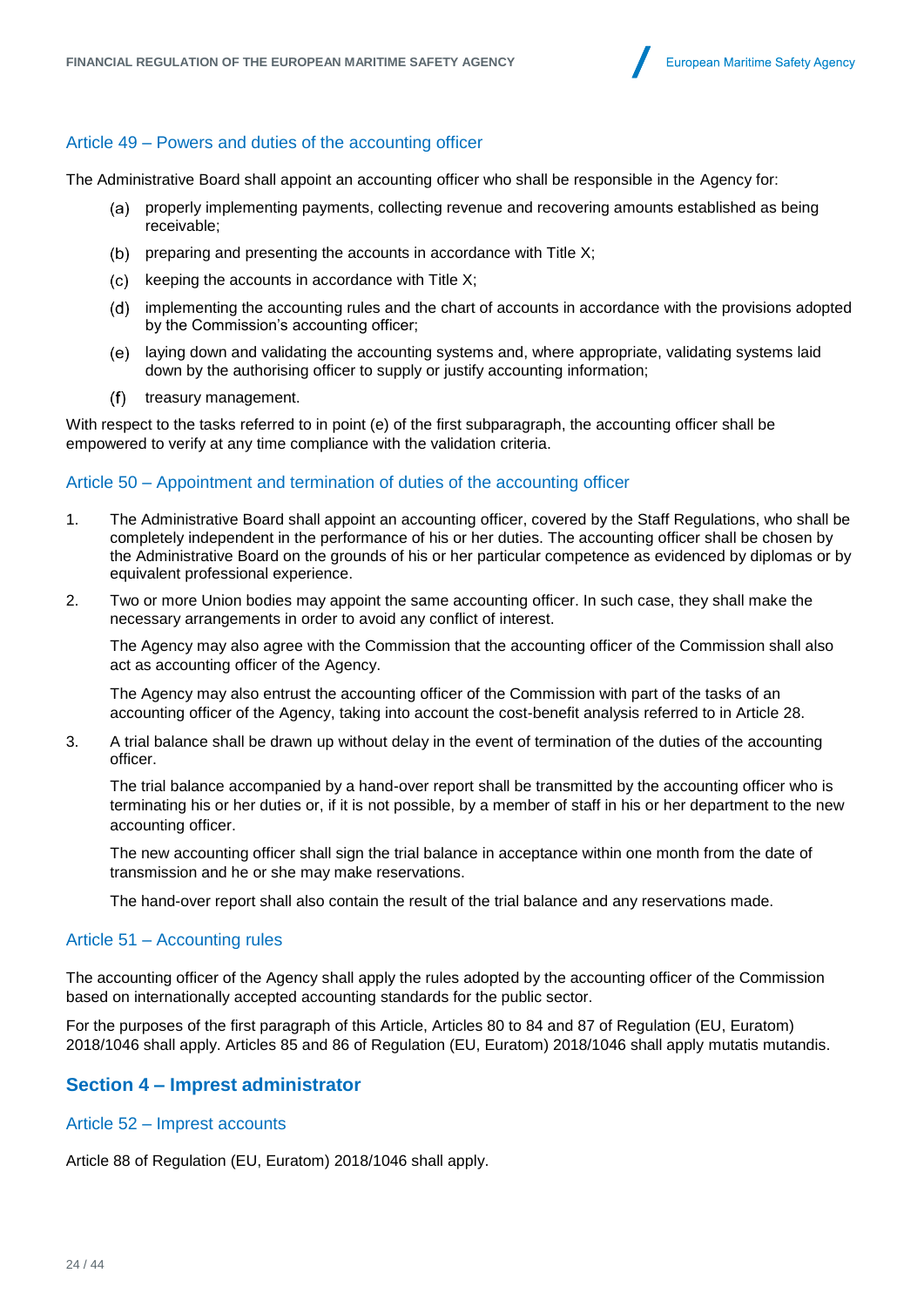# Article 53 – Creation and administration of imprest accounts

Where imprest accounts are set up by the Agency, Article 89 of Regulation (EU, Euratom) 2018/1046 shall apply.

# <span id="page-26-0"></span>**Chapter 4 – Liability of financial actors**

# <span id="page-26-1"></span>**Section 1 – General rules**

Article 54 – Withdrawal of delegation of powers to and suspension of duties of financial actors

Article 90 of Regulation (EU, Euratom) 2018/1046 shall apply.

Article 55 – Liability of the financial actors for illegal activity, fraud or corruption

Article 91 of Regulation (EU, Euratom) 2018/1046 shall apply.

# <span id="page-26-2"></span>**Section 2 – Rules applicable to authorising officers**

Article 56 – Rules applicable to authorising officers

Article 92 of Regulation (EU, Euratom) 2018/1046 shall apply.

Article 57 – Treatment of financial irregularities on the part of a member of staff

Article 93 of Regulation (EU, Euratom) 2018/1046 shall apply.

# <span id="page-26-3"></span>**Section 3 – Rules applicable to accounting officers and imprest administrators**

Article 58 – Rules applicable to accounting officers

Article 94 of Regulation (EU, Euratom) 2018/1046 shall apply.

Article 59 – Rules applicable to imprest officers

<span id="page-26-4"></span>Article 95 of Regulation (EU, Euratom) 2018/1046 shall apply.

# **Chapter 5 – Revenue operations**

## Article 60 – Request for payment

The Agency shall present to the Commission requests for payment of all or part of the annual Union contribution pursuant to Article 16(6) under terms and at intervals agreed with the Commission.

# Article 61 – Treatment of interest

The interest generated by funds paid to the Agency by the Commission by way of the contribution shall not be due to the budget of the Union.

Article 62 – Estimate of amounts receivable

Article 97 of Regulation (EU, Euratom) 2018/1046 shall apply.

## Article 63 – Establishment of amounts receivable

Article 98 of Regulation (EU, Euratom) 2018/1046 shall apply mutatis mutandis.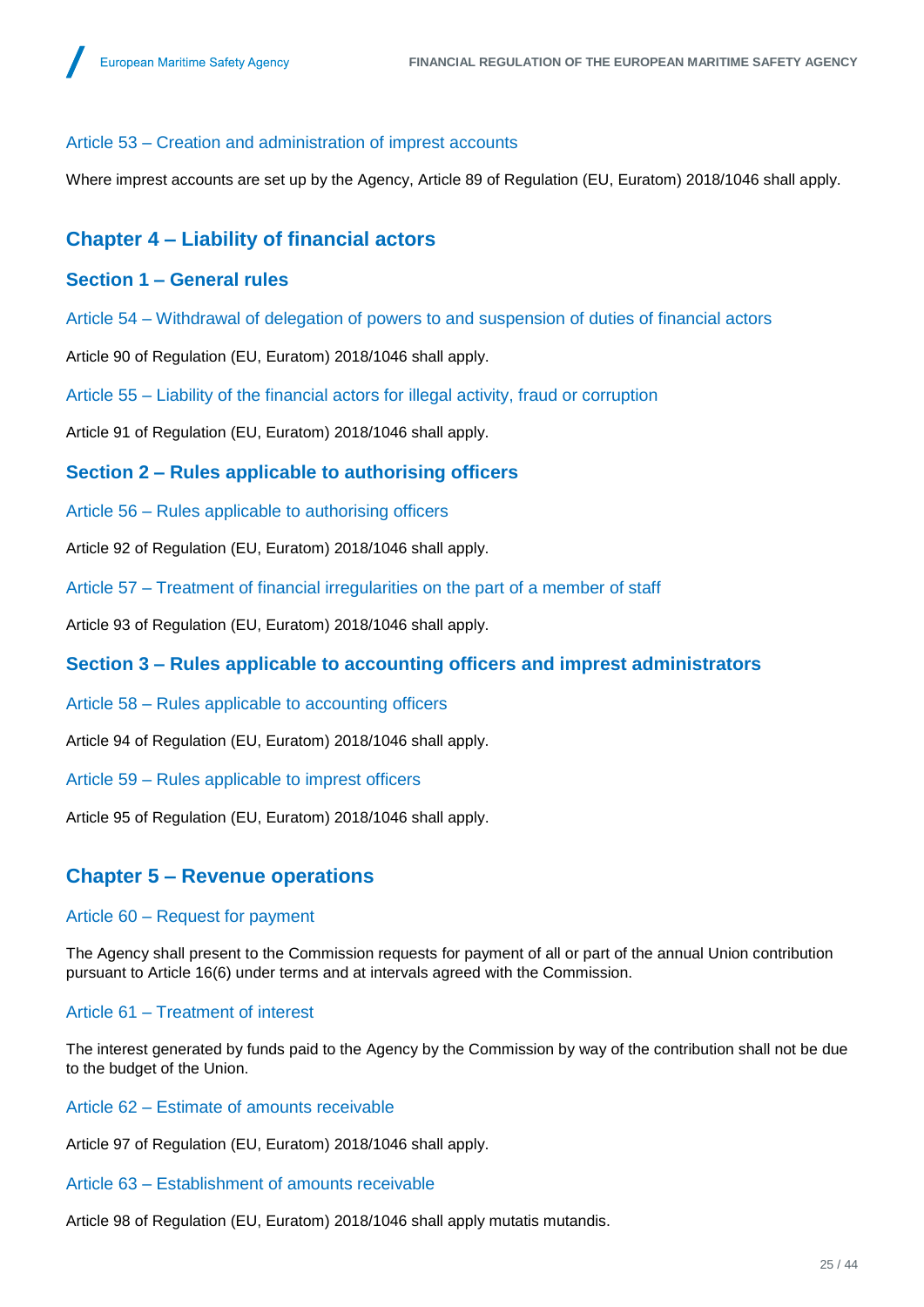## Article 64 – Default interest

Article 99 of Regulation (EU, Euratom) 2018/1046 shall apply.

#### Article 65 – Authorisation of recovery

The authorisation of recovery is the act by which the authorising officer instructs the accounting officer, by issuing a recovery order, to recover an amount receivable that that authorising officer has established.

Article 66 – Rules on recovery

Paragraphs 1 to 6 of Article 101 of Regulation (EU, Euratom) 2018/1046 shall apply mutatis mutandis.

#### Article 67 – Recovery by offsetting

Article 102 of Regulation (EU, Euratom) 2018/1046 shall apply mutatis mutandis.

Article 68 – Recovery procedure failing voluntary payment

Article 103 of Regulation (EU, Euratom) 2018/1046 shall apply.

Article 69 – Additional time for payment

Article 104 of Regulation (EU, Euratom) 2018/1046 shall apply.

Article 70 – Limitation period

Article 105 of Regulation (EU, Euratom) 2018/1046 shall apply mutatis mutandis.

## Article 71 – Specific provisions applicable to fees and charges

Where the Agency collects fees and charges referred to in point (b) of Article 6(3), an overall provisional estimate of such fees and charges shall be included in the Single Programming Document referred to in Article 32.

Where fees and charges are entirely determined by legislation or decisions of the Administrative Board, the authorising officer may abstain from issuing recovery orders and directly draw up debit notes after having established the amount receivable. In this case, all details of the Agency's entitlement shall be registered. The accounting officer shall keep a list of all debit notes and provide the number of the debit notes and the global amount in the Agency's report on budgetary and financial management.

Where the Agency uses a separate invoicing system, the accounting officer shall regularly, and at least on a monthly basis, enter the accumulated sum of fees and charges received into the accounts.

The Agency shall provide services by virtue of the tasks entrusted to it only after the corresponding fee or charge has been paid in its entirety. However, in exceptional circumstances, a service may be provided without prior payment of the corresponding charge or fee. In cases where service has been provided without prior payment of the corresponding charge or fee, Articles 63 to 70 shall apply.

# <span id="page-27-0"></span>**Chapter 6 – Expenditure operations**

#### Article 72 – Financing decisions

- 1. A budgetary commitment shall be preceded by a financing decision. Administrative appropriations may be implemented without a prior financing decision.
- 2. The annual and multi-annual work programmes of the Agency included in the single programming document referred to in Article 32 shall be equivalent to a financing decision for the activities it covers, provided that the elements set out in Article 32(2) and (3) are clearly identified. A multiannual financing decision shall specify that the implementation of the decision is subject to the availability of budget appropriations for the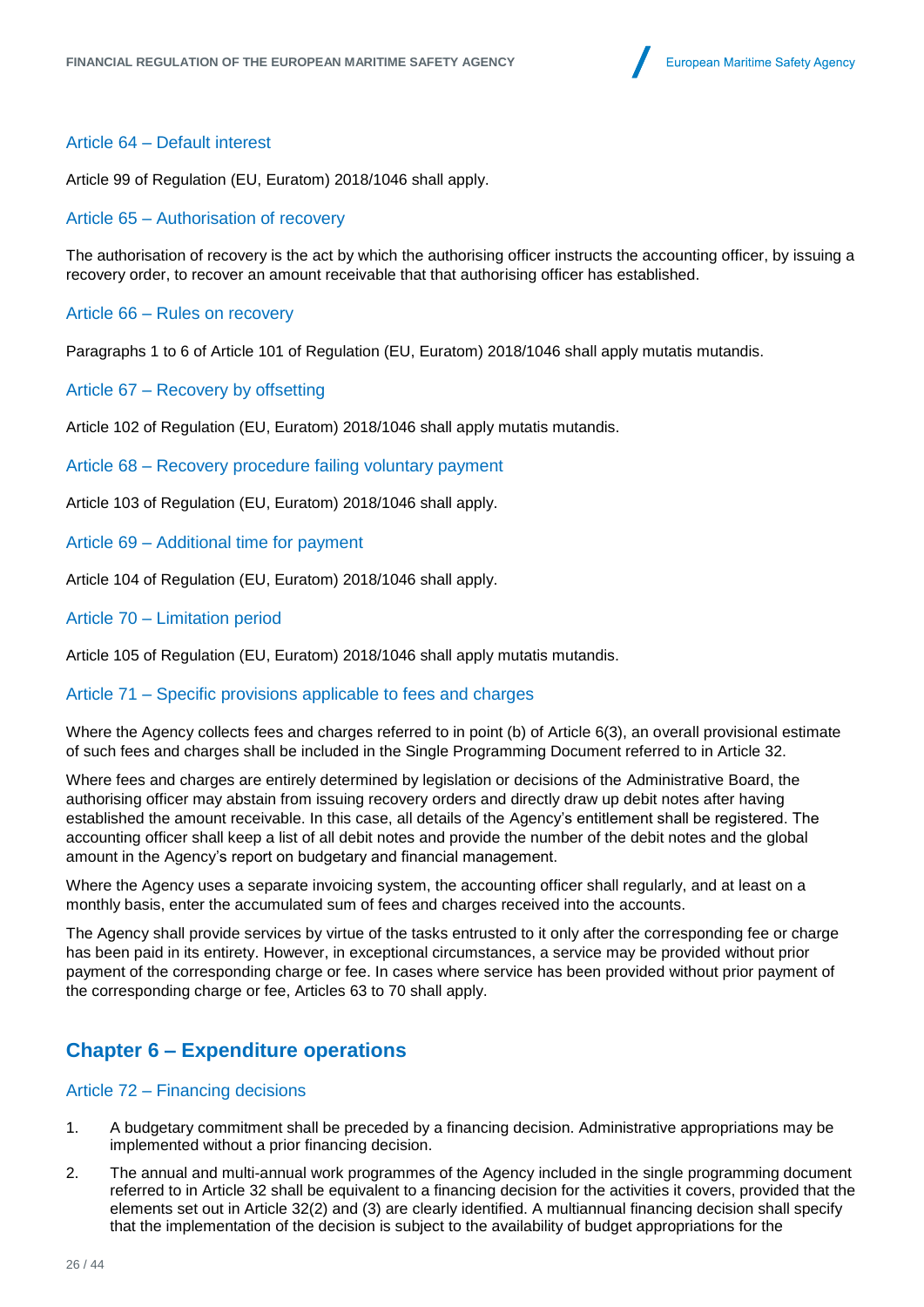respective financial years after the adoption of the budget or as provided for in the system of provisional twelfths.

- 3. The financing decision shall also set out the following:
	- for grants: the type of applicants targeted by the call for proposals or direct award and the global budgetary envelope reserved for the grants;
	- (b) for procurement: the global budgetary envelope reserved for procurements;
	- for prizes: the type of participants targeted by the contest, the global budgetary envelope reserved for the contest and a specific reference for prizes with a unit value of EUR 1 000 000 or more.

## Article 73 – Expenditure operations

1. Every item of expenditure shall be committed, validated, authorized and paid.

At the end of the periods referred to in Article 75, the unused balance of budgetary commitments shall be decommitted.

When executing operations, the authorising officer shall ensure that the expenditure complies with the Treaties, the budget, this Regulation and other acts adopted pursuant to the Treaties as well as with the principle of sound financial management.

2. The authorising officer shall make a budgetary commitment before entering into a legal commitment with third parties.

The first subparagraph shall not apply to legal commitments concluded following a declaration of a crisis situation in the framework of a business continuity plan, in accordance with the procedures adopted by the Agency.

- 3. The authorising officer shall validate expenditure by accepting that an item of expenditure is charged to the budget of the Agency, after having checked the supporting documents attesting the creditor's entitlement as per the conditions set in the legal commitment when there is a legal commitment. For this purpose, the authorising officer responsible shall:
	- (a) verify the existence of the creditor's entitlement;
	- determine or verify the reality and the amount of the claim through the endorsement "certified correct";
	- (c) verify the conditions according to which payment is due.

Notwithstanding the first subparagraph, the validation of expenditure shall also apply to interim or final reports not associated with a request for payment in which case the impact on the accounting system will be limited to the general accounts.

4. The validation decision shall be expressed through electronically secured signature in accordance with Article 146 of Regulation (EU, Euratom) 2018/1046 by the authorising officer or by a technically competent member of staff, duly empowered by a formal decision of the authorising officer or, exceptionally, for paper workflow, take the form of a stamp incorporating that signature.

With the endorsement "certified correct", the authorising officer or a technically competent member of staff, duly empowered by the authorising officer, shall certify that:

- for the pre-financing: the conditions required in the legal commitment for the payment of the prefinancing are met;
- for interim and balance payments in contracts: the services provided for in the contract have been properly provided, the supplies properly delivered or that the work has been properly carried out;
- for interim and balance payments in grants: the action or work programme carried out by the beneficiary is in all respects in compliance with the grant agreement including, where applicable that the costs declared by the beneficiary are eligible.

In the case referred to in point (c) of the second subparagraph, cost estimates shall not be deemed to comply with the eligibility conditions set out in Article 186(3) of Regulation (EU, Euratom) 2018/1046. The same principle shall also apply for interim and final reports not associated to a payment request.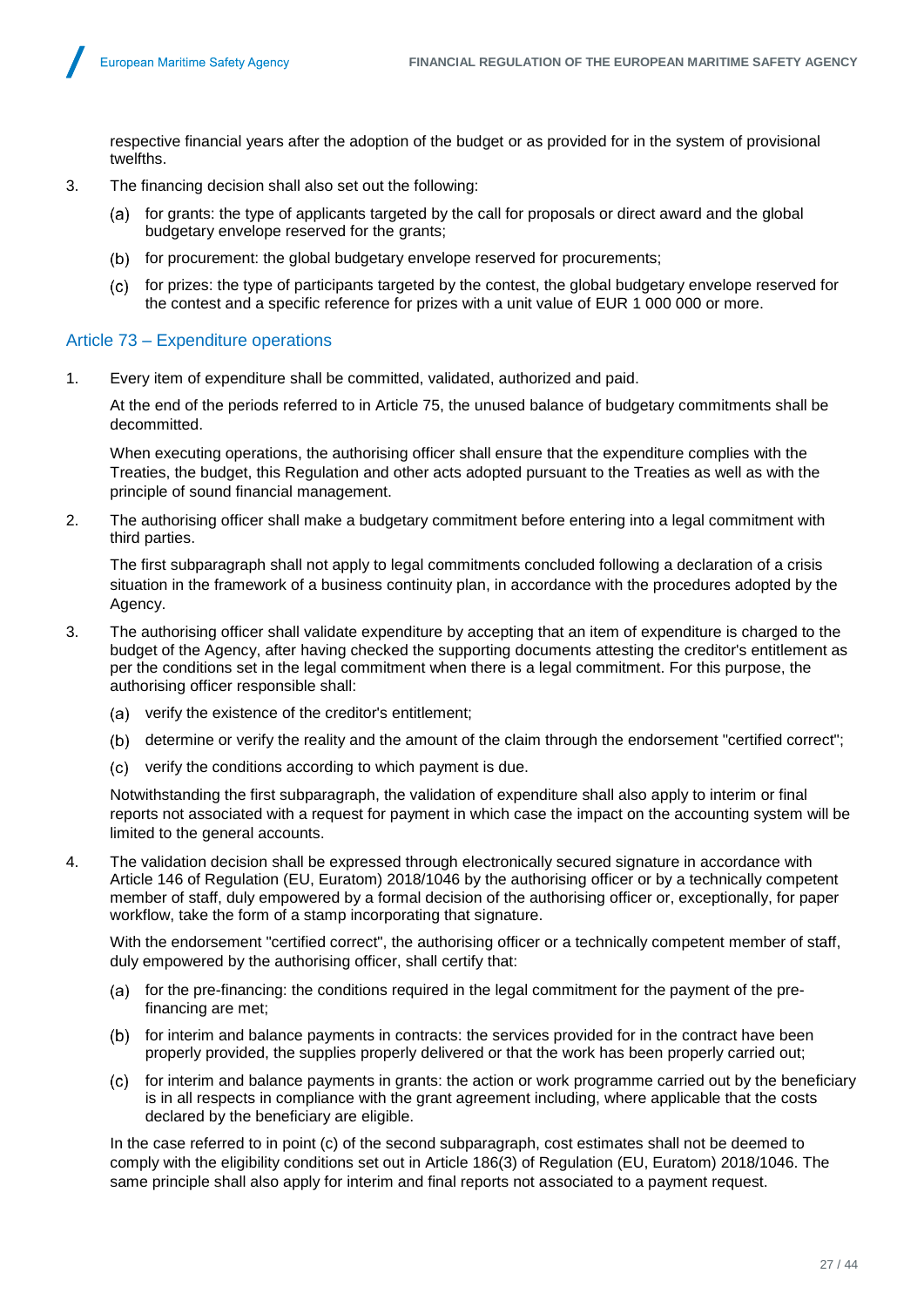

- 5. In order to authorize the expenditure, the authorising officer shall, after having verified that the appropriations are available, issue a payment order to instruct the accounting officer to pay an amount of expenditure that has been previously validated.
- 6. Where periodic payments are made with regard to services rendered, including rental services, or goods delivered, the authorising officer may, subject to that officer's risk analysis, order the application of a direct debit system from an imprest account.

## Article 74 – Types of budgetary commitments

- 1. Budgetary commitments shall fall into one of the following three categories:
	- (a) individual: when the recipient and the amount of the expenditure are known;
	- global: when at least one of the elements necessary to identify the individual commitment is still not known;
	- provisional: to cover routine administrative expenditure where either the amount or the final payees are not definitively known.
- 2. Budgetary commitments for actions extending over more than one financial year may be broken down over several years into annual instalments only where the constituent act or basic act so provides or where they relate to administrative expenditure.
- 3. A global budgetary commitment shall be made on the basis of a financing decision.

The global budgetary commitment shall be made at the latest before the decision on the recipients and amounts is taken and, where implementation of the appropriations concerned involves the adoption of a work programme, at the earliest after that programme has been adopted.

- 4. The global budgetary commitment shall be implemented by the conclusion of one or more legal commitments.
- 5. Each individual legal commitment adopted following a global budgetary commitment shall, prior to signature, be registered by the authorising officer in the budgetary accounts and booked to the global budgetary commitment.
- 6. Provisional budgetary commitments shall be implemented by entering into one or more legal commitments giving rise to an entitlement to subsequent payments. However, in cases relating to expenditure on staff management, they may be implemented directly by payments.

## Article 75 – Time limits for commitments

- 1. Without prejudice to Articles 73(2) and 109(2) legal commitments relating to individual or provisional budgetary commitments shall be entered into by 31 December of year N, year N being the one in which the budgetary commitment was made.
- 2. Global budgetary commitments shall cover the total cost of the corresponding legal commitments concluded up to 31 December of year N+1.
- 3. At the end of the periods referred to in paragraphs 1 and 2, the unused balance of such budgetary commitments shall be decommitted by the authorising officer.
- 4. The individual and provisional budgetary commitments for actions extending over more than one financial year shall, except in the case of staff expenditure, have a final date for implementation set, in accordance with the conditions in the legal commitments to which they refer, and taking into account the principle of sound financial management.
- 5. Any parts of budgetary commitments that have not been executed by payments six months after the final date for implementation shall be decommitted in accordance with Article 14.
- 6. The amount of a budgetary commitment for which no payment within the meaning of Article 76 has been made within two years of the signing of the legal commitment shall be decommitted, except where that amount relates to a case under litigation before judicial courts or arbitral bodies or where there are special provisions laid down in sector-specific rules.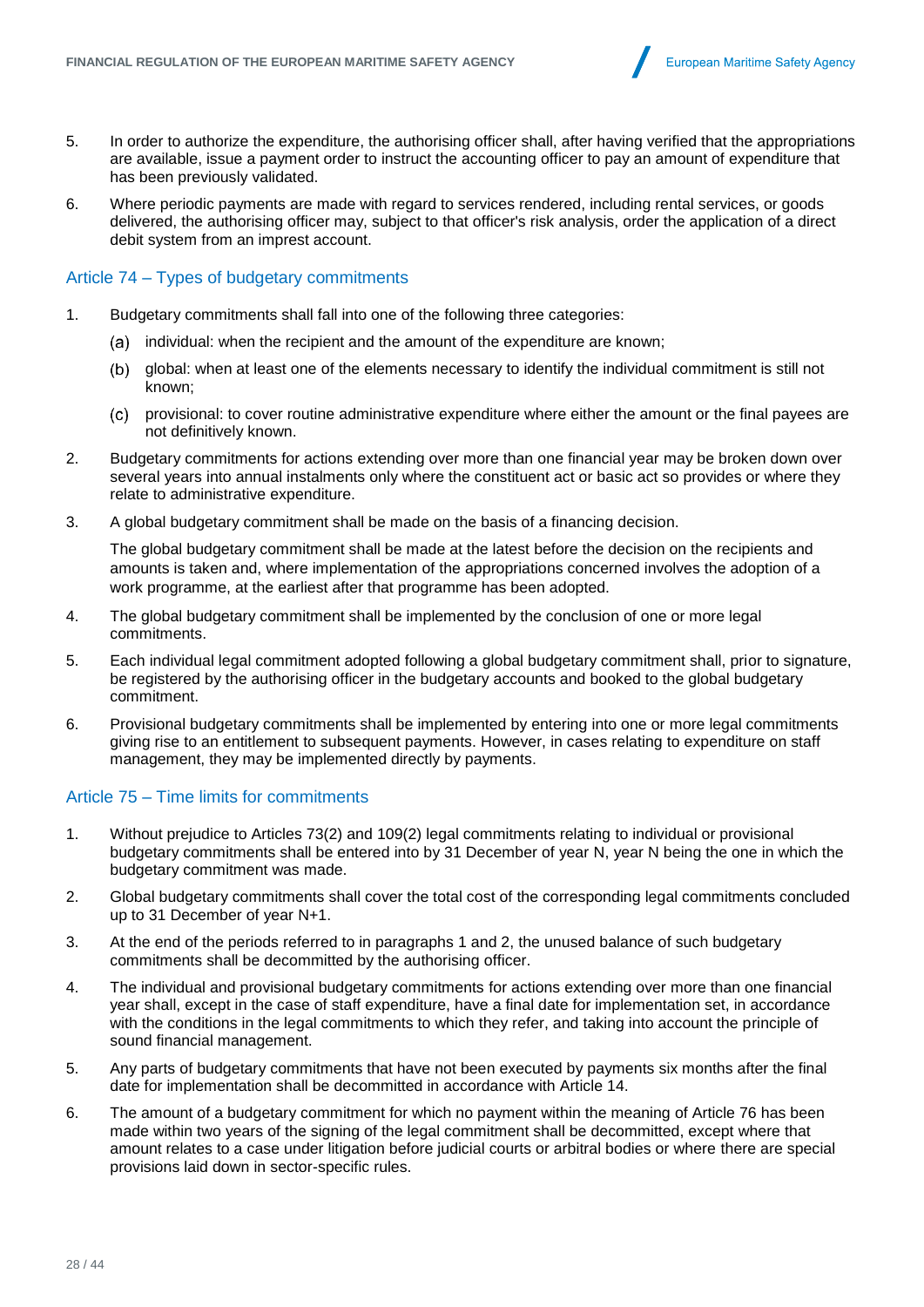# Article 76 – Types of payments

- 1. Payment of expenditure shall be made by the accounting officer within the limits of the funds available.
- 2. Payment shall be made on production of proof that the relevant action is in accordance with the contract, the agreement or the basic act and shall cover one or more of the following operations:
	- (a) payment of the entire amount due;
	- $(b)$  payment of the amount due in any of the following ways:
		- (i) pre-financing providing a float, which may be divided into a number of payments in accordance with the principle of sound financial management; such pre-financing shall be paid either on the basis of the contract, the grant agreement or the basic act, or on the basis of supporting documents which make it possible to check that the terms of the contract or agreement in question are complied with;
		- (ii) one or more interim payments as a counterpart of a partial execution of the action or performance of the contract. It may clear pre-financing in whole or in part, without prejudice to the provisions of the basic act;
		- (iii) payment of the balance of the amounts due where the action or contract is completely executed.

The payment of the balance shall clear all preceding expenditure. A recovery order shall be issued to recover unused amounts.

- 3. A distinction shall be made in budgetary accounting between the different types of payment referred to in paragraph 2 at the time each payment is made.
- 4. The accounting rules referred to in Article 51 shall include the rules for clearing the pre-financing in the accounts and for the acknowledgment of the eligibility of costs.
- 5. Pre-financing payments shall be cleared regularly by the authorising officer responsible, according to the economic nature of the project and, at the latest, at the end of the project. The clearing shall be performed on the basis of information on costs incurred or confirmation of the conditions for payment being fulfilled in accordance with Article 125 of Regulation (EU, Euratom) 2018/1046 as validated by the authorising officer in accordance with Article 73(3) of this Regulation.

For grant agreements or contracts above EUR 5 000 000, the authorising officer shall obtain at each yearend at least the information needed to calculate a reasonable estimate of the costs. That information shall not be used for clearing the pre-financing, but may be used by the authorising officer and the accounting officer to comply with Article 82(2) of Regulation (EU, Euratom) 2018/1046.

For the purposes of the second subparagraph, appropriate provisions shall be included in the legal commitments entered into.

## Article 77 – Time limits for payments

The payment of expenditure shall be carried out within the time limits specified in, and in accordance with Article 116 of Regulation (EU, Euratom) 2018/1046.

# <span id="page-30-0"></span>**Chapter 7 – Internal auditor**

## Article 78 – Appointment and powers and duties of the internal auditor

- 1. The Agency shall have an internal auditing function that shall be performed in compliance with the relevant international standards.
- 2. The internal audit function shall be performed by the Commission's internal auditor. The internal auditor may be neither authorising officer nor accounting officer neither of the Agency nor of the Commission
- 3. The internal auditor shall advise the Agency on dealing with risks, by issuing independent opinions on the quality of management and control systems and by issuing recommendations for improving the conditions of implementation of operations and promoting sound financial management.

The internal auditor shall be responsible, in particular, for: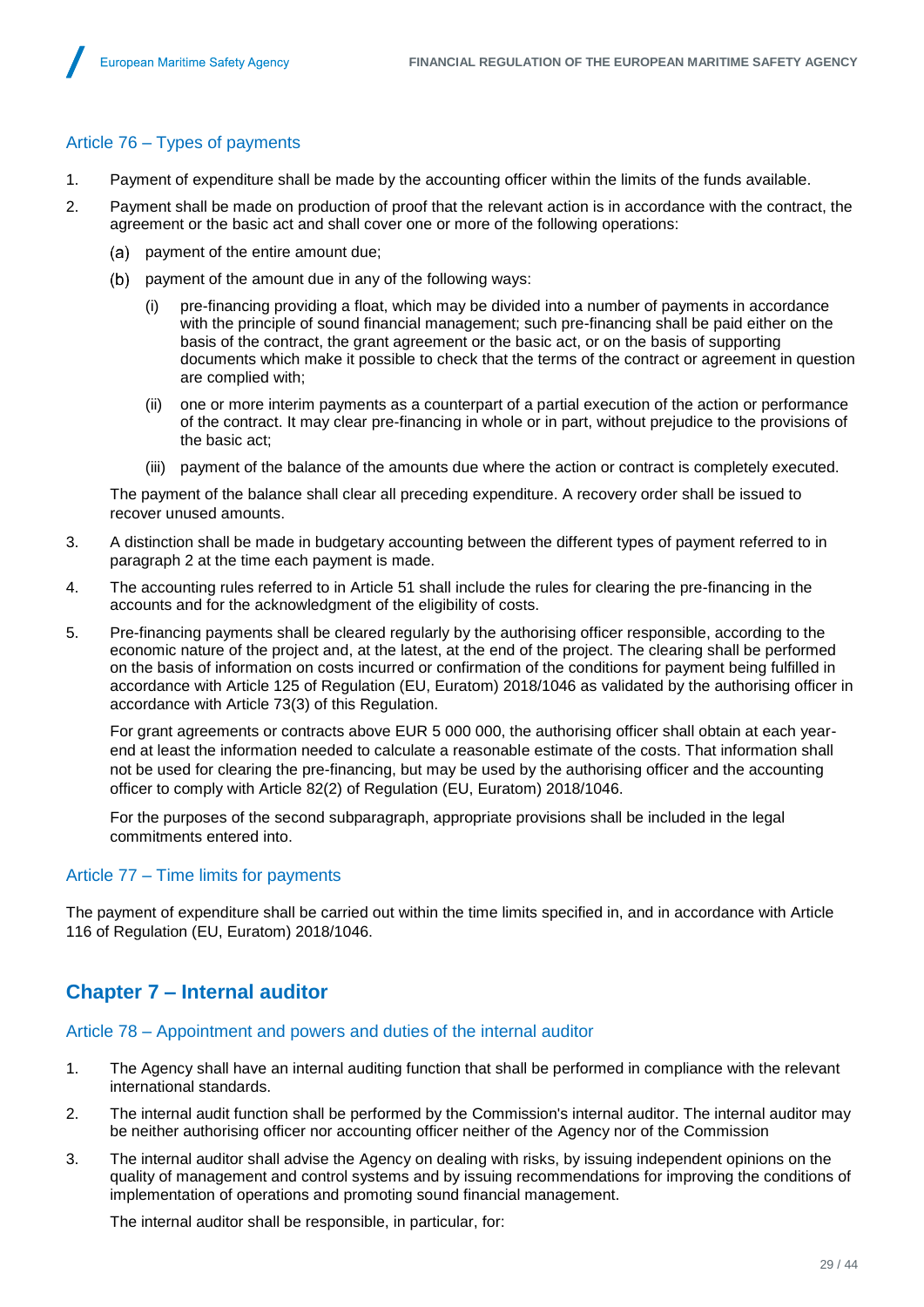

- (a) assessing the suitability and effectiveness of internal management systems and the performance of departments in implementing programmes and actions by reference to the risks associated with them;
- (b) assessing the efficiency and effectiveness of the internal control and audit systems applicable to each operation for implementation of the budget of the Agency.
- 4. The internal auditor shall perform his or her duties in relation to all the Agency's activities and departments. He or she shall enjoy full and unlimited access to all information required to perform his or her duties, if necessary on the spot access, including in the Member States and in third countries.
- 5. The internal auditor shall take note of the consolidated annual activity report of the authorising officer and any other pieces of information identified.
- 6. The internal auditor shall report to the Administrative Board and the Executive Director of the Agency on his or her findings and recommendations. The Agency shall ensure that action is taken with regard to recommendations resulting from audits.
- 7. The internal auditor shall also report in any of the following cases:
	- (a) critical risks and recommendations have not been addressed:
	- (b) there are significant delays in the implementation of the recommendations made in previous years.

The Administrative Board and the Executive Director shall ensure regular monitoring of the implementation of audit recommendations. The Administrative Board shall examine the information referred to in Article 48(1)(a) and whether the recommendations have been fully and timely implemented.

The Agency shall consider whether the recommendations made in the reports of its internal auditor are suitable for an exchange of best practices with the other Union bodies.

- 8. The Agency shall make available the contact details of the internal auditor to any natural or legal person involved in expenditure operations, for the purposes of confidentially contacting the internal auditor.
- 9. The reports and findings of the internal auditor shall be accessible to the public only after validation by the internal auditor of the action taken for their implementation.

## Article 79 – Independence of the internal auditor

- 1. The internal auditor shall enjoy complete independence in the conduct of his or her audits. Special rules applicable to the internal auditor shall be laid down by the Commission and shall be such as to guarantee that the internal auditor is completely independent in the performance of his or her duties, and to establish the internal auditor's responsibility.
- 2. The internal auditor may not be given any instructions nor be restricted in any way as regards the performance of the functions which, by virtue of his or her appointment, are assigned to him or her under the Financial Regulation.

#### Article 80 – Establishment of internal audit capability

1. The Administrative Board may establish, with due regard to cost effectiveness and added value, an internal audit capability that shall perform its duties in compliance with the relevant international standards.

The purpose, authority and responsibility of the internal audit capability shall be provided for in the internal audit charter and shall be subject to the approval of the Administrative Board.

The annual audit plan of an internal audit capability shall be drawn up by the Head of internal audit capability taking into consideration, inter alia, the Executive Director's assessment of risk in the Agency.

It shall be reviewed and approved by the Administrative Board.

The internal audit capability shall report to the Administrative Board and the Executive Director on his or her findings and recommendations.

2. If the internal audit capability of the Agency is not cost-effective or is not able to meet international standards, the Agency may decide to share an internal audit capability with other Union bodies functioning in the same policy area.

In such cases the Administrative Board shall agree on the practical modalities of the shared internal audit capability.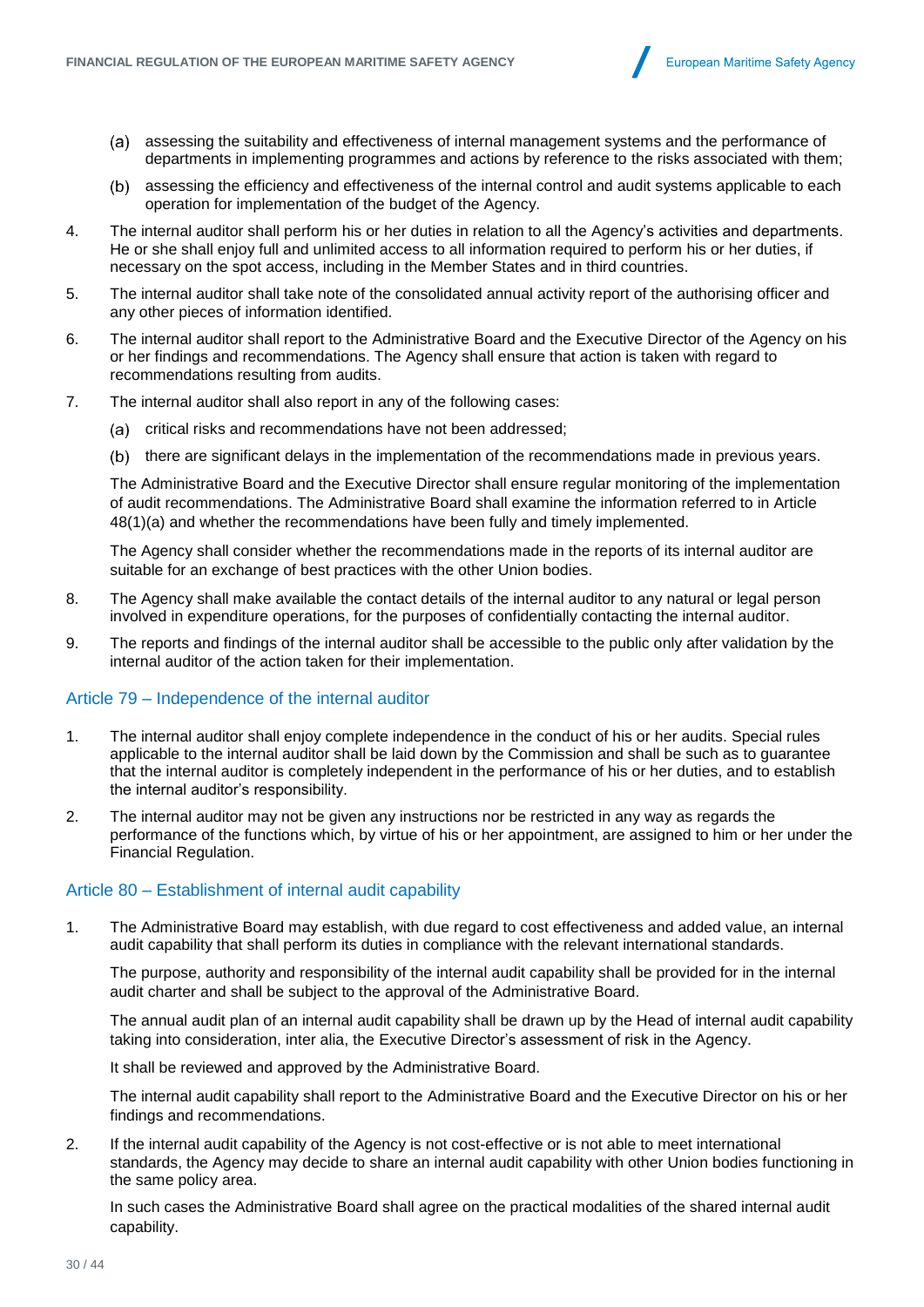3. The internal audit actors shall cooperate efficiently through exchanging information and audit reports and, where appropriate, establishing joint risk assessments, and carrying out joint audits.

The Administrative Board and the Executive Director shall ensure regular monitoring of the implementation of internal audit capability's recommendations.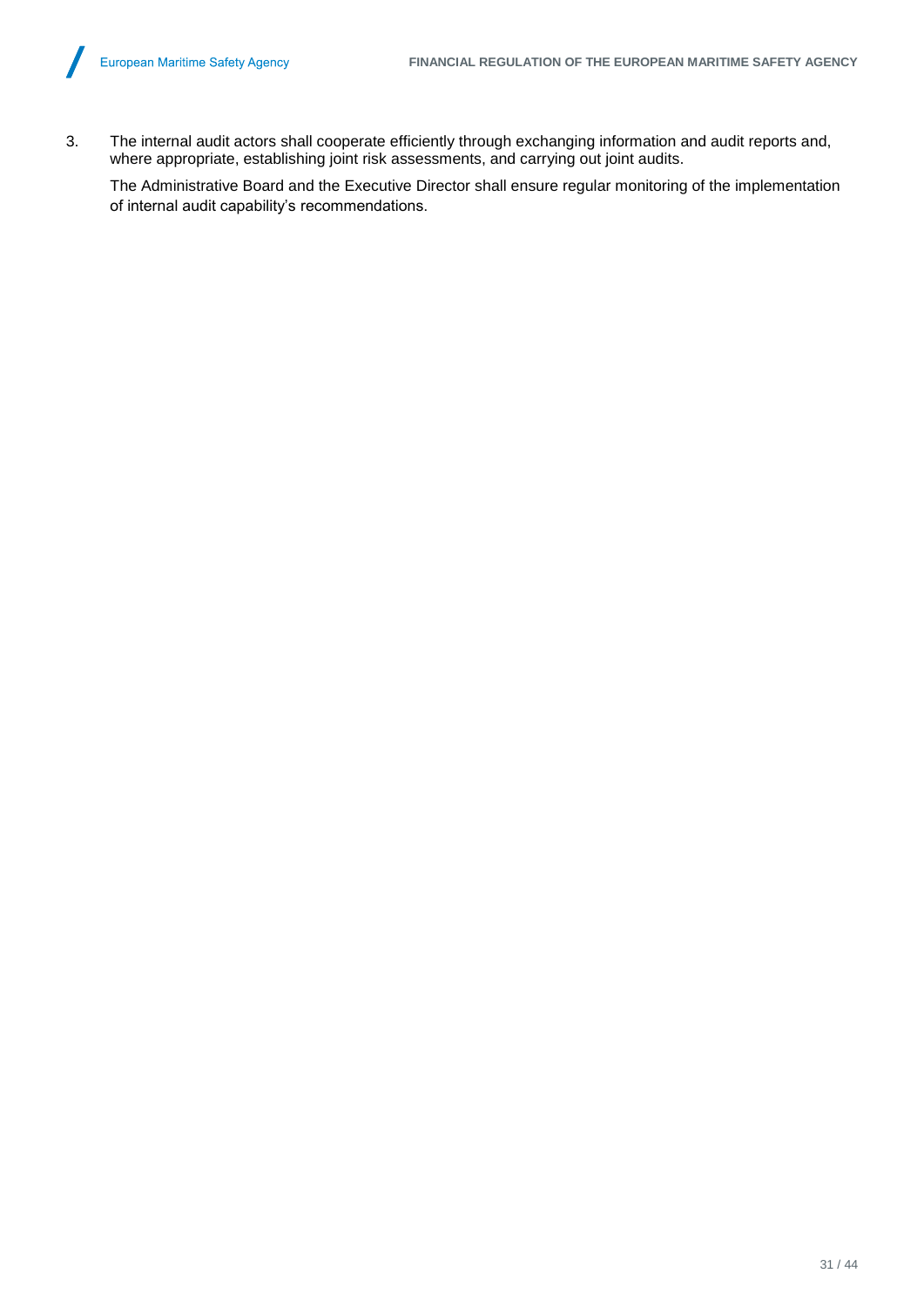# <span id="page-33-0"></span>**Title V – Common Rules**

#### Article 81 – Forms of the Agency's contributions

- 1. The Agency's contributions shall help achieve a Union policy objective and results specified and may take any of the following forms:
	- (a) financing not linked to costs of the relevant operations based on:
		- (i) the fulfilment of conditions set out in sector specific rules or Commission Decisions or;
		- (ii) the achievement of results measured by reference to previously set milestones or through performance indicators.
	- (b) reimbursement of eligible costs actually incurred:
	- unit costs, which cover all or certain specific categories of eligible costs which are clearly identified in advance by reference to an amount per unit;
	- (d) lump sums, which cover in global terms all or certain specific categories of eligible costs which are clearly identified in advance;
	- flat-rate financing, which covers specific categories of eligible costs, which are clearly identified in advance, by applying a percentage;
	- a combination of the forms referred to in points (a) to (e).  $(f)$

The Agency's contributions under points (c), (d) and (e) of the first subparagraph of this paragraph shall be established in accordance with Article 181 of Regulation (EU, Euratom) 2018/1046 or sector specific rules. The Agency's contributions under point (a) of the first subparagraph of this paragraph shall be established in accordance with Article 181 of Regulation (EU, Euratom) 2018/1046, sector specific rules or a Commission decision.

- 2. When determining the appropriate form of a contribution, the potential recipients' interests and accounting methods shall be taken into account to the greatest extent possible.
- 3. The authorising officer responsible shall report on financing not linked to costs pursuant to points (a) and (f) of the first subparagraph of paragraph 1 of this Article in the annual activity report referred to in Article 48.

#### Article 82 – Cross-reliance on assessments

Article 126 of Regulation (EU, Euratom) 2018/1046 shall apply mutatis mutandis.

Article 83 – Cross-reliance on audits

Article 127 of Regulation (EU, Euratom) 2018/1046 shall apply.

Article 84 – Use of already available information

Article 128 of Regulation (EU, Euratom) 2018/1046 shall apply.

Article 85 – Cooperation for protection of the financial interests of the Union

Article 129 of Regulation (EU, Euratom) 2018/1046 shall apply mutatis mutandis.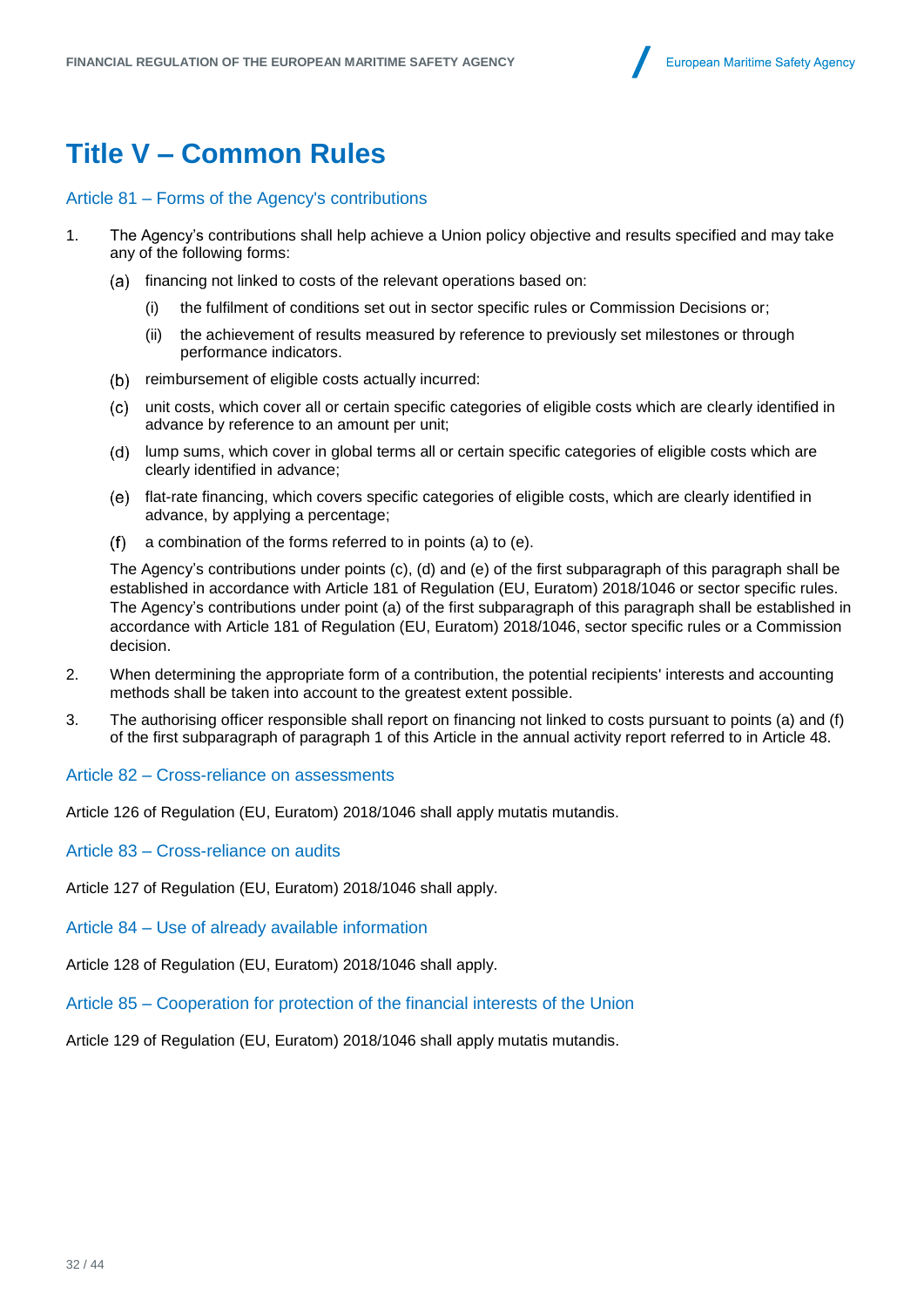# Article 86 – Information to the Commission on cases of fraud and other financial irregularities

Without prejudice to its obligations pursuant to Article 8(1) of Regulation (EU, Euratom) No 883/2013<sup>12</sup> and Article 24(1) of Council Regulation (EU) 2017/1939<sup>13</sup> , the Agency shall inform the Commission without delay on cases of presumed fraud and other financial irregularities.

Moreover, it shall inform the Commission of any completed or ongoing investigations by the European Public Prosecutor's Office or the European anti-Fraud Office (OLAF), and of any audits or controls by the Court of Auditors or the Internal Audit Service (IAS), without endangering the confidentiality of the investigations.

Where the Commission's responsibility to implement the Union's budget may be affected or in cases involving a potentially serious reputational risk for the Union, the EPPO and/or OLAF shall inform the Commission without delay of any ongoing or completed investigation, without endangering its confidentiality and effectiveness.

## Article 87 – Early-detection and exclusion system

Section 2 of Chapter 2 of Title V of Regulation (EU, Euratom) 2018/1046 shall apply.

#### Article 88 – Rules on procedures, management and e-government

Section 1 and section 3 of Chapter 2 and Chapter 3 of Title V of Regulation (EU, Euratom) 2018/1046 shall apply mutatis mutandis.

 $12$ Regulation (EU, Euratom) No 883/2013 of the European Parliament and of the Council of 11 September 2013 concerning investigations conducted by the European Anti-Fraud Office (OLAF) and repealing Regulation (EC) No 1073/1999 of the European Parliament and of the Council and Council Regulation (Euratom) No 1074/1999 (OJ L 248, 18.9.2013, p;1).

<sup>13</sup> Council Regulation (EU) 2017/1939 of 12 October 2017 implementing enhanced cooperation on the establishment of the European Public Prosecutor's Office ('the EPPO') (OJ L 283, 31.10.2017, p. 1).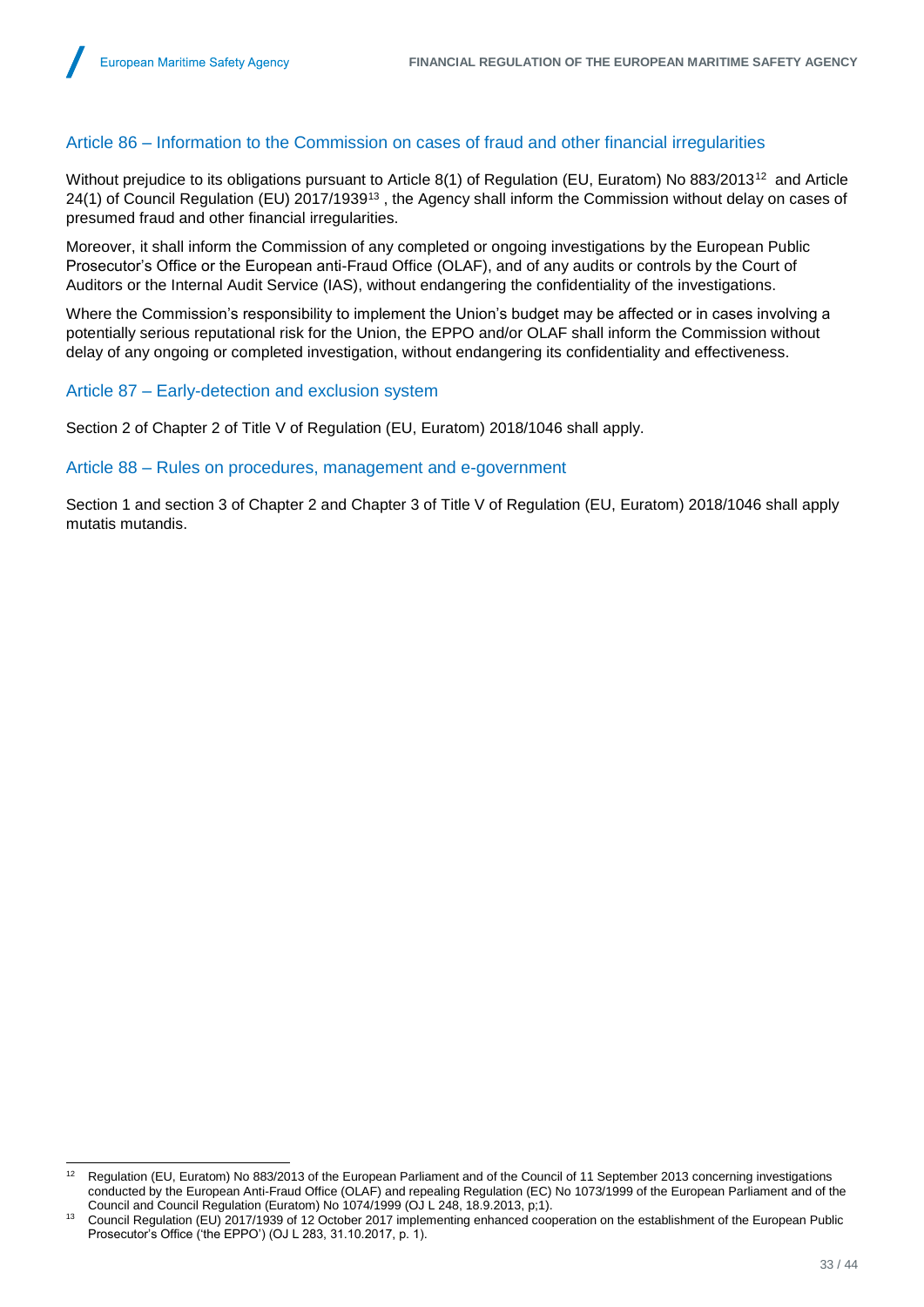# <span id="page-35-0"></span>**Title VI – Public Procurement and Concessions**

# Article 89 – Common provisions

As regards procurement, Title VII of Regulation (EU, Euratom) 2018/1046 and Annex 1 thereof shall apply, subject to Article 90.

The Agency may be associated, at its request, as contracting authority, in the award of Commission or interinstitutional contracts and with the award of contracts of other Union bodies.

## Article 90 – Procurement procedures

The Agency may conclude a service level agreement as referred to in paragraph 2 of Article 43 without having recourse to a public procurement procedure.

The Agency may use joint procurement procedures with contracting authorities of the host Member State to cover its administrative needs. In such case, Article 165 of Regulation (EU, Euratom) 2018/1046 shall apply.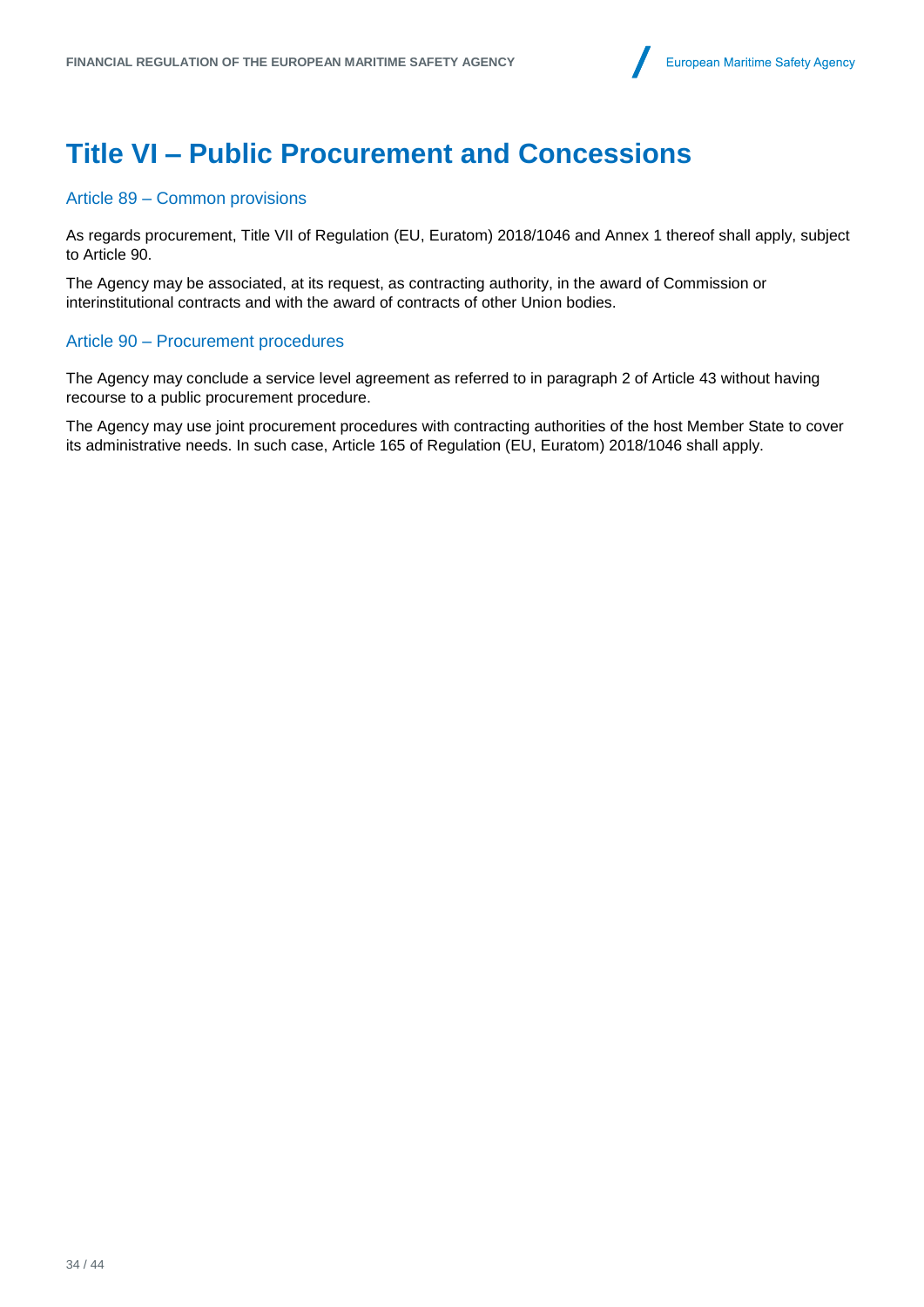# <span id="page-36-0"></span>**Title VII – Grants and Prizes**

# Article 91 – Grants

Where the Agency may award grants in accordance with the constituent act or by delegation of the Commission pursuant to Article 62(1)(c)(iv) of Regulation (EU, Euratom) 2018/1046, the relevant provisions of Title VIII of Regulation (EU, Euratom) 2018/1046 shall apply.

#### Article 92 – Prizes

Where the Agency may award prizes in accordance with the constituent act or by delegation of the Commission pursuant to Article 62(1)(c)(iv) of Regulation (EU, Euratom) 2018/1046, the relevant provisions of Title IX of Regulation (EU, Euratom) 2018/1046 shall apply.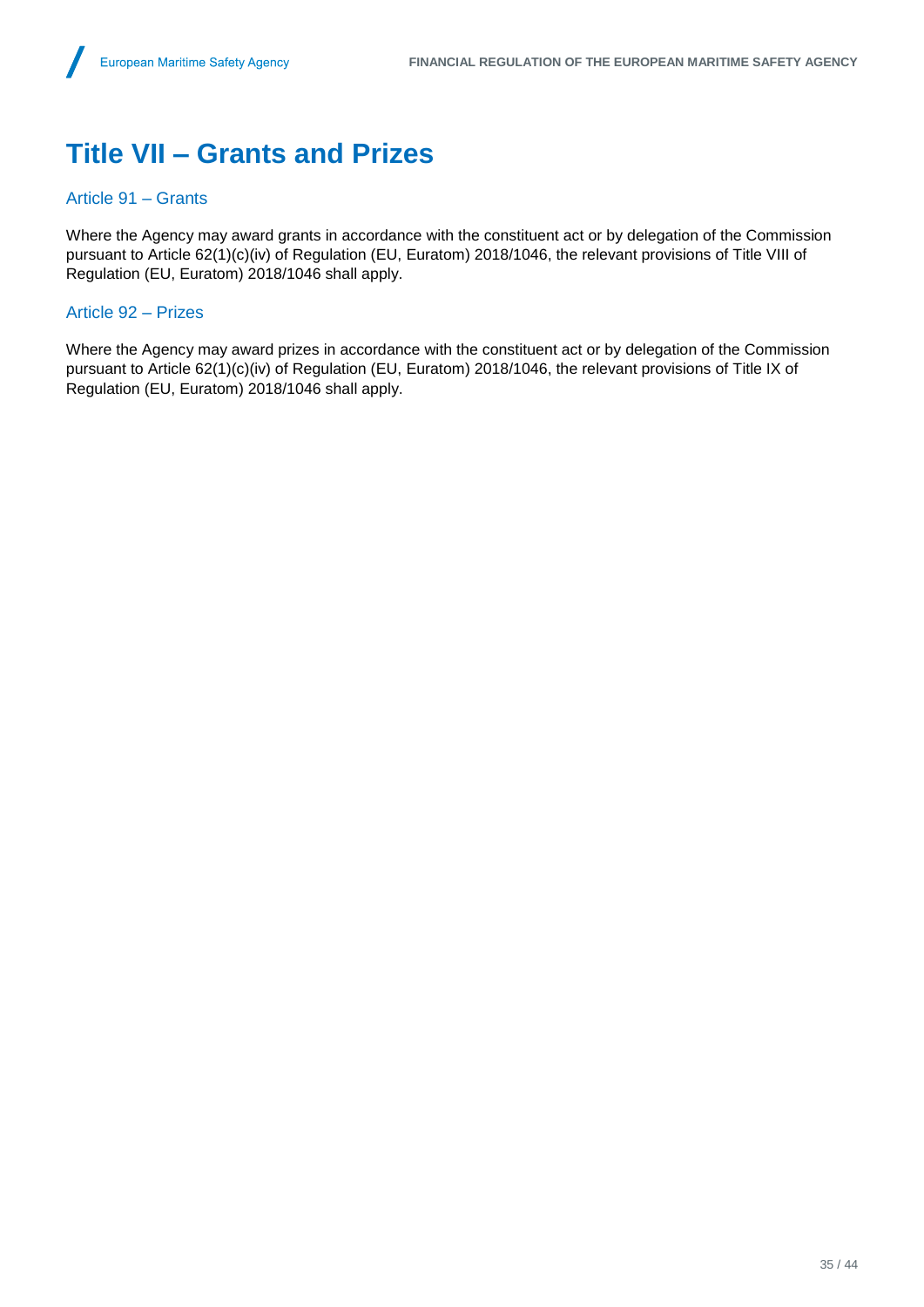# <span id="page-37-0"></span>**Title VIII – Other Budget Implementation Instruments**

- Article 93 Remunerated external experts
- Article 237 of Regulation (EU, Euratom) 2018/1046 shall apply mutatis mutandis.
- Article 94 Non remunerated experts
- Article 238 of Regulation (EU, Euratom) 2018/1046 shall apply mutatis mutandis.
- Article 95 Membership fees and other payments of subscriptions
- Article 239 of Regulation (EU, Euratom) 2018/1046 shall apply mutatis mutandis.

#### Article 96 – Other instrument

Article 240 of Regulation (EU, Euratom) 2018/1046 shall apply mutatis mutandis.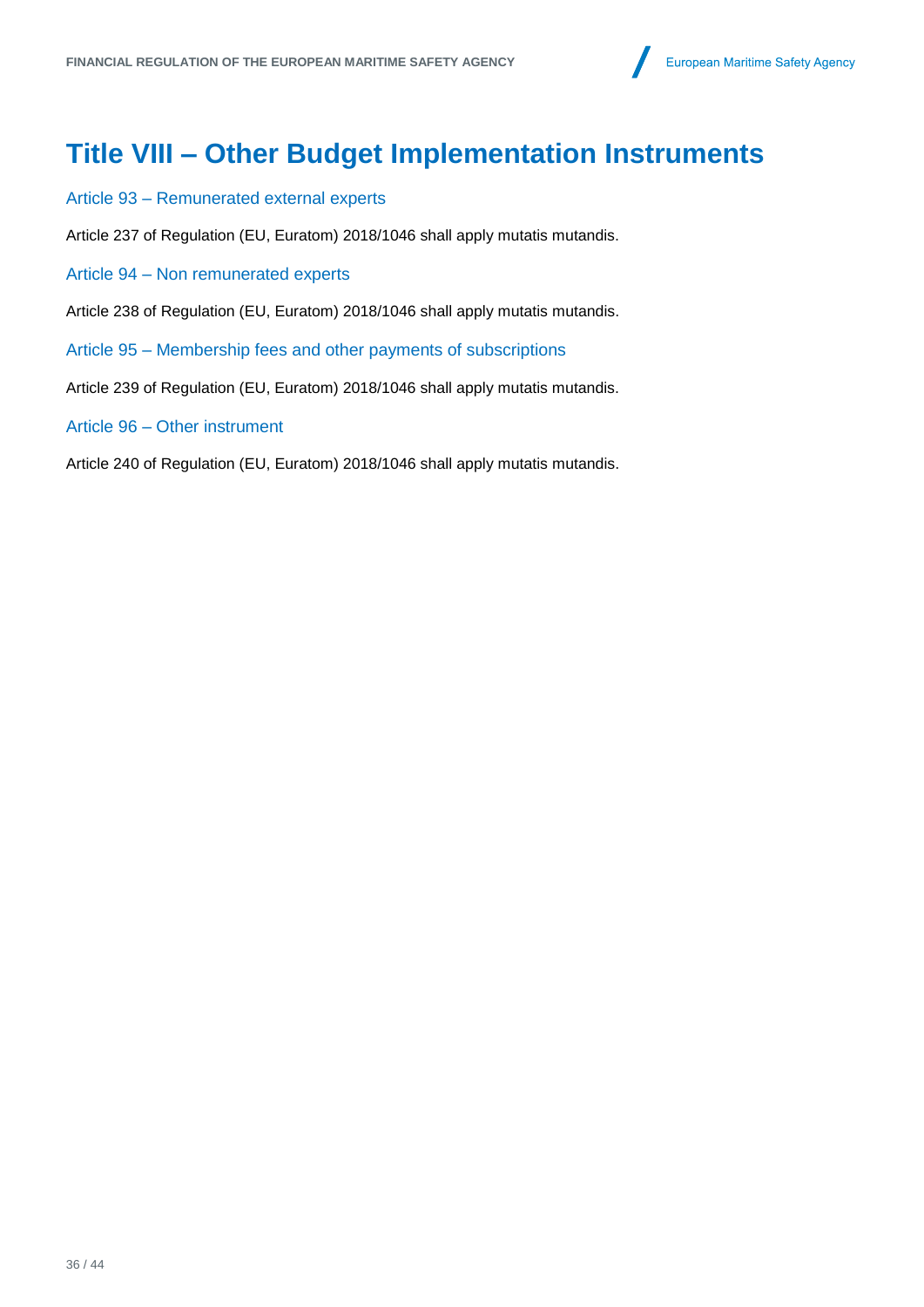# <span id="page-38-1"></span><span id="page-38-0"></span>**Title IX – Annual Accounts and Other Financial Reporting**

# **Chapter 1 – Annual accounts**

# <span id="page-38-2"></span>**Section 1 – Accounting framework**

## Article 97 – Structure of the accounts

The annual accounts of the Agency shall be prepared for each financial year that shall run from 1 January to 31 December. Those accounts shall comprise the following:

- (a) the financial statements of the Agency;
- (b) the budget implementation reports of the Agency.

## Article 98 – Financial statements

- 1. The financial statements shall be presented in euro and in accordance with the accounting rules referred to in Article 51 of this Regulation and shall comprise the following:
	- (a) the balance sheet which presents all assets and liabilities and the financial situation prevailing on 31 December of the preceding financial year;
	- (b) the statement of financial performance that presents the economic result for the preceding financial year;
	- (c) the cash-flow statement showing amounts collected and disbursed during the financial year and the final treasury position;
	- (d) the statement of changes in net assets presenting an overview of the movements during the year in reserves and accumulated results.
- 2. The financial statements shall present information, including information on accounting policies, in a manner that ensures it is relevant, reliable, comparable and understandable.
- 3. The notes to the financial statements shall supplement and comment on the information presented in the statements referred to in paragraph 1 of this Article and shall supply all the additional information prescribed by the accounting rules referred to in Article 51 of this Regulation and the internationally accepted accounting practice where such information is relevant to the Agency's activities.

The notes shall contain at least the following information:

- (a) accounting principles, rules and methods;
- explanatory notes, supplying additional information not contained in the Agency of the financial statements, which is necessary for a fair presentation of the accounts.
- 4. The accounting officer shall, after the close of the financial year and up to the date of transmission of the general accounts, make any adjustments that, without involving disbursement or collection in respect of that year, are necessary for a true and fair view of those accounts.

## Article 99 – Budget implementation reports

- 1. The budget implementation reports shall be presented in euro and shall be comparable year by year. They shall consist of:
	- (a) reports which aggregate all budgetary operations for the year in terms of revenue and expenditure;
	- explanatory notes, which shall supplement and comment on the information given in the reports.
- 2. The structure of the budget implementation reports shall be the same as that of the budget of the Agency itself.
- 3. The budget implementation reports shall contain: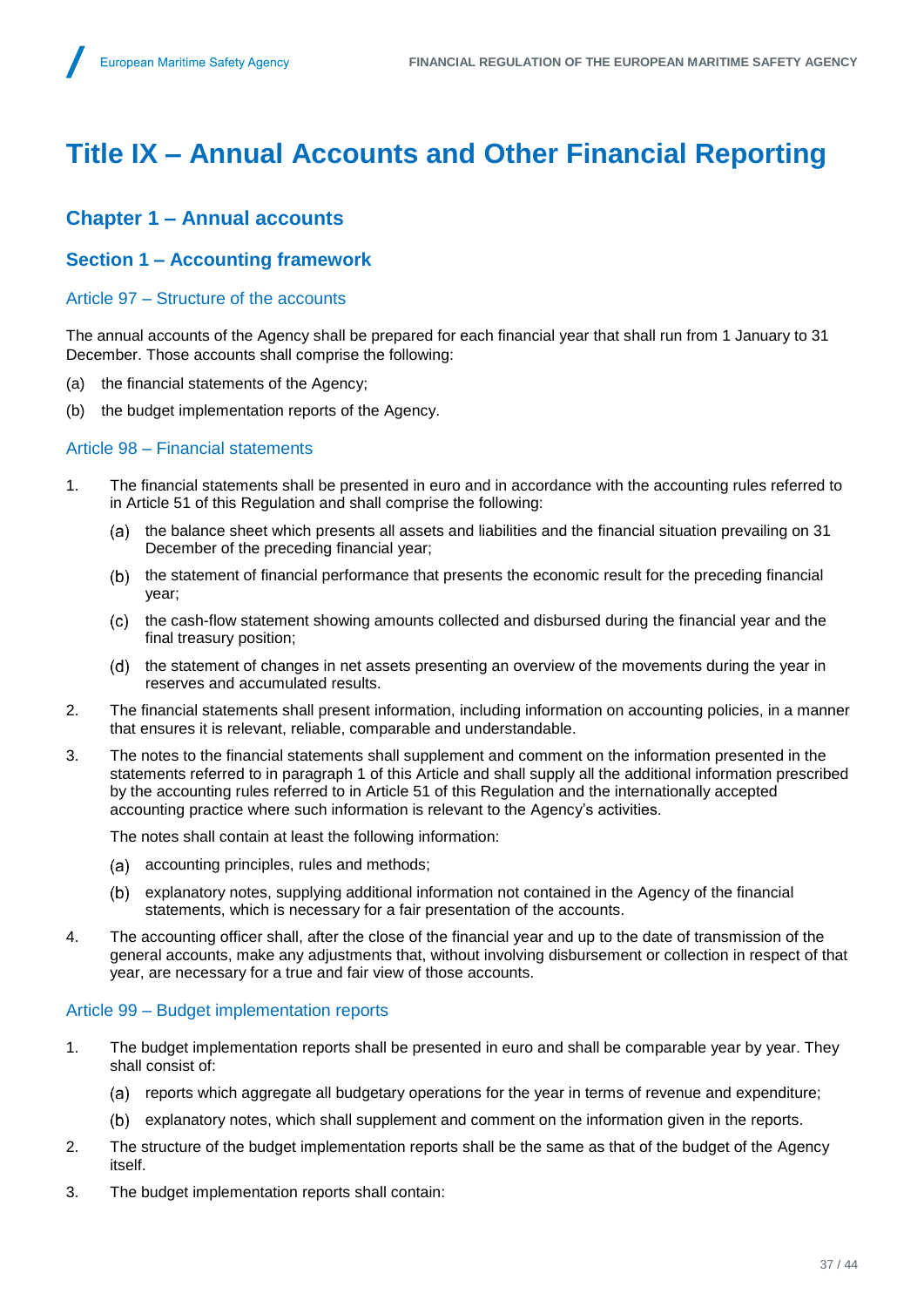- (a) information on revenue, in particular changes in the revenue estimates, the revenue outturn and entitlements established;
- (b) information showing changes in the total commitment and payment appropriations available;
- information showing the use made of the total commitment and payment appropriations;
- information showing commitments outstanding, those carried over from the preceding financial year and those made during the financial year.
- 4. The budget result shall consist of the difference between:
	- (a) all the revenue collected in respect of that financial year;
	- (b) the amount of payments made against appropriations for that financial year increased by the amount of the appropriations for the same financial year carried over.

The difference referred to in the first subparagraph shall be increased or decreased on the one hand, by the net amount of appropriations carried over from previous financial years that have been cancelled and, on the other hand, by:

- payments made in excess of non-differentiated appropriations carried over from the previous financial year, as a result of change in euro rates;
- (b) the balance resulting from exchange gains and losses during the financial year, both realised and nonrealised.

## Article 100 – Supporting documents

Each entry into the accounts shall be based on appropriate supporting documents in accordance with Article 47 of this Regulation.

# <span id="page-39-0"></span>**Section 2 – Annual accounts timetable**

#### Article 101 – Provisional accounts

- 1. The accounting officer of the Agency shall send the provisional accounts to the accounting officer of the Commission and to the Court of Auditors by 1 March of the following year.
- 2. The accounting officer of the Agency shall also provide by 1 March of the following year the required accounting information for consolidation purposes to the accounting officer of the Commission, in the manner and format laid down by the latter.

## Article 102 – Approval of the final accounts

- 1. In accordance with Article 246 of Regulation (EU, Euratom) 2018/1046, the Court of Auditors shall, by 1 June, make its observations on the provisional accounts of the Agency.
- 2. The accounting officer of the Agency shall provide, by 15 June, the required accounting information to the accounting officer of the Commission, in the manner and format laid down by the Commission, with a view to drawing up the final consolidated accounts.
- 3. On receiving the Court of Auditors' observations on the provisional accounts of the Agency, the accounting officer shall draw up the final accounts of the Agency in accordance with Article 49 of this Regulation. The Executive Director shall send them to the Administrative Board, which shall give an opinion on these accounts.
- 4. The Executive Director shall send the final accounts, together with the opinion of the Administrative Board, to the accounting officer of the Commission, the Court of Auditors, the European Parliament and the Council, by 1 July of the following financial year.
- 5. The accounting officer of the Agency shall also send to the Court of Auditors, with a copy to the accounting officer of the Commission, a representation letter covering those final accounts. The representation letter shall be established at the same date at which the final accounts of the Agency are drawn up.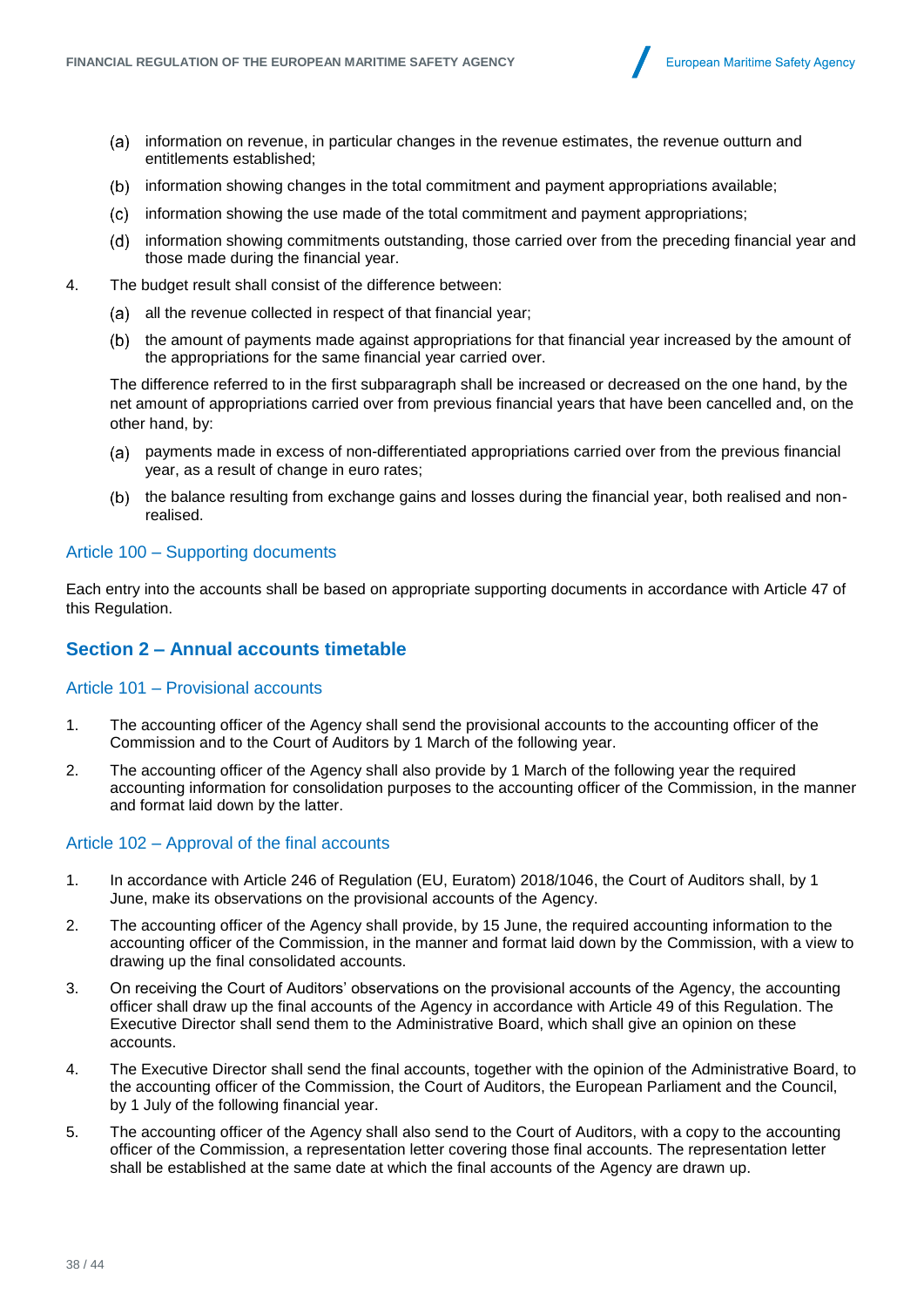The final accounts shall be accompanied by a note drawn up by the accounting officer, in which the latter declares that the final accounts were prepared in accordance with this Title and with the applicable accounting principles, rules and methods.

A link to the pages of the website where the final accounts of the Agency are disclosed shall be published in the Official Journal of the European Union by 15 November of the following year.

6. The Executive Director shall send the Court of Auditors a reply to the observations made in its annual report by 30 September of the following financial year at the latest. The replies of the Executive Director shall be sent to the Commission at the same time.

# <span id="page-40-0"></span>**Chapter 2 – Budgetary and other financial reporting**

Article 103 – Annual report on budgetary and financial management

- 1. The Agency shall prepare a report on budgetary and financial management for the financial year.
- 2. The Executive Director shall send the report to the European Parliament, the Council, the Commission and the Court of Auditors, by 31 March of the following financial year.
- 3. The report referred to in paragraph 2 shall give an account, both in absolute terms and expressed as a percentage, at least, of the rate of implementation of appropriations together with summary information on the transfers of appropriations among the various budget items.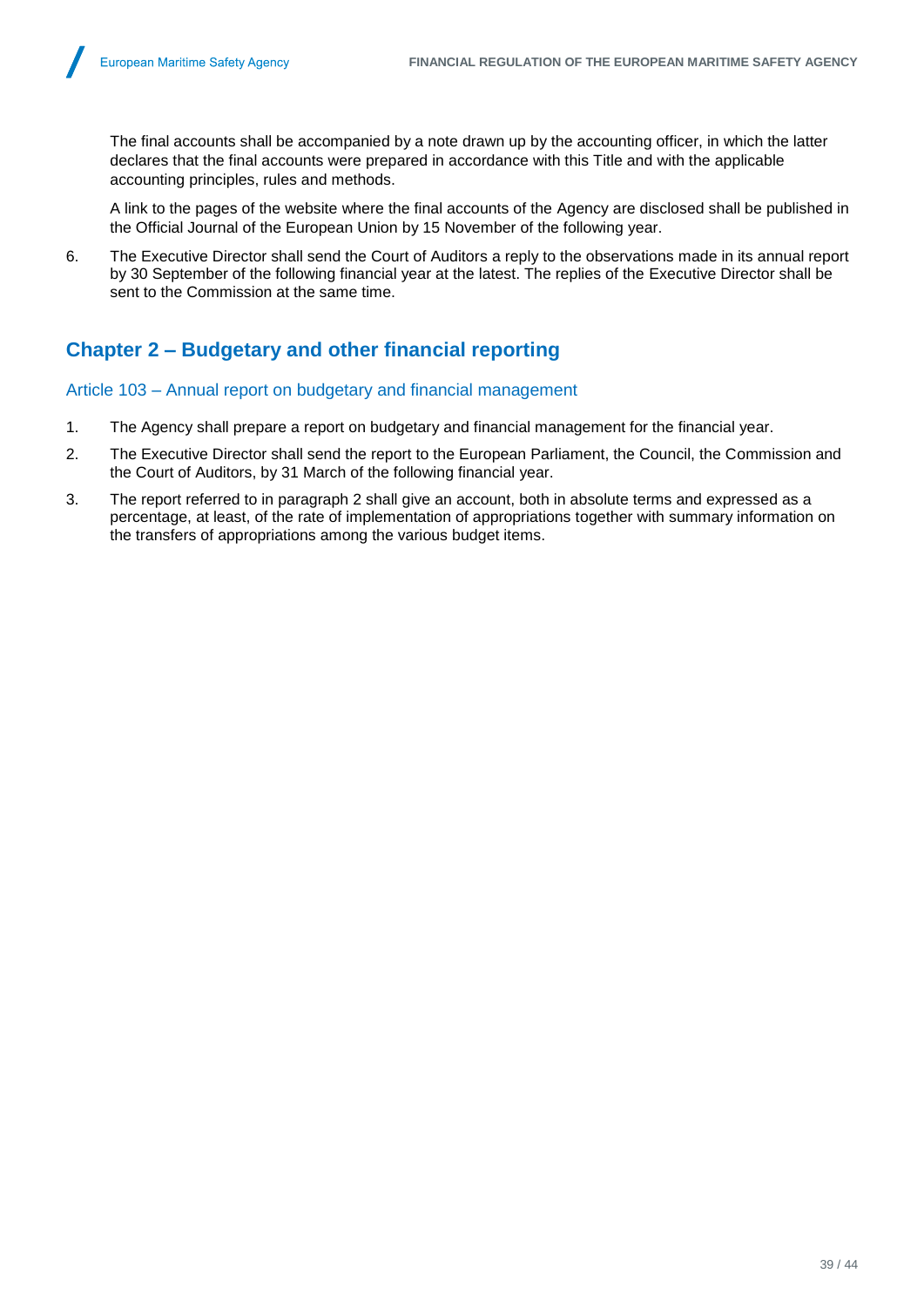# <span id="page-41-0"></span>**Title X – External Audit, Discharge and Combatting Fraud**

# Article 104 – External audit

1. An independent external auditor shall verify that the annual accounts of the Agency properly present the income, expenditure and financial position of the Agency prior to the consolidation in the final accounts of the Commission.

Unless otherwise provided for in the constituent act, the Court of Auditors shall prepare a specific annual report on the Agencyin line with the requirements of Article 287(1) of the Treaty on the Functioning of the European Union.

In preparing that report, the Court of Auditors shall consider the audit work performed by the independent external auditor referred to in the first subparagraph and the action taken in response to the auditor's findings.

- 2. The Agency shall send to the Court of Auditors the budget of the Agency, as finally adopted. It shall inform the Court of Auditors, as soon as possible, of all decisions and acts adopted pursuant to Articles 10, 14, 19 and 23.
- 3. The scrutiny carried out by the Court of Auditors shall be governed by Articles 254 to 259 of Regulation (EU, Euratom) 2018/1046.

#### Article 105 – Timetable of the discharge procedure

- 1. The European Parliament, upon a recommendation from the Council, shall, before 15 May of year N+2 save where otherwise provided in the constituent act, give a discharge to the Executive Director in respect of the implementation of the budget for year N. The Executive Director shall inform the Administrative Board of the observations of the European Parliament contained in the resolution accompanying the discharge decision.
- 2. If the date provided for in paragraph 1 cannot be met, the European Parliament or the Council shall inform the Executive Director of the reasons for the postponement.
- 3. If the European Parliament postpones the decision giving a discharge, the Executive Director, in cooperation with the Administrative Board, shall make every effort to take measures as soon as possible to remove or facilitate removal of the obstacles to that decision.

#### Article 106 – The discharge procedure

- 1. The discharge decision shall cover the accounts of all the revenue and expenditure of the Agency, the budget result and the assets and liabilities of the Agency shown in the financial statement.
- 2. With a view to granting the discharge, the European Parliament shall, after the Council has done so, examine the accounts and financial statements of the Agency. It shall also examine the annual report made by the Court of Auditors, together with the replies of the Executive Director of the Agency, any relevant special reports by the Court of Auditors in respect of the financial year concerned and the Court of Auditors' statement of assurance as to the reliability of the accounts and the legality and regularity of the underlying transactions.
- 3. The Executive Director shall submit to the European Parliament, at its request, in the same manner as provided for in Article 261(3) of Regulation (EU, Euratom) 2018/1046 any information required for the smooth application of the discharge procedure for the financial year concerned.

#### Article 107 – Follow-up measures

- 1. The Executive Director shall take all appropriate steps to act on the observations accompanying the European Parliament's discharge decision and on the comments accompanying the recommendation for discharge adopted by the Council.
- 2. At the request of the European Parliament or the Council, the Executive Director shall report on the measures taken in the light of those observations and comments. The Executive Director shall send a copy thereof to the Commission and the Court of Auditors.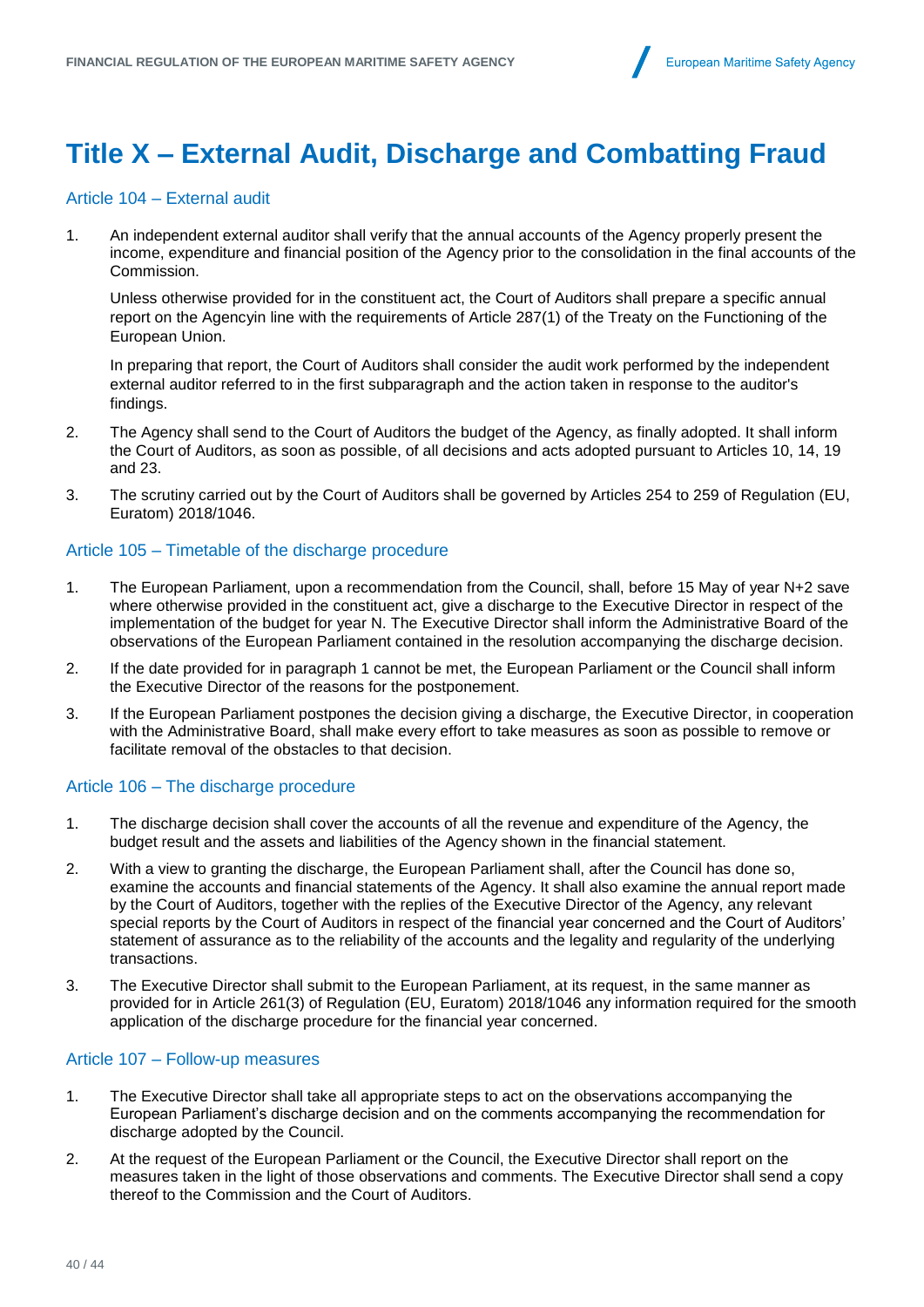# Article 108 – On-the-spot checks by the Commission, the Court of Auditors and OLAF

- 1. The Agency shall grant Commission staff and other persons authorised by it, as well as the Court of Auditors, access to its sites and premises and to all the data and information, including data and information in electronic format, needed in order to conduct their audits.
- 2. The European Anti-Fraud Office may carry out investigations including on-the-spot checks and inspections, in accordance with the provisions and procedures laid down in Regulation (EU, Euratom) No 883/2013 of the European Parliament<sup>14</sup> and of the Council and Council Regulation (Euratom, EC) No 2185/96<sup>15</sup> with a view to establishing whether there has been fraud, corruption or any other illegal activity affecting the financial interests of the Union.

 $14$ Regulation (EU, Euratom) No 883/2013 of the European Parliament and of the Council of 11 September 2013 concerning investigations conducted by the European Anti-Fraud Office (OLAF) and repealing Regulation (EC) No 1073/1999 of the European Parliament and of the Council and Council Regulation (Euratom) No 1074/1999 (OJ L 248, 18.9.2013, p;1).

<sup>15</sup> Council Regulation (Euratom, EC) No 2185/96 of 11 November 1996 concerning on-the-spot checks and inspections carried out by the Commission in order to protect the European Communities' financial interests against fraud and other irregularities (OJ L 292, 15.11.1996, p.2).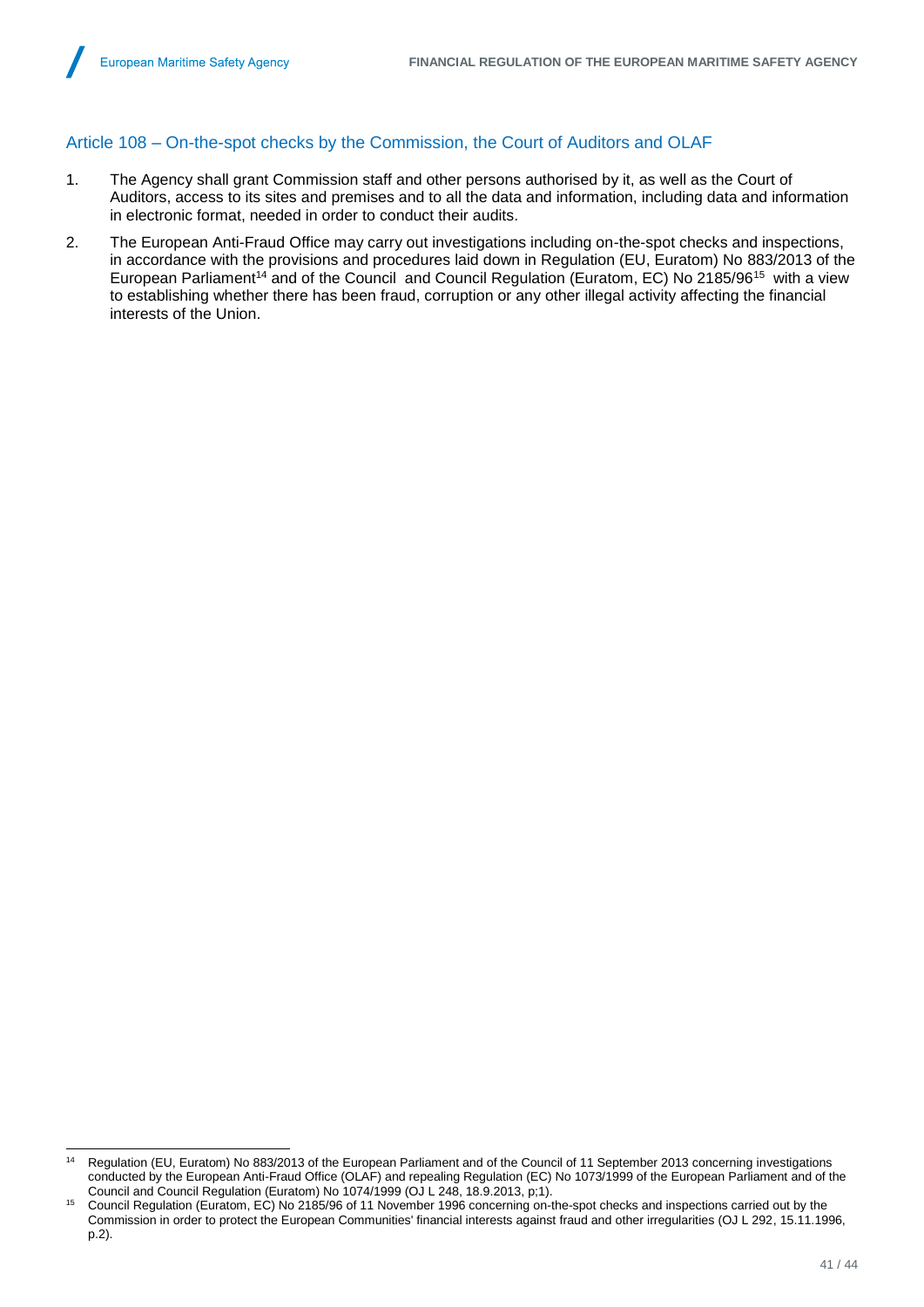# <span id="page-43-0"></span>**Title XI – Administrative Appropriations**

## Article 109 – Administrative appropriations

- 1. Administrative appropriations shall be non-differentiated appropriations.
- 2. Administrative expenditure arising from contracts covering periods that extend beyond the financial year, either in accordance with local practice or relating to the supply of equipment, shall be charged to the budget of the Agency of the financial year in which it is effected.
- 3. Expenditure which is to be paid in advance pursuant to legal or contractual provisions may give rise to payments from 1 December onwards to be charged to the appropriations for the following financial year. In this case, the limit referred to in Article 11(2) shall not apply.

# Article 110 – Specific provisions regarding building projects

Articles 266 and 267 of Regulation (EU, Euratom) 2018/1046 shall apply.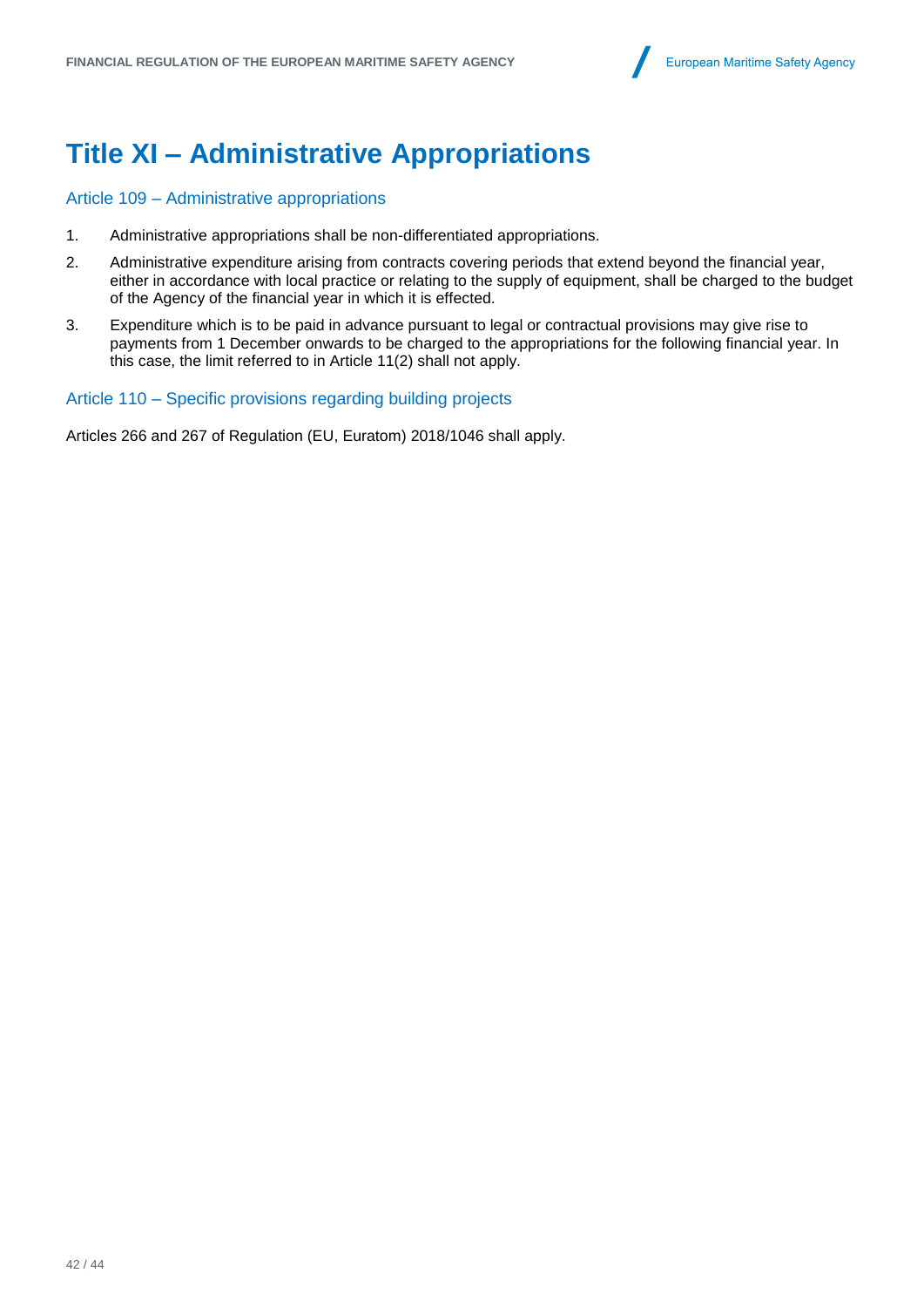# <span id="page-44-0"></span>**Title XII – Transitional and Final Provisions**

Article 111 – Information requests by the European Parliament, the Council and the Commission

The European Parliament, the Council and the Commission shall be entitled to obtain any necessary information or explanations from the Agencyregarding budgetary matters within their fields of competence.

# Article 112 – Repeal

The Financial Regulation of the European Maritime Safety Agency as adopted on 18 December 2013 is repealed with effect from 1 July 2019. However, Articles 32 and 47 of that Regulation shall continue to apply until 31 December 2019.

# Article 113 – Entry into force

This Regulation shall enter into force on 01 July 2019. However, Articles 32 and 48 shall apply from 1 January 2020.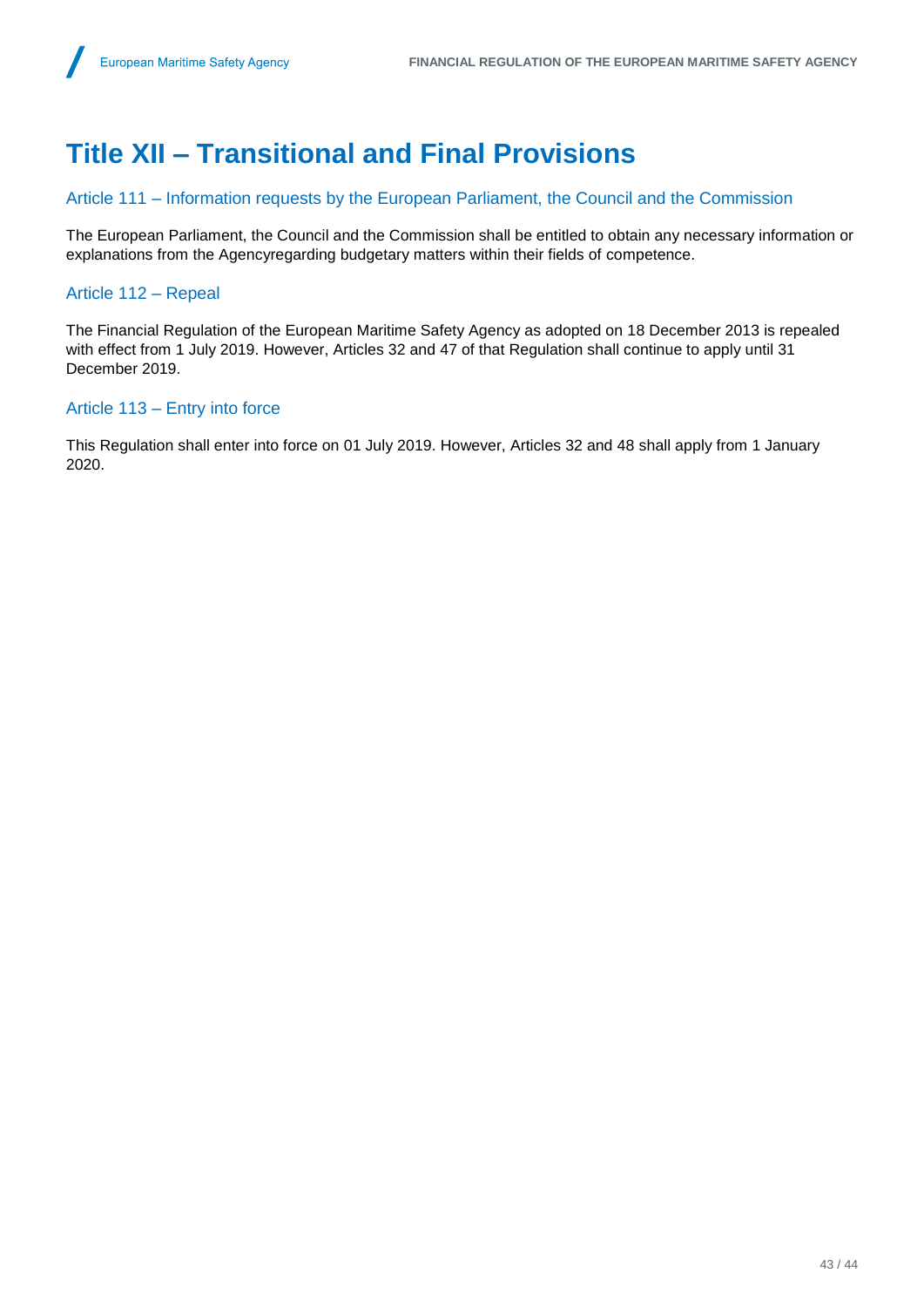

**This page is intentionally blank.**